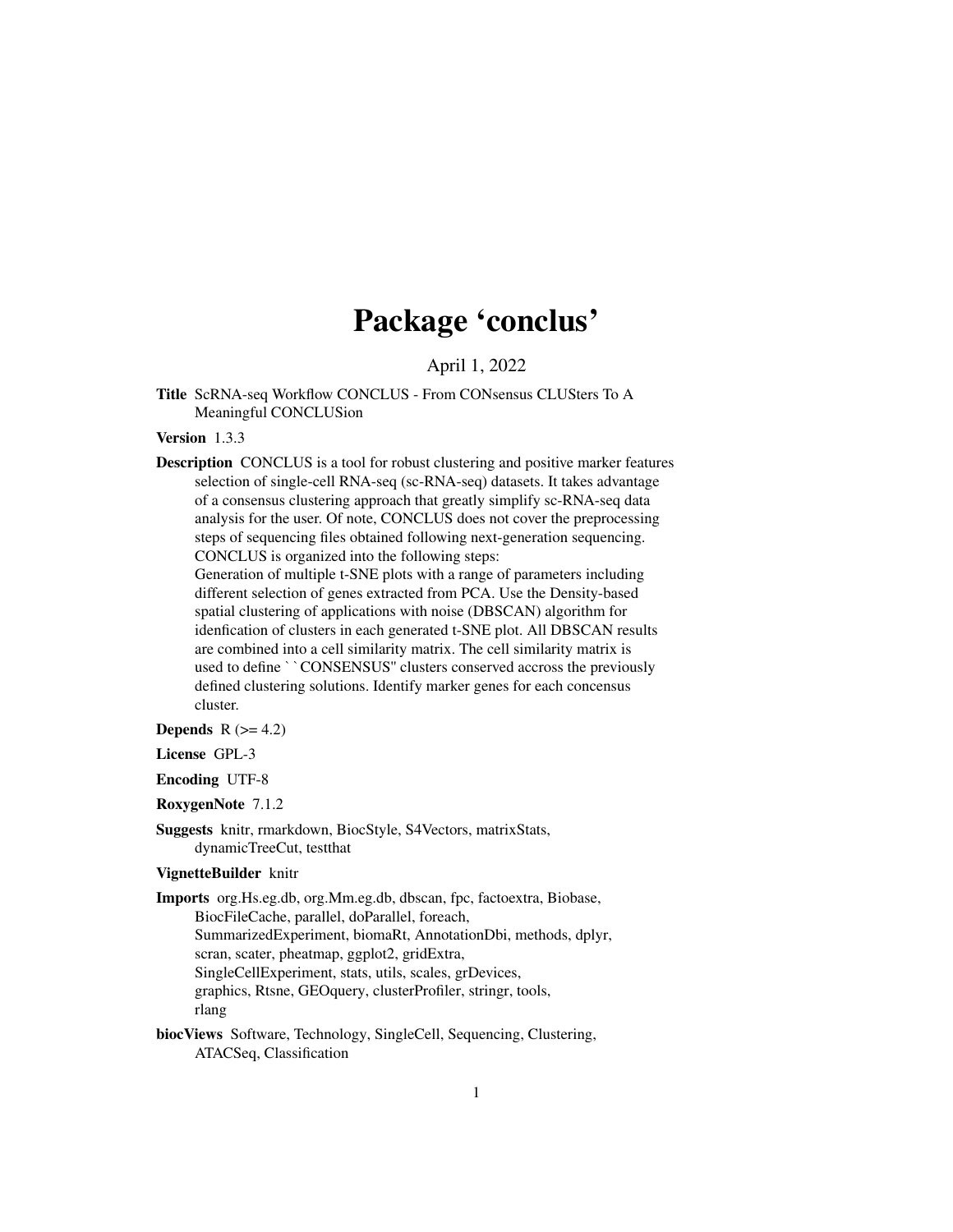Collate 'AllClasses.R' 'AllGenerics.R' 'DataFormatting.R' 'checkFunctions.R' 'constructors.R' 'getters.R' 'globalVar.R' 'loadDataset.R' 'methods-clustering.R' 'methods-dbscan.R' 'methods-export.R' 'methods-markers.R' 'methods-normalization.R' 'sharedInternals.R' 'methods-plot.R' 'methods-tsne.R' 'runCONCLUS.R' 'setters.R'

git\_url https://git.bioconductor.org/packages/conclus

git\_branch master

git\_last\_commit b631b31

git\_last\_commit\_date 2022-03-28

Date/Publication 2022-04-01

Author Ilyess Rachedi [cre], Nicolas Descostes [aut], Polina Pavlovich [aut], Christophe Lancrin [aut]

Maintainer Ilyess Rachedi <rachedi.ilyess@gmail.com>

# R topics documented:

| 3              |
|----------------|
| $\overline{4}$ |
| 5              |
| 6              |
| 6              |
| 8              |
| 9              |
| 11             |
| 13             |
| 15             |
| 16             |
| 18             |
| 20             |
| 22             |
| 23             |
| 25             |
| 26             |
| 28             |
| 29             |
| 31             |
| 32             |
| 33             |
| 39             |
| 40             |
| 42             |
| 44             |
| 46             |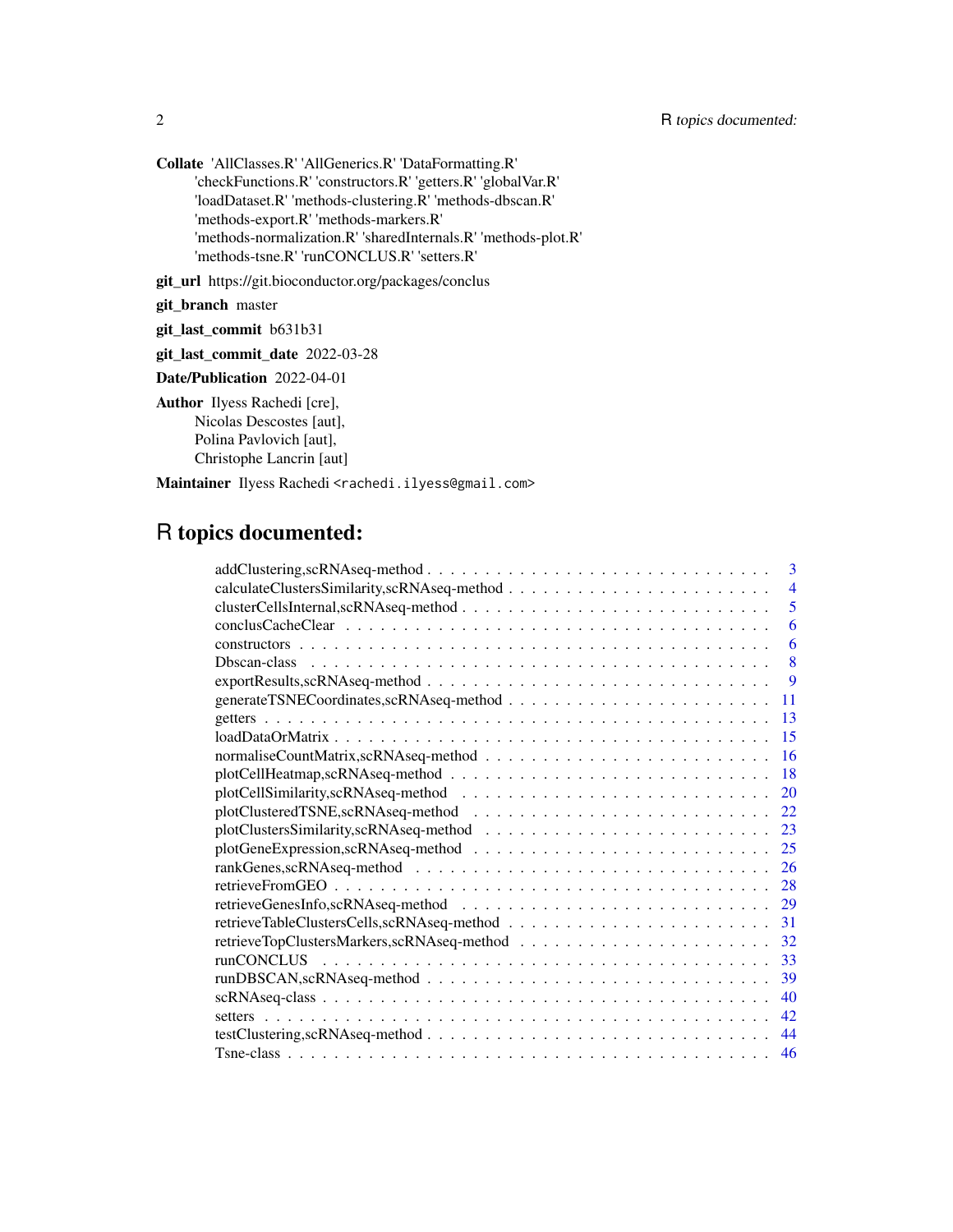#### <span id="page-2-0"></span>**Index a** set of the contract of the contract of the contract of the contract of the contract of the contract of the contract of the contract of the contract of the contract of the contract of the contract of the contrac

addClustering,scRNAseq-method *addClustering*

#### Description

This method enables to add a clustering to the existing object in order to change the coloration of the t-sne. It is particularly useful to compare the performance of different tools.

#### Usage

```
addClustering(theObject, filePathAdd=NA, clusToAdd=NA)
```
# Arguments

| theObject   | An Object of class scRNASeq for which ?calculateClustersSimilarity was used.                                                                                                                                |
|-------------|-------------------------------------------------------------------------------------------------------------------------------------------------------------------------------------------------------------|
| filePathAdd | Default=NA. Path to the file containing the clustering to replace in the object. It<br>should be made of two columns 'clusters' and 'cells'. This should be left to NA<br>if clusToAdd is used. Default=NA. |
| clusToAdd   | Data frame having two columns 'clusters' and 'cells' containing the clustering to<br>be used in the Object. Should be left to NA if filePathAdd is used. Default=NA.                                        |

# Value

An object of class scRNASeq with its column name metadata updated.

# Author(s)

Ilyess RACHEDI, based on code by Polina PAVLOVICH and Nicolas DESCOSTES.

#### Examples

```
## Object scr containing the results of previous steps
load(system.file("extdata/scrFull.Rdat", package="conclus"))
```
## Retrieving the table indicating to which cluster each cell belongs clustCellsDf <- retrieveTableClustersCells(scr)

```
## Replace "4" by "3" to merge 3/4
clustCellsDf$clusters[which(clustCellsDf$clusters == 4)] <- 3
```
## Modifying the object to take into account the new classification scrUpdated <- addClustering(scr, clusToAdd=clustCellsDf)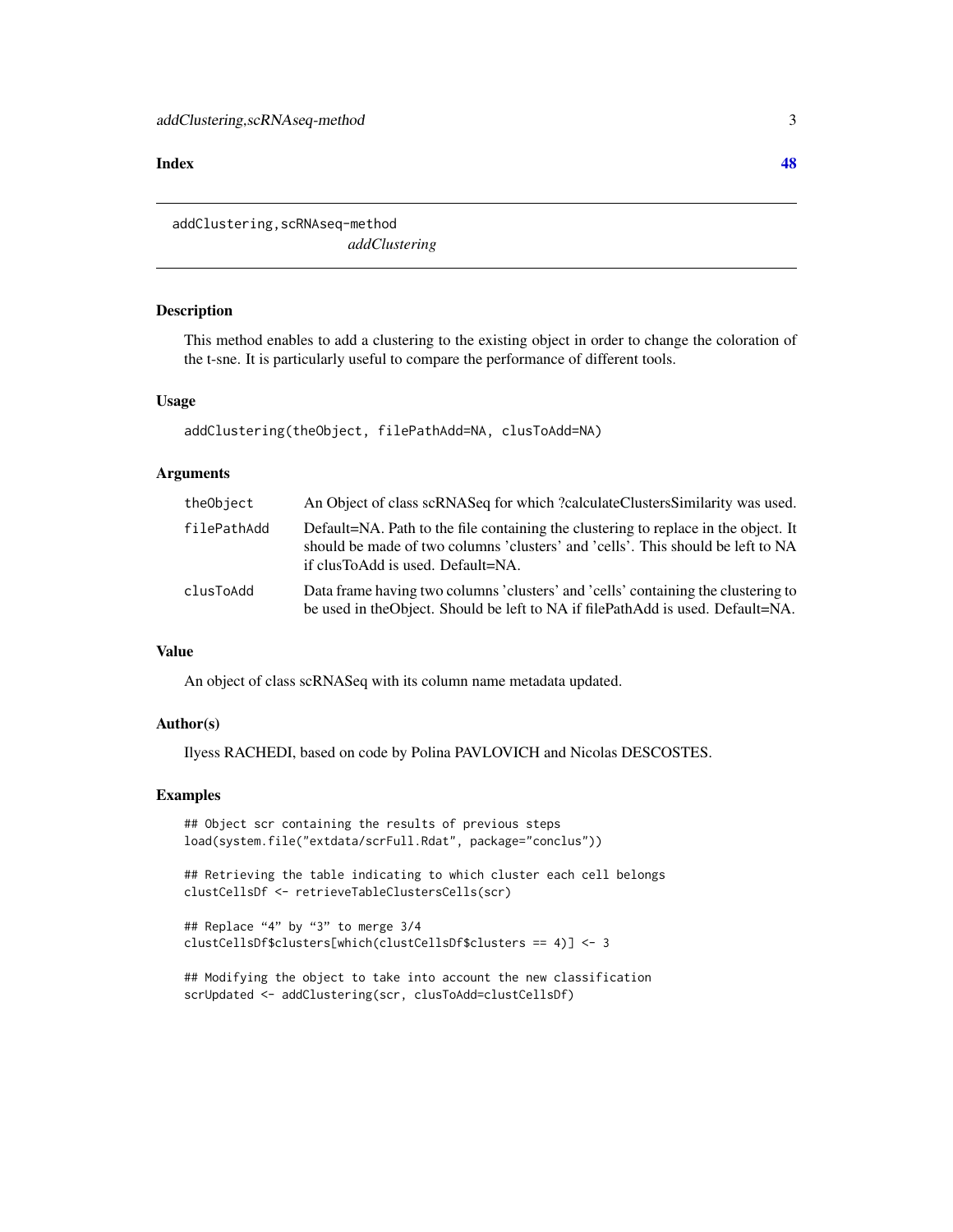<span id="page-3-0"></span>calculateClustersSimilarity,scRNAseq-method *calculateClustersSimilarity*

# Description

Having computed cells similarity, pools information into clusters.

# Usage

```
calculateClustersSimilarity(theObject, clusteringMethod = "ward.D2")
```
### Arguments

| theObject | An Object of class scRNASeq for which the count matrix was normalized (see   |
|-----------|------------------------------------------------------------------------------|
|           | ?normaliseCountMatrix), tSNE were calculated (see ?generateTSNECoordinates), |
|           | dbScan was run (see ?runDBSCAN), and cells were clustered (see ?cluster-     |
|           | CellsInternal).                                                              |
|           |                                                                              |

# clusteringMethod

Clustering method passed to hclust() function. See ?hclust for a list of method. Default = "ward.D2".

# Value

An object of class scRNASeq with its clustersSimilarityMatrix and clustersSimiliratyOrdered slots updated.

# Author(s)

Ilyess RACHEDI, based on code by Polina PAVLOVICH and Nicolas DESCOSTES.

# See Also

plotClustersSimilarity

# Examples

```
## Object scr containing the results of previous steps
load(system.file("extdata/scrFull.Rdat", package="conclus"))
## Calculate clusters similarity
scr <- calculateClustersSimilarity(scr)
```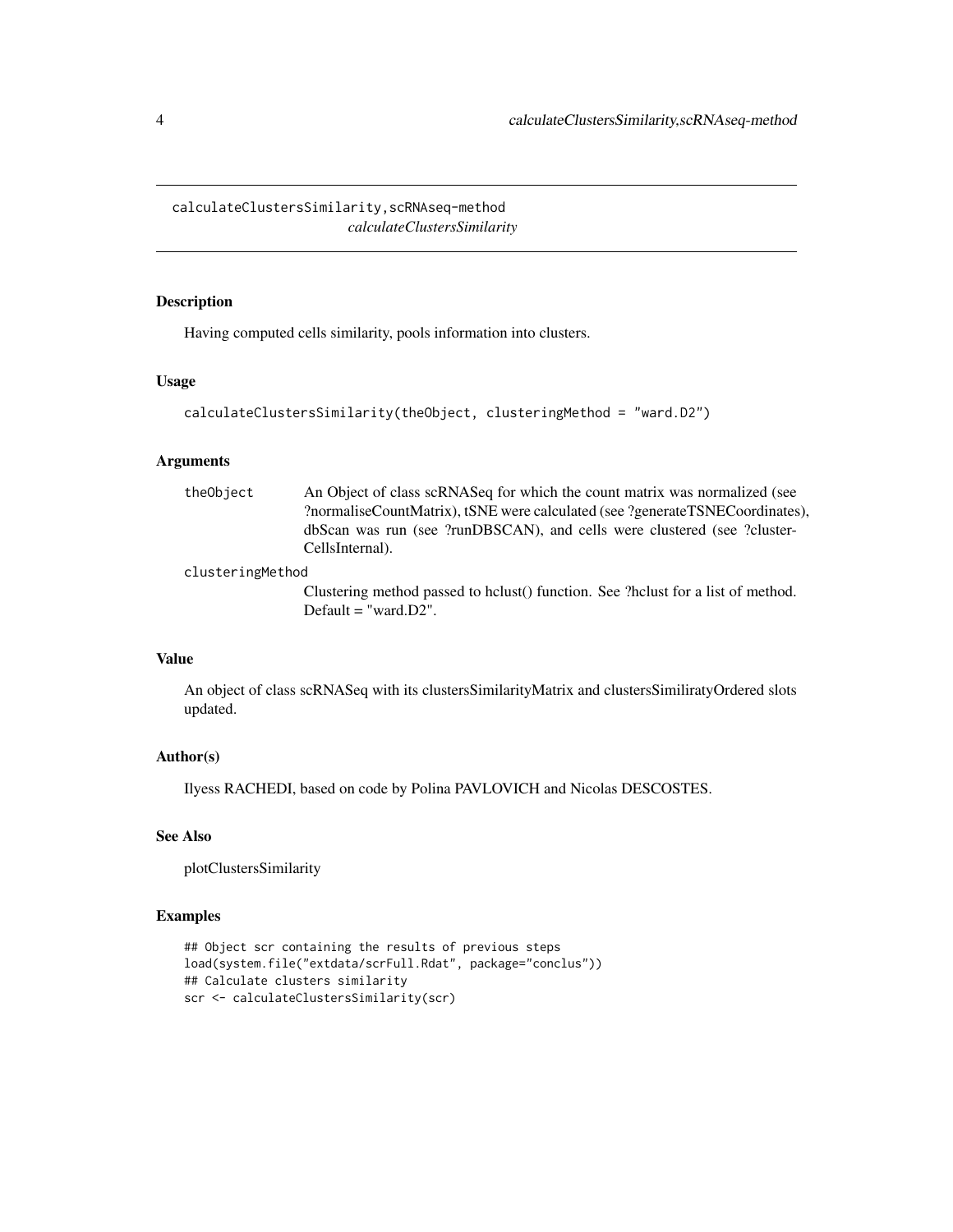<span id="page-4-0"></span>clusterCellsInternal,scRNAseq-method *clusterCellsInternal*

# Description

Returns consensus clusters by using hierarchical clustering on the similarity matrix of cells.

#### Usage

```
clusterCellsInternal(theObject, clusterNumber=0, deepSplit=4, cores=2,
                clusteringMethod="ward.D2")
```
# Arguments

| theObject        | An Object of class scRNASeq for which the count matrix was normalized (see<br>?normaliseCountMatrix), tSNE were calculated (see ?generateTSNECoordinates),<br>and dbScan was run (see ?runDBSCAN), |  |
|------------------|----------------------------------------------------------------------------------------------------------------------------------------------------------------------------------------------------|--|
| clusterNumber    | Exact number of cluster. Default $=$ NULL that will determine the number of<br>clusters automatically.                                                                                             |  |
| deepSplit        | Intuitive level of clustering depth. Options are 1, 2, 3, 4. Default = $4$                                                                                                                         |  |
| cores            | Maximum number of jobs that CONCLUS can run in parallel. Default is 1.                                                                                                                             |  |
| clusteringMethod |                                                                                                                                                                                                    |  |
|                  | Clustering method passed to holust() function. See ?holust for a list of method.<br>Default $=$ "ward. $D2$ ".                                                                                     |  |

# Value

An object of class scRNASeq with its cellsSimilarityMatrix and sceNorm slots updated.

# Author(s)

Ilyess RACHEDI, based on code by Polina PAVLOVICH and Nicolas DESCOSTES.

# See Also

plotCellSimilarity

## Examples

```
## Object containing the results of previous steps
load(system.file("extdata/scrFull.Rdat", package="conclus"))
```

```
## Compute the cell similarity matrix
scr <- clusterCellsInternal(scr, clusterNumber=4, cores=2)
```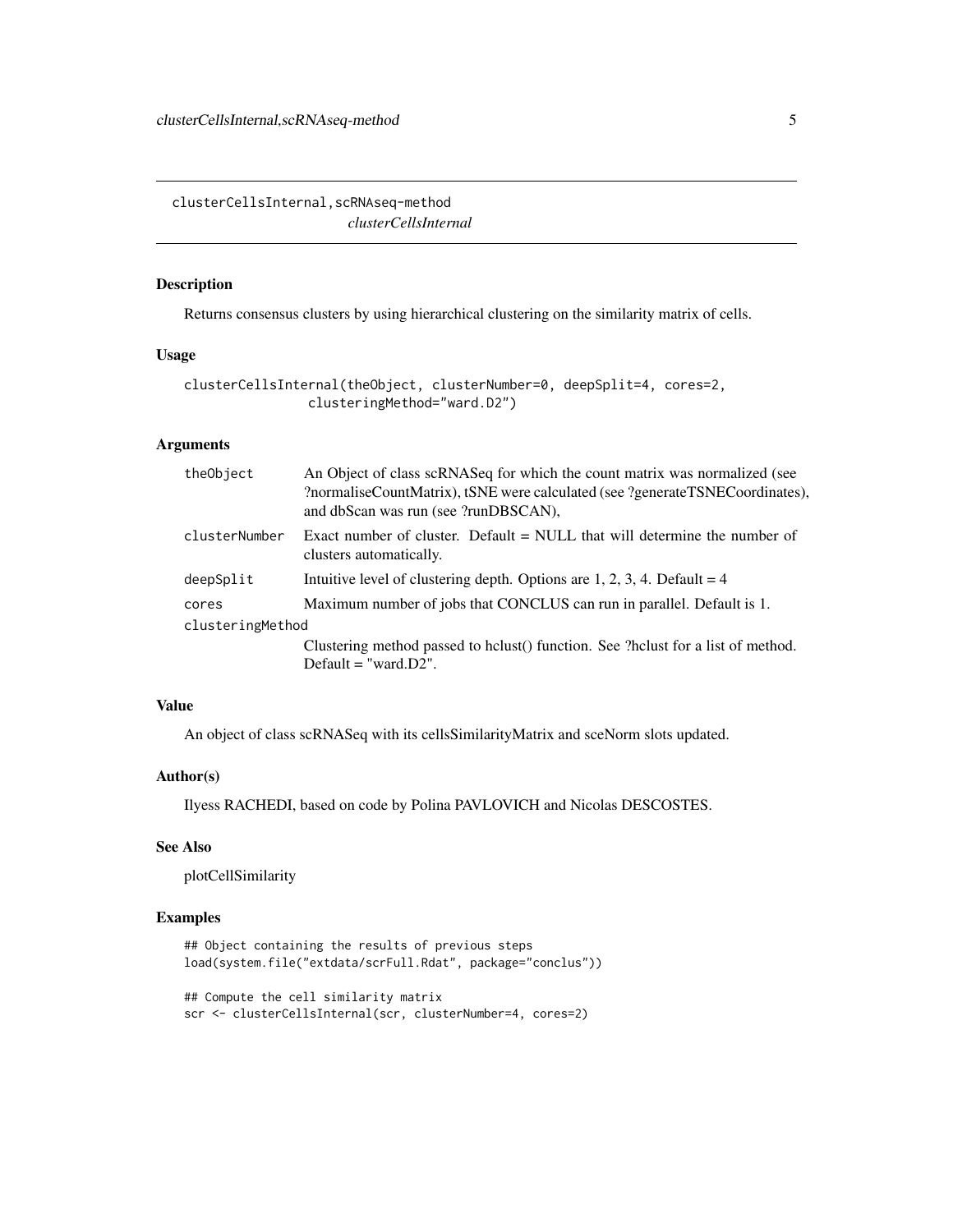<span id="page-5-0"></span>conclusCacheClear *conclusCacheClear*

#### **Description**

This function deletes the cache of conclus.

#### Usage

conclusCacheClear()

#### Details

This function don't return anything. It deletes the current contents of the cache.

#### Value

Nothing, it deletes the cache of conclus.

#### Author(s)

Ilyess RACHEDI & Nicolas DESCOSTES

#### Examples

NULL

constructors *constructors*

#### Description

Constructor of the class scRNAseq.

#### Usage

```
singlecellRNAseq(experimentName, countMatrix, species, outputDirectory,
tSNElist=list(new("Tsne")), dbscanlist=list(new("Dbscan")),
cellSimMat= matrix(nrow = 1, ncol = 1, dimnames = list("c1", "c1"),data = 1), clustSimMat=matrix(nrow = 1, ncol = 1, dimnames = list("1", "1"),data = 1), clustSimOrdered=factor(1), markgenlist=list(data.frame(
Gene = c("gene1"), mean_log10_fdr = c(NA), n_05 = c(NA), score = c(NA))),
clustMark=data.frame(geneName="gene1", clusters=NA), genesInf = data.frame(
uniprot_gn_symbol=c("symbol"), clusters="1", external_gene_name="gene",
go_id="GO1,GO2", mgi_description="description",
entrezgene_description="descr", gene_biotype="gene", chromosome_name="1",
```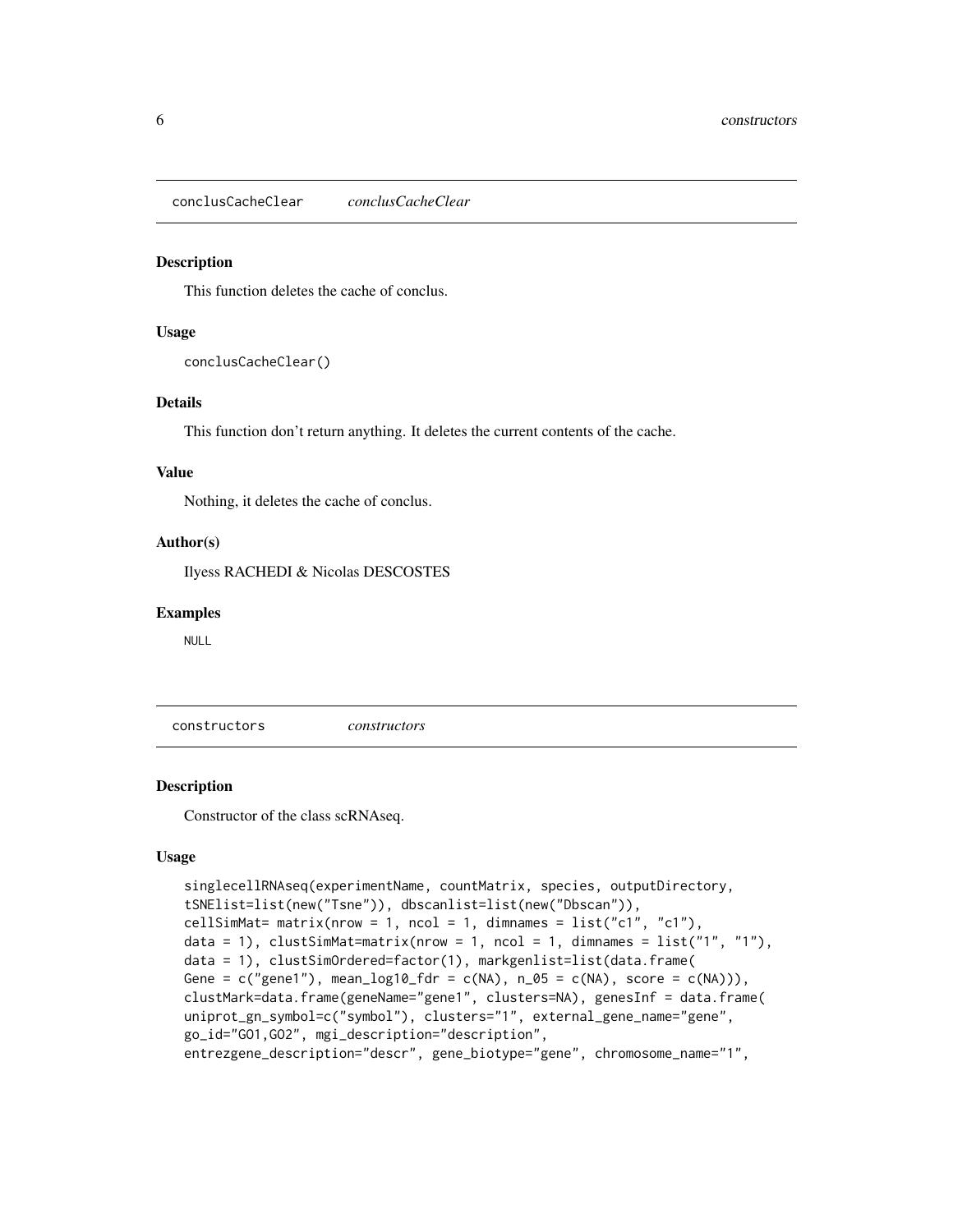# constructors 7

```
Symbol="symbol", ensembl_gene_id="ENS", mgi_id="MGI", entrezgene_id="1",
uniprot_gn_id="ID"))
```

```
TsneCluster(name, pc, perplexity, coordinates)
```

```
DbscanCluster(name, epsilon, minPoints, clustering)
```
# Arguments

|                 | experimentName Character string representing the name of the experiment.                                                                           |
|-----------------|----------------------------------------------------------------------------------------------------------------------------------------------------|
| countMatrix     | An integer matrix representing the raw count matrix with reads or unique molec-<br>ular identifiers (UMIs).                                        |
| species         | Character string representing the species of interest. Currently limited to "mouse"<br>and "human". Other organisms can be added on demand.        |
| outputDirectory |                                                                                                                                                    |
|                 | A character string of the path to the root output folder.                                                                                          |
| tSNElist        | List of 'Tsne' objects representing the different tSNE coordinates generated by<br>CONCLUS.                                                        |
| dbscanlist      | List of 'Dbscan' objects representing the different Dbscan clustering generated<br>by CONCLUS.                                                     |
| cellSimMat      | A numeric Matrix defining how many times two cells have been associated to<br>the same cluster across the 84 solutions (by default) of clustering. |
| clustSimMat     | A numeric matrix comparing the robustness of the consensus clusters.                                                                               |
| clustSimOrdered |                                                                                                                                                    |
|                 | A factor representing the clusters ordered by similarity.                                                                                          |
| markgenlist     | List of data.frames. Each data frame contains the ranked genes of one cluster.                                                                     |
| clustMark       | A data frame containing the top 10 (by default) marker genes of each clusters.                                                                     |
| genesInf        | A data frame containing informations of the markers genes for each clusters.                                                                       |
| name            | A 'character' string representing the name of the Dbscan clustering.                                                                               |
| pс              | A 'numeric' value representing the number of principal components used by<br>CONCLUS to perfom a PCA before calculating the tSNE.                  |
| perplexity      | A 'numeric' vector. Default: c(30, 40)                                                                                                             |
| coordinates     | A 'numeric' matrix that contains the coordinates of one tSNE solution.                                                                             |
| epsilon         | A 'numeric' vector. The epsilon is the distance to consider two points belonging<br>to the same cluster. Default = $c(1.3, 1.4, 1.5)$              |
| minPoints       | A 'numeric' value. The minPoints is the minimum number of points to construct<br>a cluster.                                                        |
| clustering      | A 'matrix' that contains the result of one DBSCAN clustering solution.                                                                             |

# Value

Object of class scRNAseq Object of class Tsne Object of class Dbscan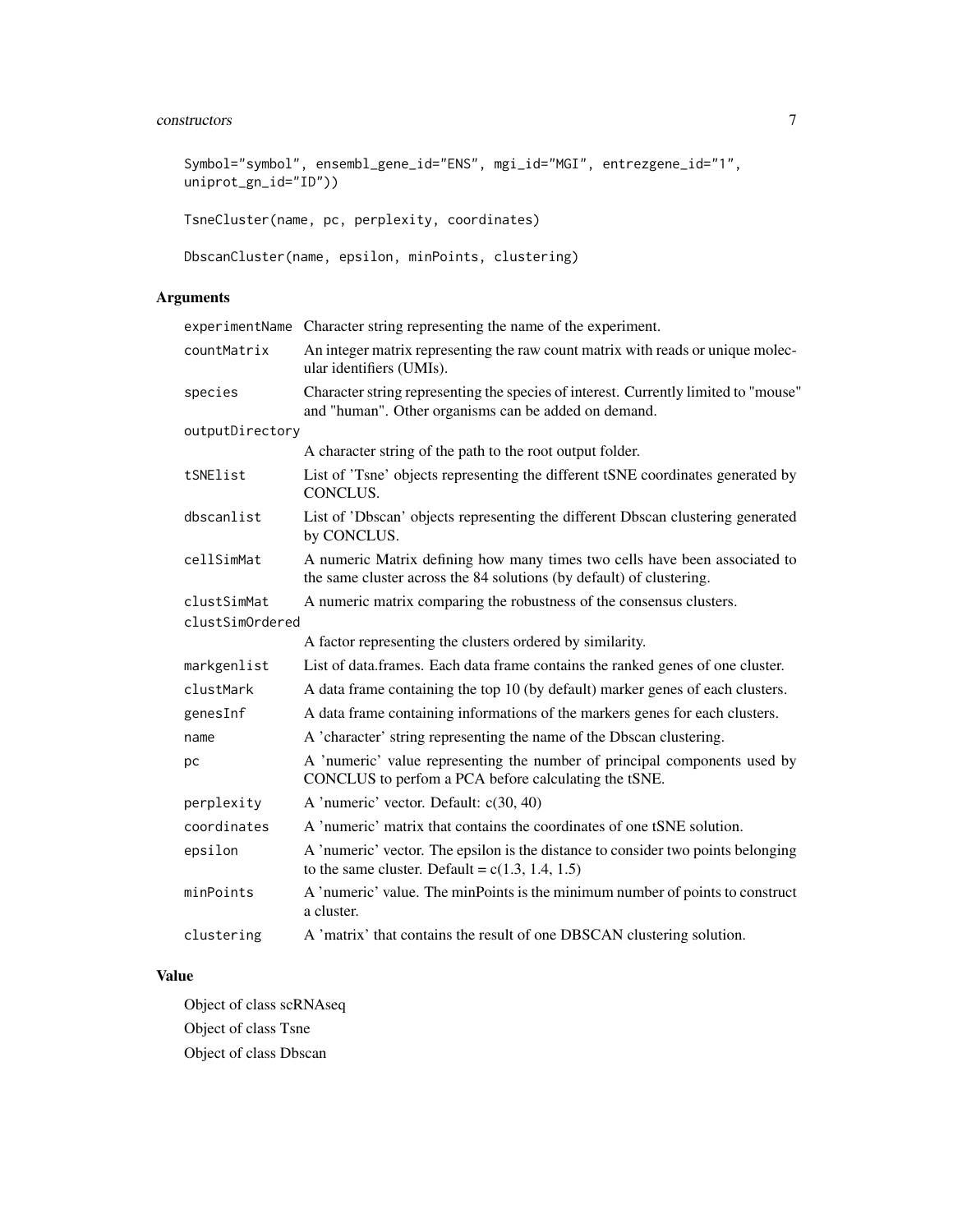#### See Also

scRNAseq-class

Tsne-class

Dbscan-class

# Examples

```
experimentName <- "Bergiers"
outputDirectory <- "YourOutputDirectory"
## Load the count matrix
countmatrixPath <- system.file("extdata/countMatrix.tsv", package="conclus")
countMatrix <- loadDataOrMatrix(file=countmatrixPath, type="countMatrix",
                                ignoreCellNumber=TRUE)
## Load the coldata
coldataPath <- system.file("extdata/colData.tsv", package="conclus")
columnsMetaData <- loadDataOrMatrix(file=coldataPath, type="coldata",
                                    columnID="cell_ID")
## Create the initial object
scr <- singlecellRNAseq(experimentName = experimentName,
                countMatrix = countMatrix,
                species = "mouse",
                outputDirectory = outputDirectory)
mat <- matrix(seq_len(20), ncol=2)
\text{colnames}(\text{mat}) \leftarrow c("X", "Y")TsneCluster(name = "test", pc = 30, perplexity = 4,
coordinates = mat)
DbscanCluster("test", 0.5, 2, matrix(1:10))
```
Dbscan-class *The Dbscan class*

#### Description

S4 class containing the features to plot DBSCAN. This constructor is internal and is used by the method runDBSCAN.

# Slots

name A character string representing the name of the Dbscan clustering.

epsilon A numeric vector. The epsilon is the distance to consider two points belonging to the same cluster. Default =  $c(1.3, 1.4, 1.5)$ .

<span id="page-7-0"></span>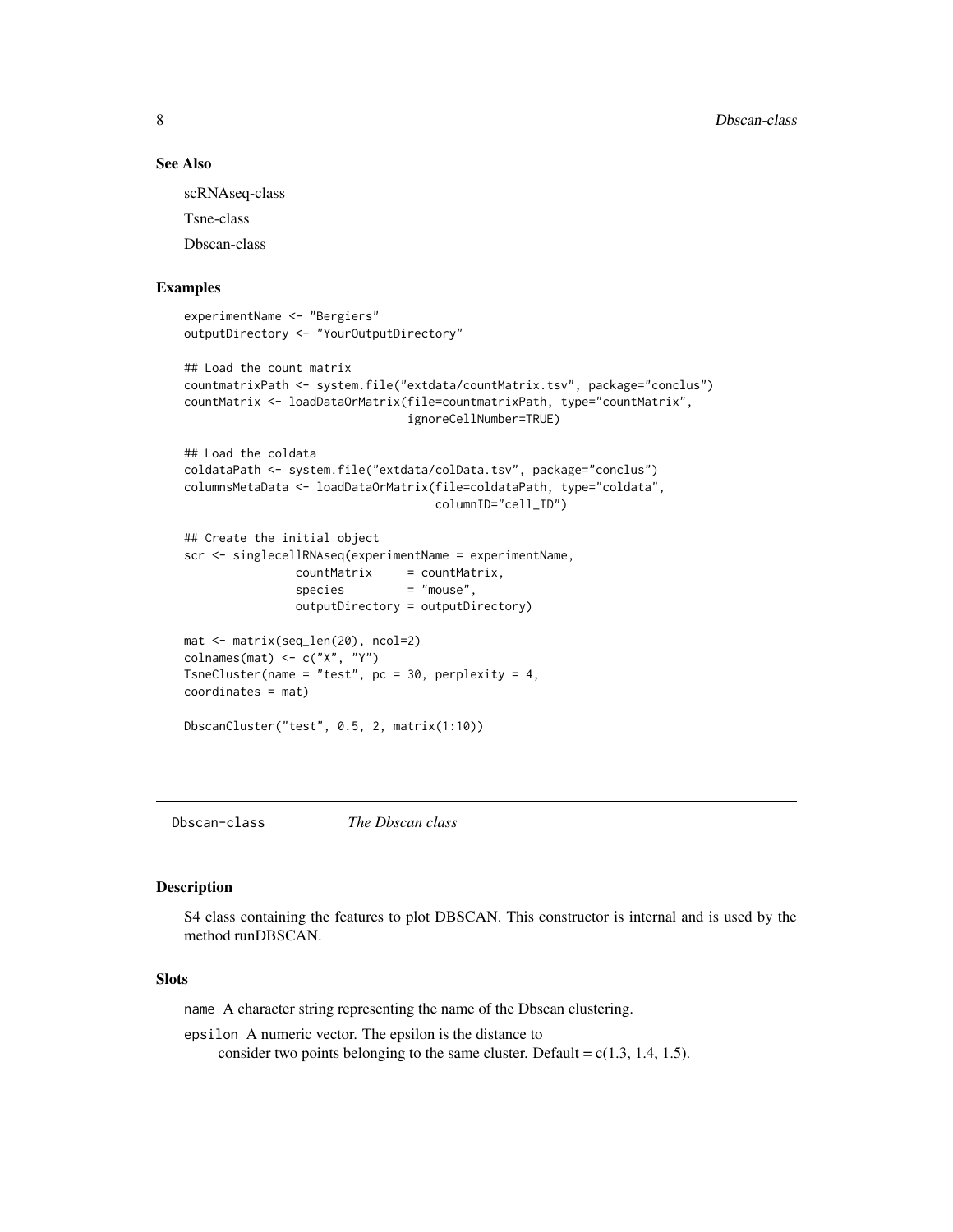<span id="page-8-0"></span>minPoints A numeric value. The minPoints is the minimum number of points to construct a cluster.

clustering A matrix that contains the result of one DBSCAN clustering solution.

#### **Constructor**

Dbscan(name = "character", epsilon = "numeric", minPoints = "numeric", clustering = "matrix")

name: Empty character string or the name of the tSNE. epsilon: Empty 'numeric' representing the epsilon. minPoints: Empty 'numeric' representing the minPoints value. clustering: Empty 'numeric' "matrix" or matrix of clustering.

# Accessors

In the following snippets, x is a Dbscan object.

getName(x): Get the name of the Dbscan.  $getEpsilon(x)$ : Get the epsilon used. getMinPoints(x): Get the MinPoint used. getClustering(x): Get the matrix of DBSCAN clustering.

#### Subsetting

In the following snippets, x is a Dbscan object.  $setName(x) < -value: Set the name of the Dbscan.$  $setEpsilon(x)$  <- value: Set the epsilon used.  $setMinPoints(x)$  <- value: Set the minPoints used. setClustering $(x)$  <- value: Set the matrix of Dbscan clustering.

# Author(s)

Ilyess Rachedi and Nicolas Descostes

# See Also

runDBSCAN

exportResults,scRNAseq-method *exportResults*

#### Description

Export all the results of Conclus to a Results sub-directory.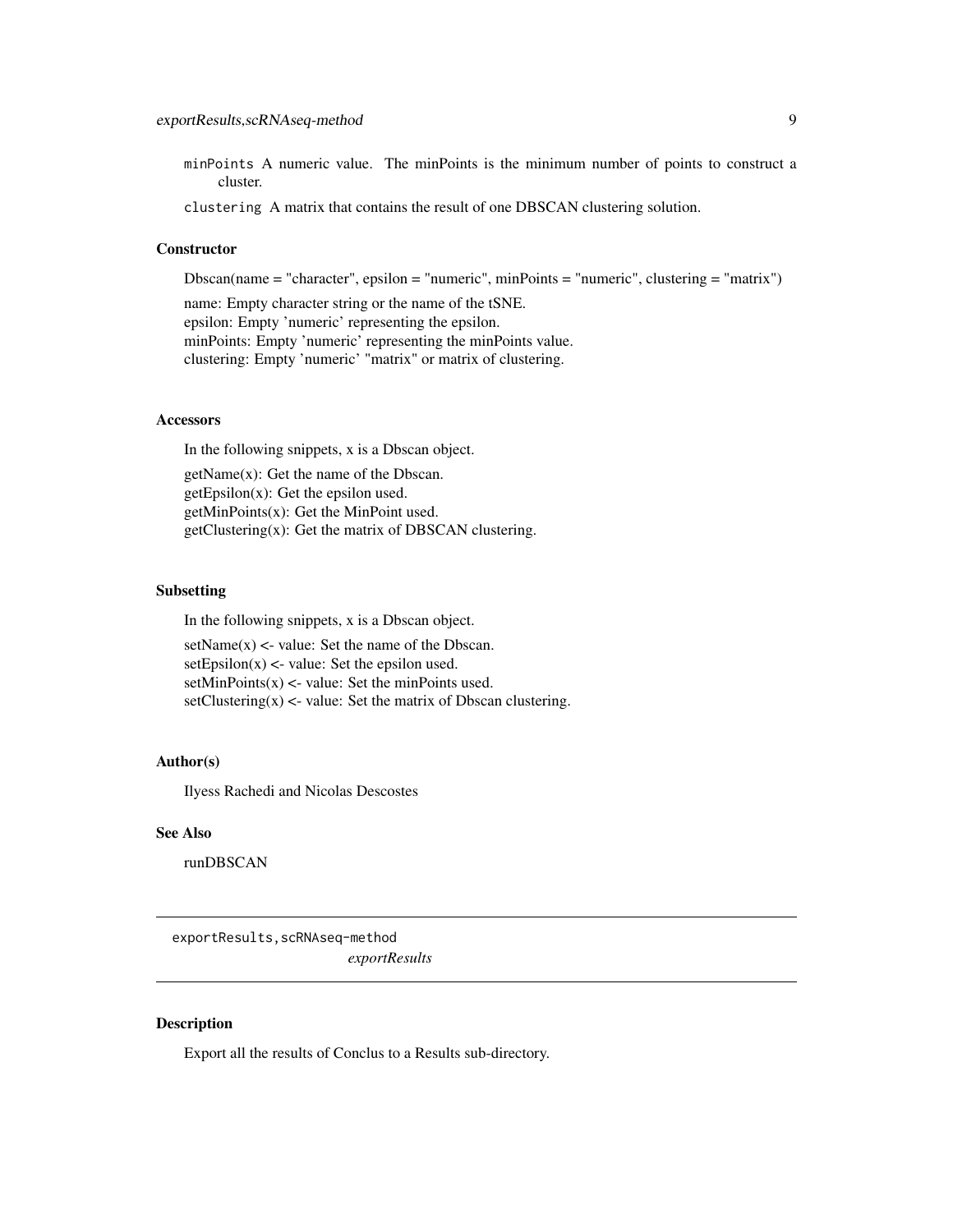# Usage

```
exportResults(theObject, saveClusteringResults=TRUE, saveAll=FALSE,
saveNormalizedMatrix=FALSE, saveColData=FALSE, saveRowData=FALSE,
saveTsne=FALSE, saveDBScan=FALSE, saveCellsSimilarityMatrix=FALSE,
saveClustersSimilarityMatrix=FALSE, saveFullMarkers=FALSE,
saveTopMarkers=FALSE, saveGenesInfos=FALSE)
```

| theObject                    | An Object of class scRNASeq for which different steps of CONCLUS was ap-<br>plied to. The number of steps to run depends on what is wanted to be saved.                                                                                              |  |
|------------------------------|------------------------------------------------------------------------------------------------------------------------------------------------------------------------------------------------------------------------------------------------------|--|
| saveClusteringResults        |                                                                                                                                                                                                                                                      |  |
|                              | Default=TRUE. Save the final clustering results giving the corresponding cluster<br>number to each cell. The method ?calculateClustersSimilarity should have been<br>run on the object. It is saved in the sub-directory 6_ConclusResult.            |  |
| saveAll                      | Default=FALSE. Save all results of CONCLUS. The last step run on the scR-<br>NASeq object should be ?retrieveGenesInfo.                                                                                                                              |  |
| saveNormalizedMatrix         |                                                                                                                                                                                                                                                      |  |
|                              | Default=FALSE. Save the normalized count matrix as a csv file. It is obtained<br>with ?normaliseCountMatrix. The matrix is saved to the sub-directory '1_Ma-<br>trixInfo'.                                                                           |  |
| saveColData                  | Default=FALSE. Save the columns metadata of the normalized count matrix as<br>a tsv file. These data are obtained with ?normaliseCountMatrix or were given as<br>input of the method. These data are saved in the sub-directory '1_MatrixInfo'.      |  |
| saveRowData                  | Default=FALSE. Save the raw metadata of the normalized count matrix as a tsv<br>file. These data are obtained with ?normaliseCountMatrix. They are saved in<br>the sub-directory '1_MatrixInfo'.                                                     |  |
| saveTsne                     | Default=FALSE. Save the tsne coordinates for each combination of PCs and per-<br>plexities as tsv files. These coordinates were obtained with ?generateTSNECo-<br>ordinates. They are saved in the sub-directory '2_TSNECoordinates'.                |  |
| saveDBScan                   | Default=FALSE. Save the clustering results of dbscan as tsv files. The num-<br>ber of clustering solutions is PCs*perplexity*epsilon*minPoints (see ?runDB-<br>SCAN, 84 solutions by default). These are saved in the sub-directory '3_db-<br>Scan'. |  |
| saveCellsSimilarityMatrix    |                                                                                                                                                                                                                                                      |  |
|                              | Default=FALSE. Save the cells similarity matrix that was obtained with ?clus-<br>terCellsInternal. This matrix is saved in the sub-directory '4_CellSimilarityMa-<br>$trix$ .                                                                        |  |
| saveClustersSimilarityMatrix |                                                                                                                                                                                                                                                      |  |
|                              | Default=FALSE. Save the cluster similarity matrix that was obtained with ?cal-<br>culateClustersSimilarity. It is saved in the sub-directory '5_ClusterSimilarity-<br>Matrix'.                                                                       |  |
| saveFullMarkers              |                                                                                                                                                                                                                                                      |  |
|                              | Default=FALSE. Save the lists of markers that were obtained with ?rankGenes<br>to the sub-directory 7_fullMarkers.                                                                                                                                   |  |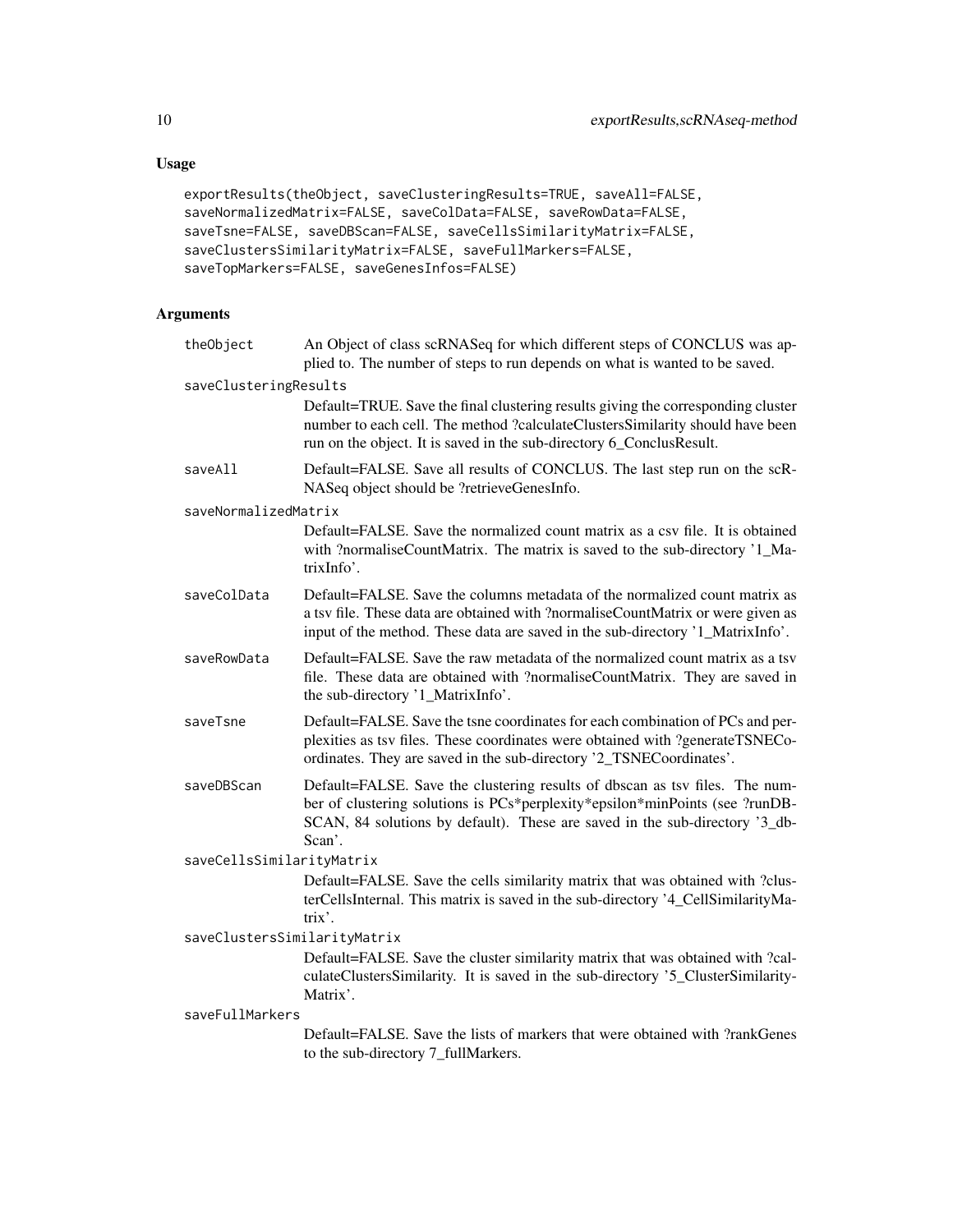<span id="page-10-0"></span>

| saveTopMarkers Default=FALSE. Save the top markers per clusters as csy files in the sub-directory |
|---------------------------------------------------------------------------------------------------|
| '8 TopMarkers'. See ?retrieveTopClustersMarkers for more details.                                 |
| saveGenesInfos Default=FALSE. Save the genes information for each cluster as csv files in the     |
| sub-directory '9 genes Infos'. See ? retrieve Genes Info for more details.                        |

# Value

Sub-directories containing the results of the different conclus steps. See the 'Quick start' section of the vignette for details.

#### Author(s)

Ilyess RACHEDI and Nicolas DESCOSTES.

#### Examples

```
## Object scr containing the results of previous steps
load(system.file("extdata/scrFull.Rdat", package="conclus"))
```
## Saving all results exportResults(scr, saveAll=TRUE)

```
## Removing output directory
unlink("YourOutputDirectory", recursive=TRUE)
```
generateTSNECoordinates,scRNAseq-method *generateTSNECoordinates*

#### Description

The function generates several t-SNE coordinates based on given perplexity and ranges of PCs. The final number of t-SNE plots is length(PCs)\*length(perplexities).

#### Usage

```
generateTSNECoordinates(theObject, randomSeed=42, cores=2,
                PCs=c(4, 6, 8, 10, 20, 40, 50), perplexities=c(30,40),
                writeOutput = FALSE)
```

| theObject  | An Object of class scRNASeq for which the count matrix was normalized. See<br>?normaliseCountMatrix. |
|------------|------------------------------------------------------------------------------------------------------|
| randomSeed | Default is 42. Seeds used to generate the tSNE.                                                      |
| cores      | Maximum number of jobs that CONCLUS can run in parallel. Default is 1.                               |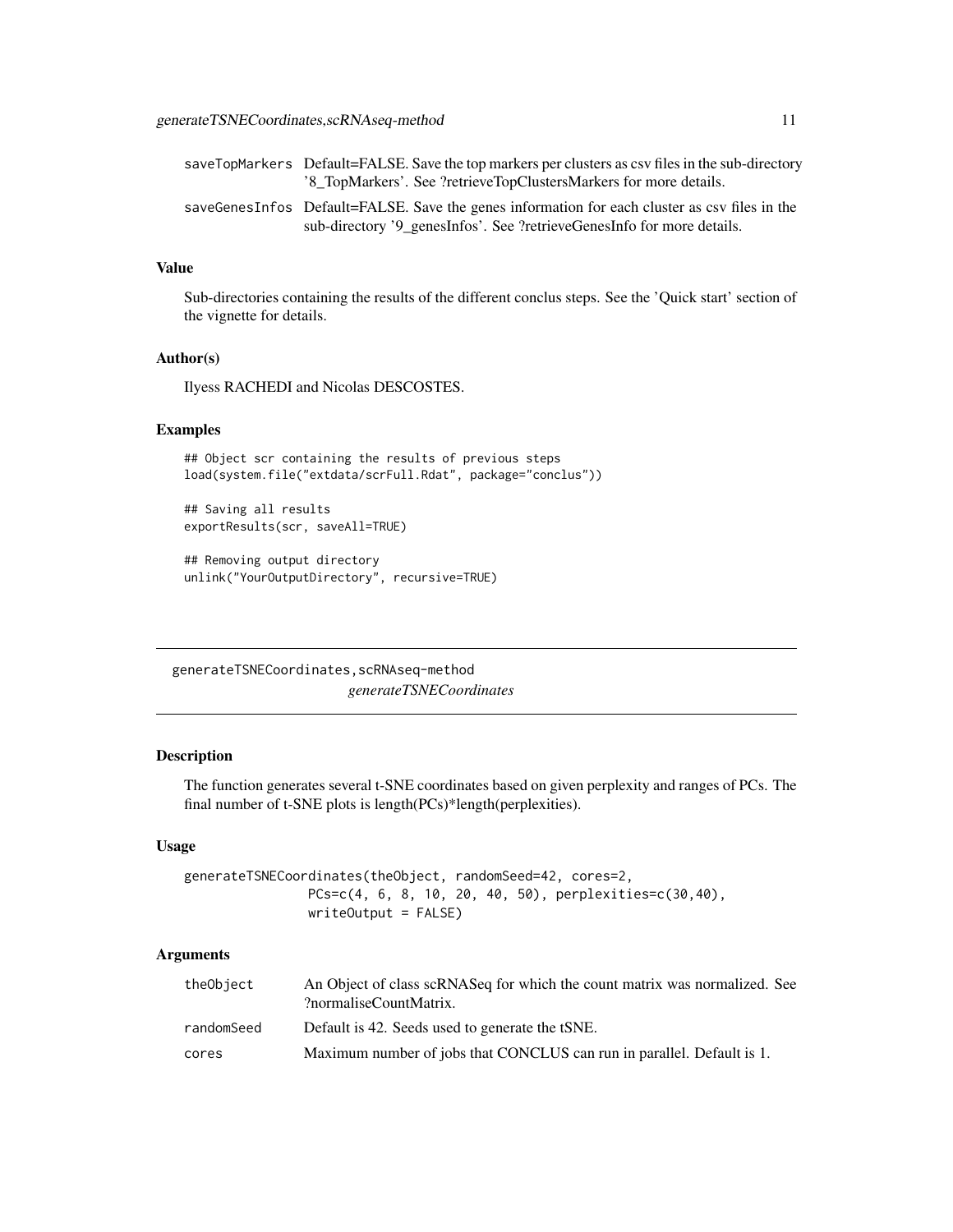| <b>PCs</b>   | Vector of first principal components. For example, to take ranges 1:5 and 1:10<br>write $c(5, 10)$ . Default = $c(4, 6, 8, 10, 20, 40, 50)$ |
|--------------|---------------------------------------------------------------------------------------------------------------------------------------------|
| perplexities | A vector of perplexity (t-SNE parameter). See details. Default = $c(30, 40)$                                                                |
| writeOutput  | If TRUE, write the tsne parameters to the output directory defined in the Object.<br>$Default = FALSE.$                                     |

# Details

Generates an object of fourteen (by default) tables with tSNE coordinates. Fourteen because it will vary seven values of principal components  $PCs=c(4, 6, 8, 10, 20, 40, 50)$  and two values of perplexity perplexities= $c(30, 40)$  in all possible combinations. The chosen values of PCs and perplexities can be changed if necessary. We found that this combination works well for sc-RNAseq datasets with 400-2000 cells. If you have 4000-9000 cells and expect more than 15 clusters, we recommend to take more first PCs and higher perplexity, for example,  $PCs=c(8, 10, 20, 40, 50, 80,$ 100) and perplexities=c(200, 240). For details about perplexities parameter see '?Rtsne'.

#### Value

An object of class scRNASeq with its tSNEList slot updated. Also writes coordinates in "dataDirectory/tsnes" subfolder if the parameter writeOutput is TRUE.

# Author(s)

Ilyess RACHEDI, based on code by Polina PAVLOVICH and Nicolas DESCOSTES.

#### See Also

normaliseCountMatrix

#### Examples

```
## Object scr containing the results of previous steps
load(system.file("extdata/scrFull.Rdat", package="conclus"))
## Compute the tSNE coordinates
## These parameters are tweaked to fit our example data and reduce
## computing time, please consider using the default parameters or
## adjusted to your dataset.
scr <- generateTSNECoordinates(scr, perplexities=c(2,3),
                                PCs =c(4,5,6,7,8,9,10), cores=2)
```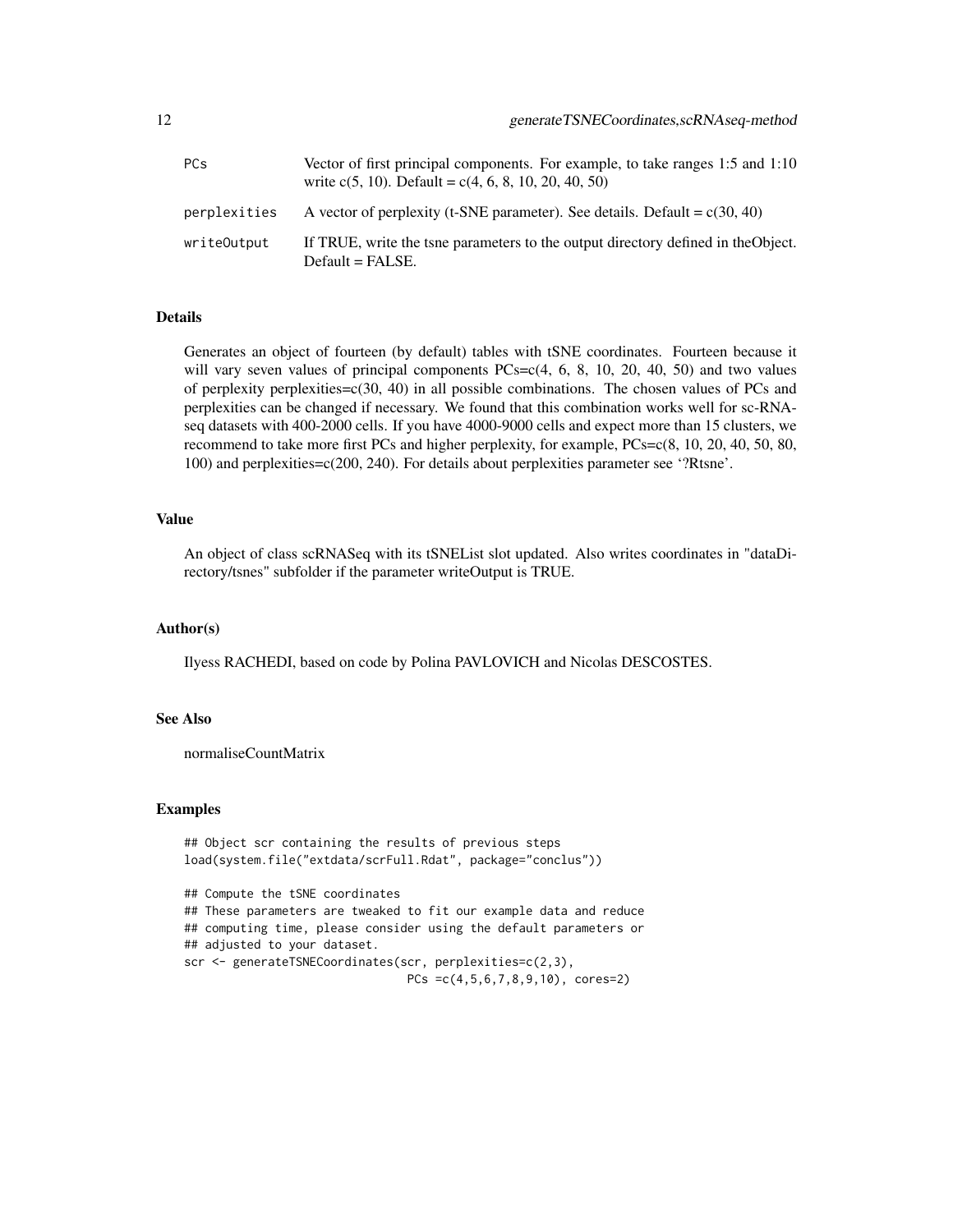<span id="page-12-0"></span>getters *getters*

#### Description

Retrieve the data of the slots of a scRNA-seq, Tsne or Dbscan object.

#### Usage

getExperimentName(theObject)

getCountMatrix(theObject)

getSceNorm(theObject)

getSpecies(theObject)

getOutputDirectory(theObject)

getTSNEList(theObject)

getDbscanList(theObject)

getSuggestedClustersNumber(theObject)

getCellsSimilarityMatrix(theObject)

getClustersSimilarityMatrix(theObject)

getClustersSimilarityOrdered(theObject)

getMarkerGenesList(theObject, cluster)

getTopMarkers(theObject)

getGenesInfos(theObject)

## S4 method for signature 'Tsne' getName(theObject)

getPerplexity(theObject)

getPC(theObject)

getCoordinates(theObject)

getName(theObject)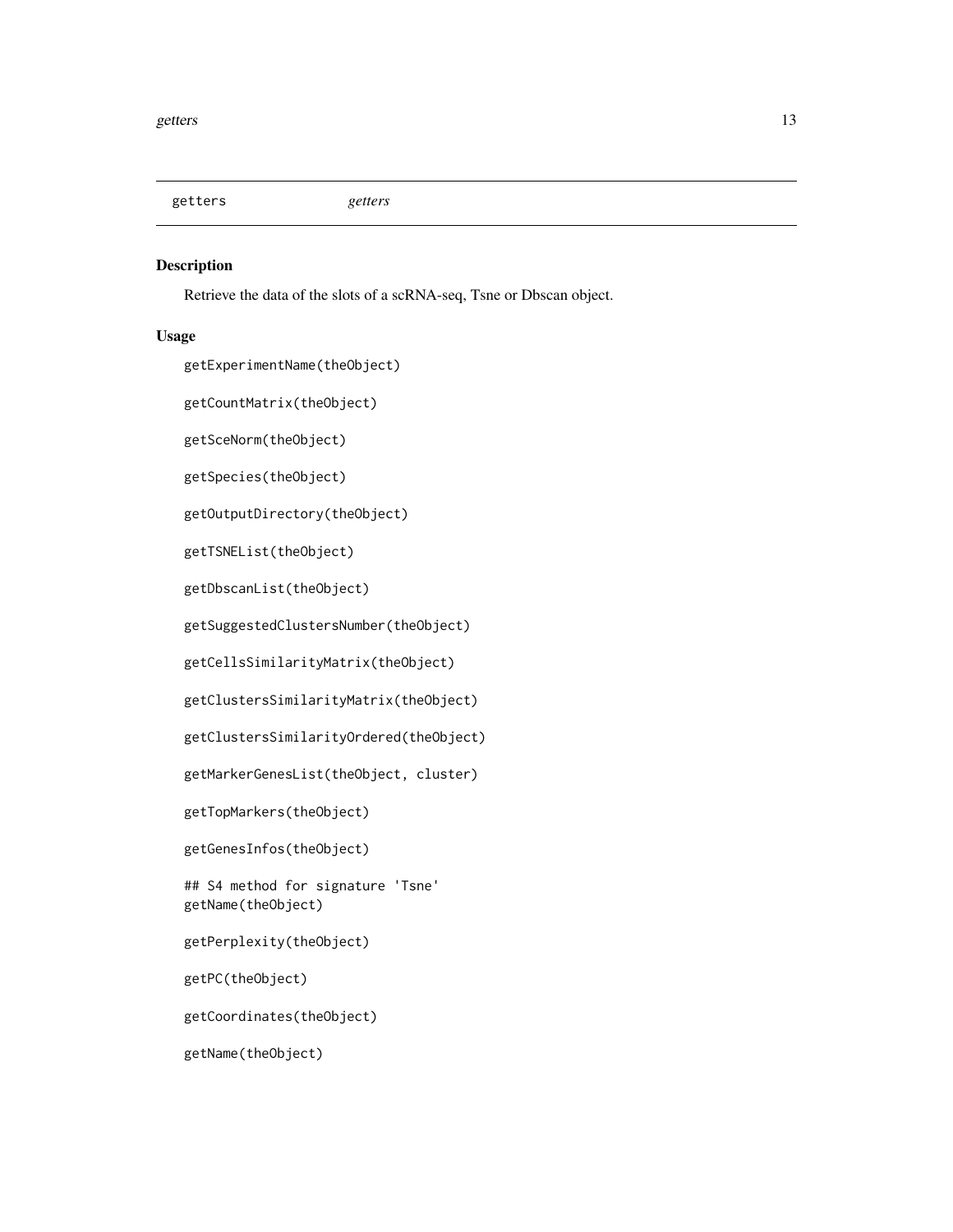```
getEpsilon(theObject)
```
getMinPoints(theObject)

getClustering(theObject)

# Arguments

theObject A scRNA-seq, Tsne or Dbscan object. See description or ?scRNAseq, ?Tsne, ?Dbscan.

# Value

getExperimentName: Get the name of the experiment (scRNA-seq). getCountMatrix: Get the count matrix (scRNA-seq). getSceNorm: Get the SingleCellExperiment object used (scRNA-seq). getSpecies: Get the species (scRNA-seq). getOutputDirectory: Get the path of the output directory (scRNA-seq). getTSNEList: Get the list of Tsne objects (scRNA-seq). getDbscanList: Get the list of Dbscan objects (scRNA-seq). getSuggestedClustersNumber: Get the suggested clusters number (scRNA-seq). getCellsSimilarityMatrix: Get the cell similarity matrix (scRNA-seq). getClustersSimilarityMatrix: Get the cluster similarity matrix (scRNA-seq). getClustersSimilarityOrdered: Get the clusters ordered by similarity (scRNA-seq). getMarkerGenesList: Get the list of marker genes by clusters (scRNA-seq). getTopMarkers: Get the most significant markers by clusters (scRNA-seq). getGenesInfos: Get informations about marker genes (scRNA-seq). getPerplexity: Get the perplexity used (Tsne). getPC: Get the PC used (Tsne). getCoordinates: Get the matrix of tSNE coordinates (Tsne). getName: Get the name of the tSNE or Dbscan object (Dbscan). getEpsilon: Get the epsilon used (Dbscan). getMinPoints: Get the MinPoint used (Dbscan). getClustering: Get the matrix of DBSCAN clustering (Dbscan).

# Author(s)

Ilyess RACHEDI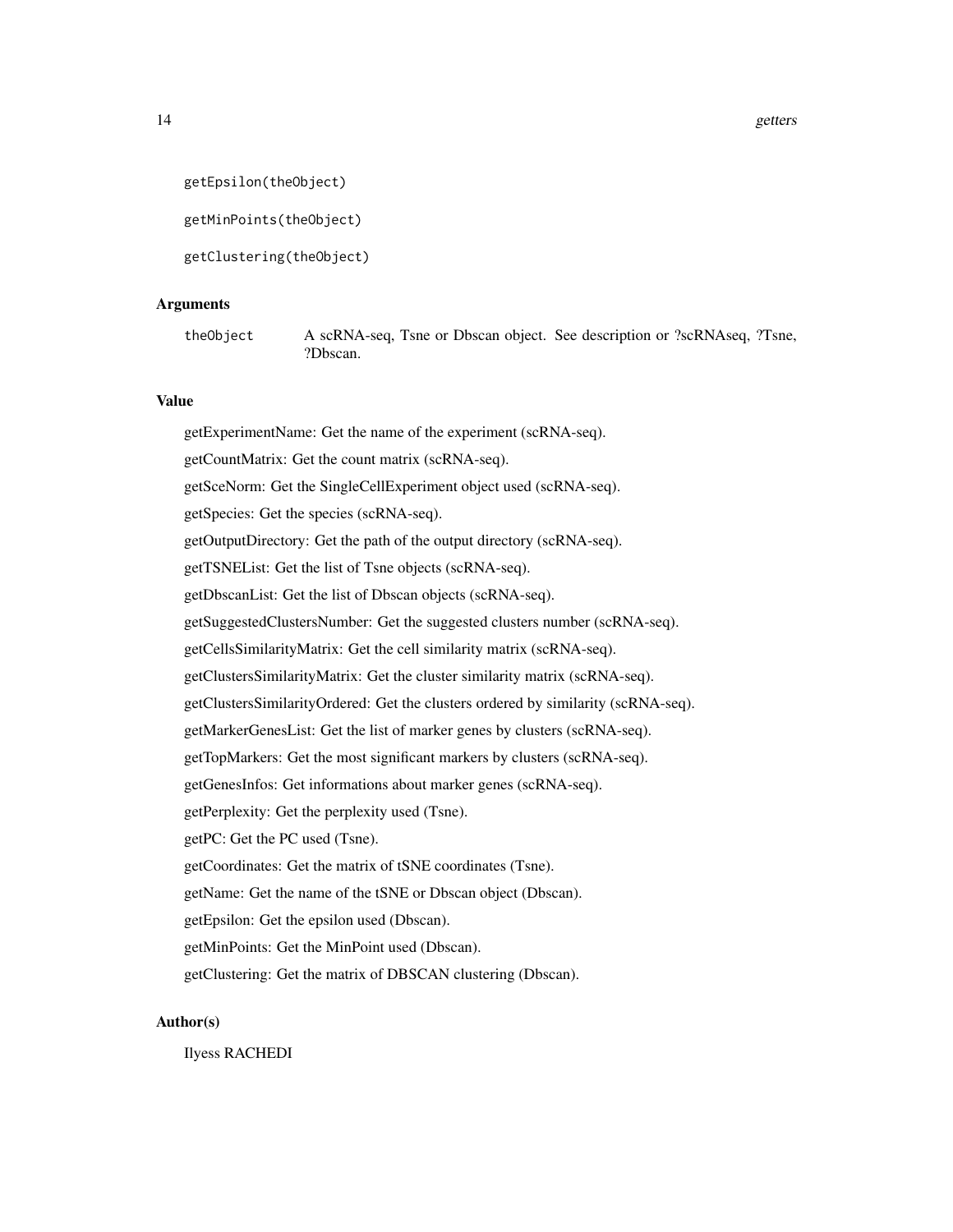# <span id="page-14-0"></span>loadDataOrMatrix 15

# Examples

```
## Load the count matrix
countMatrixPath <- system.file("extdata/countMatrix.tsv", package="conclus")
countMatrix <- loadDataOrMatrix(file=countMatrixPath, type="countMatrix",
                               ignoreCellNumber=TRUE)
## Load the coldata
coldataPath <- system.file("extdata/colData.tsv", package="conclus")
columnsMetaData <- loadDataOrMatrix(file=coldataPath, type="coldata",
                                   columnID="cell_ID")
## Create the initial object
scr <- singlecellRNAseq(experimentName = "Bergiers",
               countMatrix = countMatrix,
               species = "mouse",
               outputDirectory = "YourOutputDirectory")
experimentName <- getExperimentName(scr)
countMatrix <- getCountMatrix(scr)
species <- getSpecies(scr)
outputDirectory <- getOutputDirectory(scr)
```
loadDataOrMatrix *loadDataOrMatrix*

# Description

This function allows to import the coldata, rowData or the countMatrix. It formats each type of data to follow the requirements of CONCLUS.

# Usage

```
loadDataOrMatrix(file, type, columnID=NULL, header=TRUE, sep='\t', dec=".",
                    ignoreCellNumber=FALSE)
```

| file     | Path to the rowData, colData or Matrix.                                                                                                                                                                 |
|----------|---------------------------------------------------------------------------------------------------------------------------------------------------------------------------------------------------------|
| type     | Values should be "coldata", "rowdata", or "countMatrix".                                                                                                                                                |
| columnID | For row and col data, column name containing cells/genes names/id. Should be<br>the same names of genes or cells that in the count matrix. Should not be used<br>when importing a matrix. Default=NULL. |
| header   | Set TRUE if the first row of the table corresponds to the column names, and<br>FALSE if it doesn't. Default=TRUE.                                                                                       |
| sep      | Character used in the table to separate the fields. Usually it's ''';' ',' or '\t'.<br>Default= $\forall t$ .                                                                                           |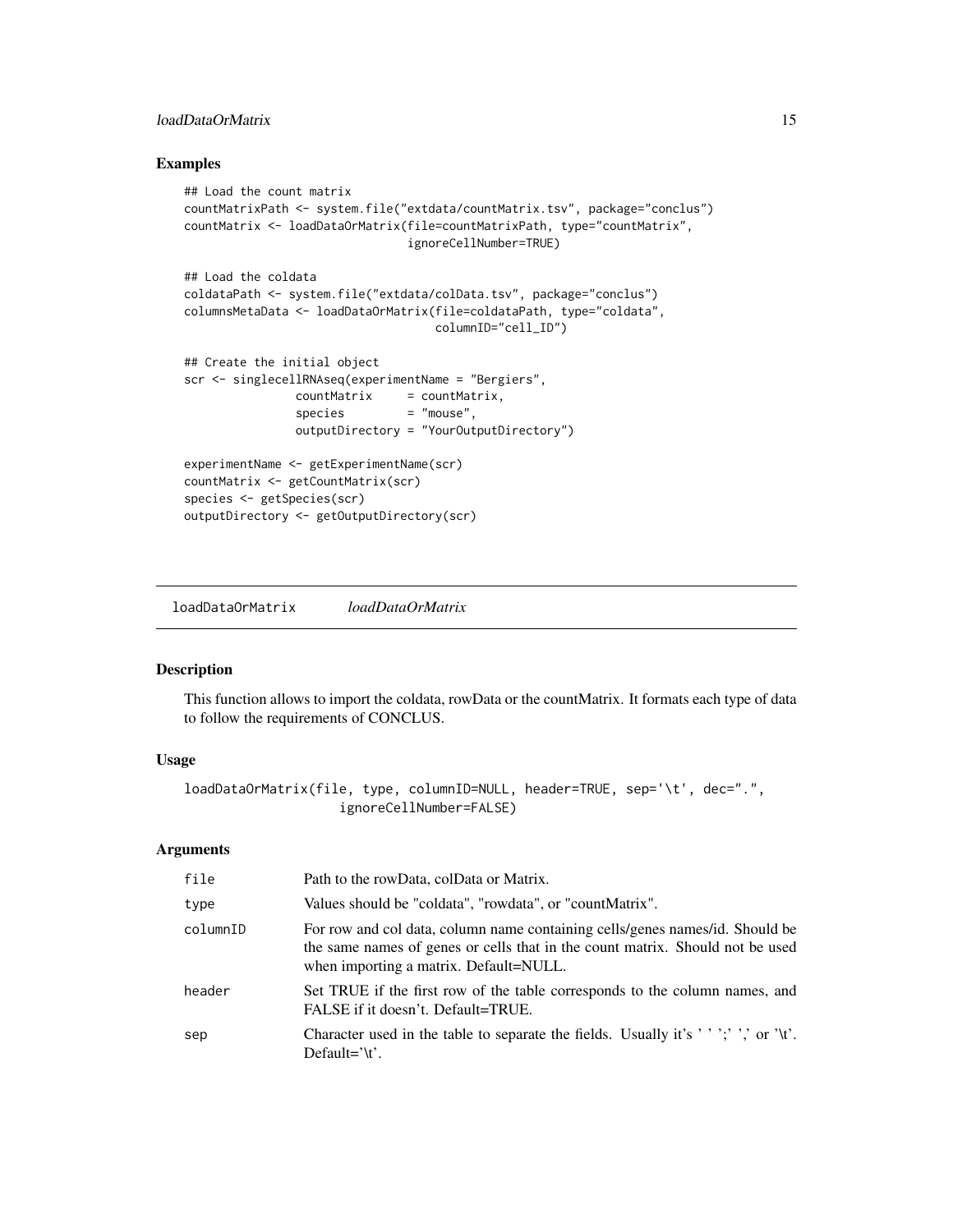<span id="page-15-0"></span>dec Character used in the table for decimal points. Usually '.' or ','. Default=".". ignoreCellNumber

CONCLUS needs a large number of cells to collect statistics, so we recommend using CONCLUS if you have at least 100 cells. If you still want to use a count matrix with a number of cells inferior to 100 cells, set ignoreCellNumber=TRUE. Default=FALSE.

# Value

The formatted row, col data or the matrix.

#### Author(s)

Ilyess RACHEDI and Nicolas DESCOSTES

# Examples

```
## ColData
coldataPath <- system.file("extdata/colData.tsv", package="conclus")
loadDataOrMatrix(file=coldataPath, type="coldata", columnID="cell_ID")
```

```
## RowData
rowdataPath <- system.file("extdata/rowData.tsv", package="conclus")
loadDataOrMatrix(file=rowdataPath, type="rowdata", columnID="gene_ID")
```

```
## Count matrix
countmatrixPath <- system.file("extdata/countMatrix.tsv", package="conclus")
countMatrix <- loadDataOrMatrix(file=countmatrixPath, type="countMatrix",
                                ignoreCellNumber=TRUE)
```
normaliseCountMatrix,scRNAseq-method *normaliseCountMatrix*

# Description

This function uses coldata (cells informations) and rowdata (genes informations) to filter the count matrix. It also normalizes by using deconvolution with size factors.

#### Usage

```
normaliseCountMatrix(theObject, sizes=c(20,40,60,80,100), rowdata=NULL,
                    coldata=NULL, alreadyCellFiltered=FALSE,
                    runQuickCluster=TRUE, info=TRUE)
```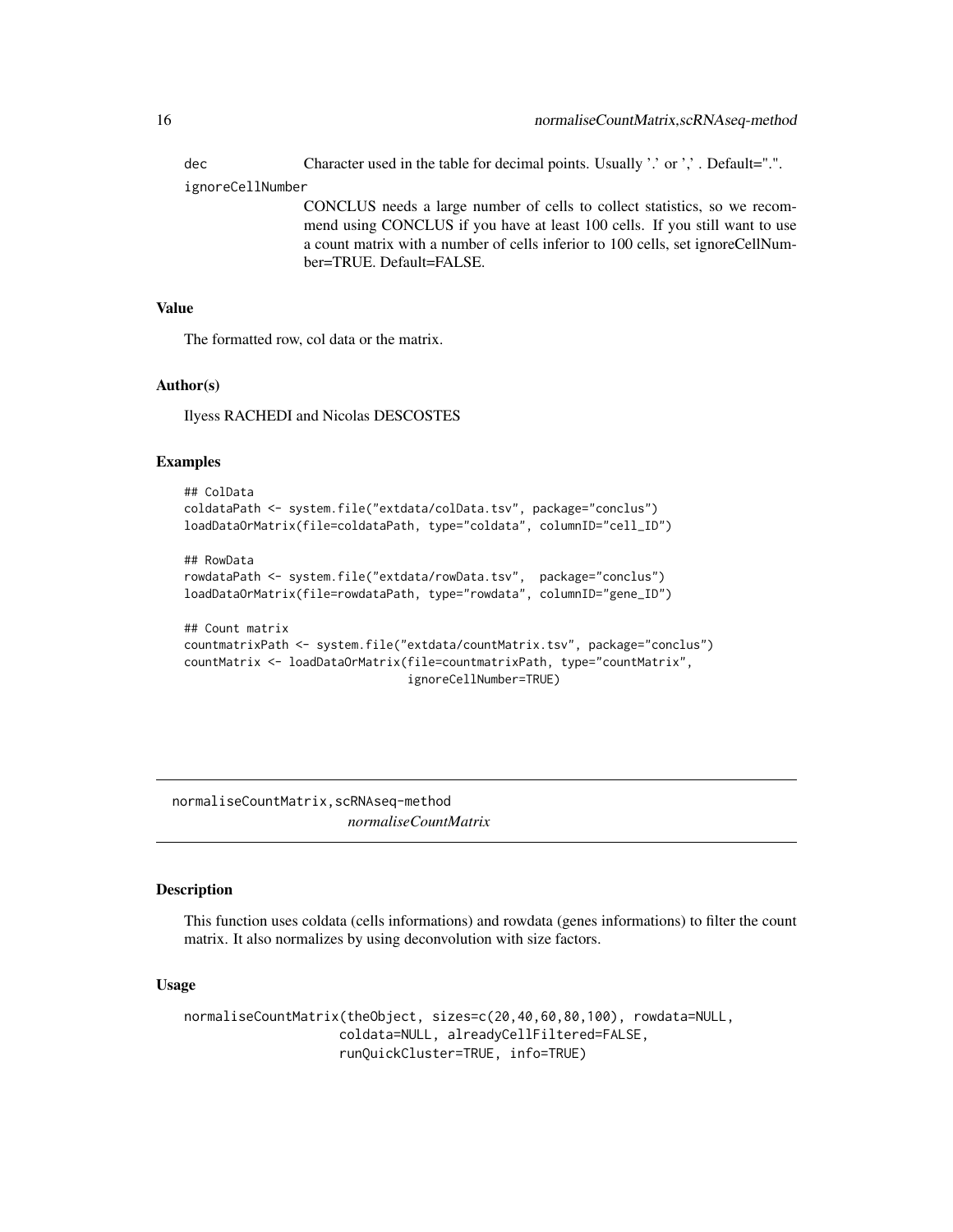#### Arguments

| theObject           | A scRNAseq object                                                                                                                                                                                                                                                                   |  |
|---------------------|-------------------------------------------------------------------------------------------------------------------------------------------------------------------------------------------------------------------------------------------------------------------------------------|--|
| sizes               | Vector of size factors used by scran::computeSumFactors(). It is a numeric vec-<br>tor of pool sizes, i.e., number of cells per pool. See ?scran::computeSumFactors<br>for more details.                                                                                            |  |
| rowdata             | Data frame containing genes informations. Default is NULL.                                                                                                                                                                                                                          |  |
| coldata             | Data frame containing cells informations. Default is NULL.                                                                                                                                                                                                                          |  |
| alreadyCellFiltered |                                                                                                                                                                                                                                                                                     |  |
|                     | Logical. If TRUE, quality check and filtering will not be applied.                                                                                                                                                                                                                  |  |
| runQuickCluster     |                                                                                                                                                                                                                                                                                     |  |
|                     | Logical. If TRUE scran::quickCluster() function will be applied. It usually<br>improves the normalization for medium-size count matrices. However, it is not<br>recommended for datasets with less than 200 cells and may take too long for<br>datasets with more than 10000 cells. |  |
| info                | Logical. If TRUE, additional annotations like ensembl_gene_id, go_id, name_1006,<br>chromosome_name and gene_biotype are added to the row data, for all the genes<br>from the count matrix with ENSEMBL IDs or SYMBOL ID. Default: TRUE.                                            |  |

#### Details

This function uses the normalization method of the scater package. For more details about the normalization used see ?scater::normalize. The size factors used in the normalization are calculated with scran::computeSumFactors.

Beforehand, the function will annotate genes creating rowData and add statistics about cells into columnsMetaData. If you already have columnsMetaData and rowData, you can give it to the function (see manual). It will keep your columns and add new ones at the end. If you do not want to lose any cell after quality metrics check, select alreadyCellFiltered = TRUE, by default it is FALSE. Before scater normalization, the function will call scran::quickCluster (see manual for details). If you want to skip this step, set runQuickCluster = FALSE, by default it is TRUE. We advice to first try the analysis with this option and to set it to FALSE if no rare populations are found.

# Value

Returns a scRNASeq object with its sceNorm slot updated. This slot contains a SingleCellExperiment object having the normalized count matrix, the colData (table with cells informations), and the rowData (table with the genes informations). See ?SingleCellExperiment for more details.

#### Author(s)

Ilyess RACHEDI, based on code by Polina PAVLOVICH and Nicolas DESCOSTES.

## Examples

```
## Load the count matrix
countmatrixPath <- system.file("extdata/countMatrix.tsv", package="conclus")
countMatrix <- loadDataOrMatrix(file=countmatrixPath, type="countMatrix",
                                ignoreCellNumber=TRUE)
```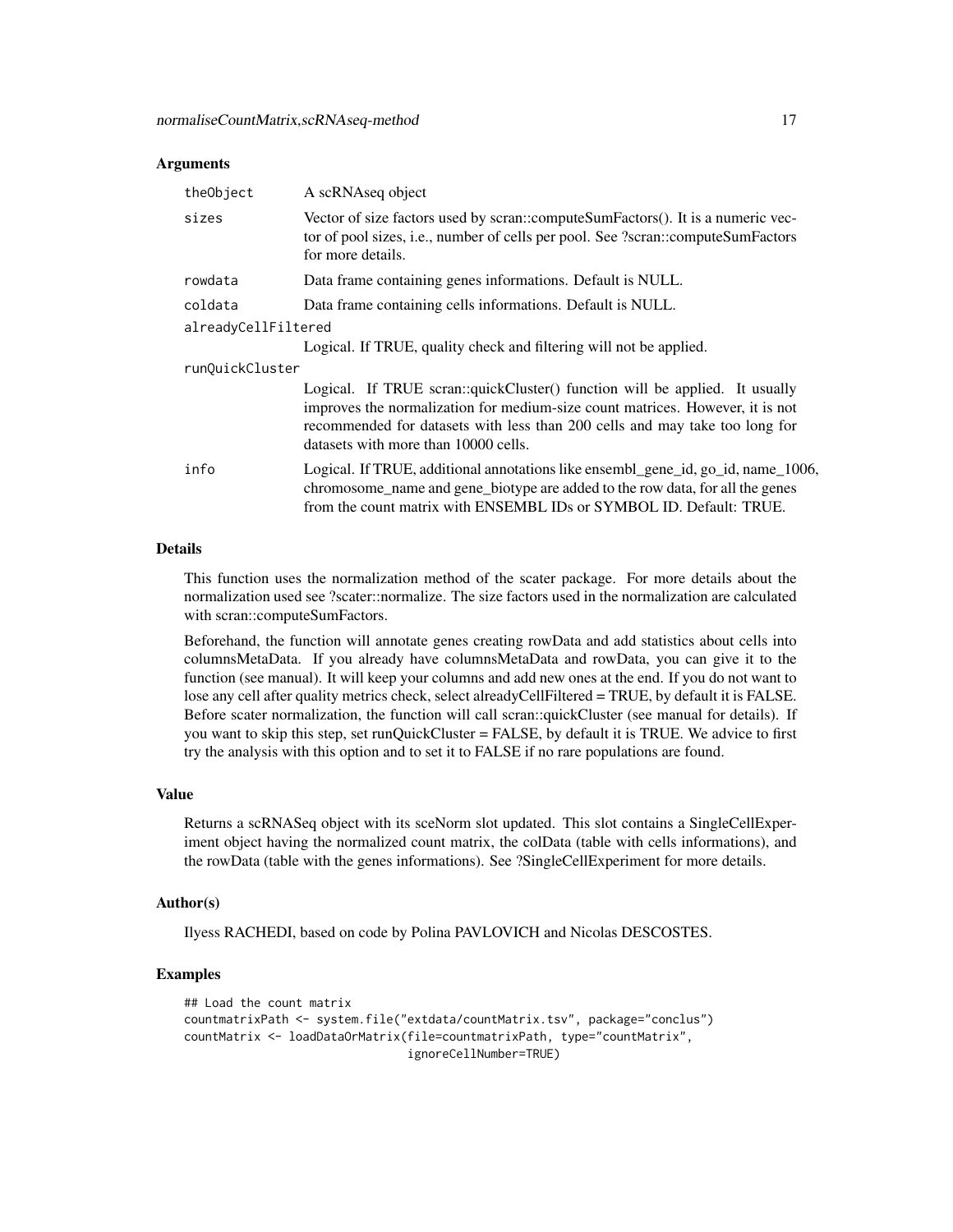```
## Load the coldata
coldataPath <- system.file("extdata/colData.tsv", package="conclus")
columnsMetaData <- loadDataOrMatrix(file=coldataPath, type="coldata",
columnID="cell_ID")
## Create the initial object
scr <- singlecellRNAseq(experimentName = "Bergiers",
               countMatrix = countMatrix,
               species = "mouse",
               outputDirectory = "YourOutputDirectory")
## Normalize and filter the raw counts matrix
scr <- normaliseCountMatrix(scr, coldata = columnsMetaData, info=FALSE)
```
plotCellHeatmap,scRNAseq-method *plotCellHeatmap*

# Description

This function plots heatmap with marker genes on rows and clustered cells on columns.

#### Usage

```
plotCellHeatmap(theObject, fileName = NA, meanCentered=TRUE,
                colorPalette="default", statePalette="default",
                clusteringMethod="ward.D2", orderClusters=FALSE,
                orderGenes=FALSE, returnPlot=FALSE, savePlot=FALSE, width=10,
                height=8.5, onefile=FALSE, clusterCols=FALSE,
                showColnames=FALSE, fontsize=7.5, fontsizeRow=8,
                plotPDF=TRUE, widthPNG=800, heightPNG=750, silentPlot)
```

| theObject                        | A scRNAseq object with the cluster similarity matrix obtained with ?calculate-<br>ClustersSimilarity method and the top markers obtained with ?retrieveTopClus-<br>tersMarkers. |
|----------------------------------|---------------------------------------------------------------------------------------------------------------------------------------------------------------------------------|
| fileName                         | Name of the output file to which the heatmap is saved.                                                                                                                          |
| meanCentered                     | Boolean indicating if mean centering should be applied to the expression matrix.<br>$Default = TRUE.$                                                                           |
| colorPalette                     | A vector of colors for clusters. Default = "default", See details.                                                                                                              |
| statePalette<br>clusteringMethod | A vector of colors for states or conditions. See details.                                                                                                                       |
|                                  | Clustering method passed to holust () function. See ?holust for a list of method.<br>Default $=$ "ward.D2".                                                                     |
|                                  |                                                                                                                                                                                 |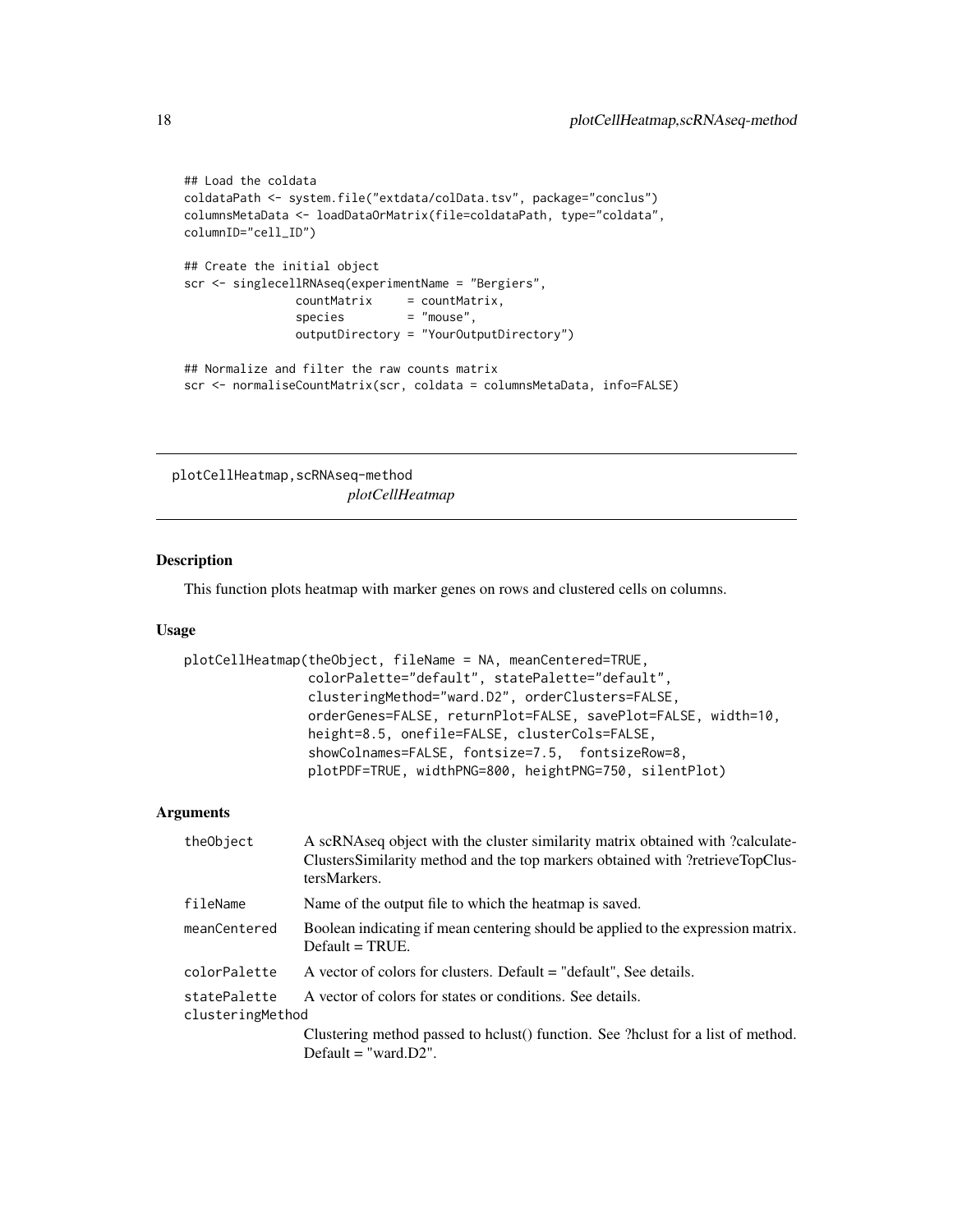| orderClusters | If True, clusters in the similarity matrix of cells will be ordered by name. Default<br>$=$ FALSE.                                                                                           |
|---------------|----------------------------------------------------------------------------------------------------------------------------------------------------------------------------------------------|
| orderGenes    | Boolean, should the heatmap be structured by gene. Default = FALSE.                                                                                                                          |
| returnPlot    | If TRUE returns a pheatmap object. Default=FALSE.                                                                                                                                            |
| savePlot      | If TRUE and plotPDF=TRUE, save the heatmap in pdf format. The heatmap is<br>saved in the output directory defined in theObject (?getOutputDirectory) and in<br>the sub-directory 'pictures'. |
| width         | Width of the plot in the pdf file. See ?pdf for more details. Default = $10$ .                                                                                                               |
| height        | Height of the plot in the pdf file. See ?pdf for more details. Default $= 8.5$ .                                                                                                             |
| onefile       | Logical: if TRUE allow multiple figures in one file. If FALSE, generate a file<br>with name containing the page number for each page. Defaults to FALSE.                                     |
| clusterCols   | If TRUE, the columns representing the clusters are also taken into account in the<br>hierarchical clustering. Default=FALSE.                                                                 |
| showColnames  | Shoud the names of the columns (clusters) be indicated on the heatmap. Default<br>$=$ FALSE.                                                                                                 |
| fontsize      | Base fontsize for the plot. Default $= 7.5$ .                                                                                                                                                |
| fontsizeRow   | Fontsize for rownames. Default $= 8$ .                                                                                                                                                       |
| plotPDF       | If TRUE, the heatmap is saved in pdf format and in png otherwise. Default $=$<br>TRUE.                                                                                                       |
| widthPNG      | Width of the png. See ?png for details. Default=800.                                                                                                                                         |
| heightPNG     | Height of the png. See ?png for details. Default=750.                                                                                                                                        |
| silentPlot    | If TRUE, does not plot the pheatmap. Default=FALSE.                                                                                                                                          |

# Details

colorPalette/statePalette – A vector of colors for clusters/states or 'default' value. If 'default' is selected, the number of clusters is limited to 16. If an error message is thrown, re-run the function with your own color vector.

# Value

A pheatmap object of the heatmap if returnPlot is TRUE.

# Author(s)

Ilyess RACHEDI, based on code by Polina PAVLOVICH and Nicolas DESCOSTES.

# See Also

calculateClustersSimilarity plotClusteredTSNE plotCellSimilarity plotGeneExpression plotClustersSimilarity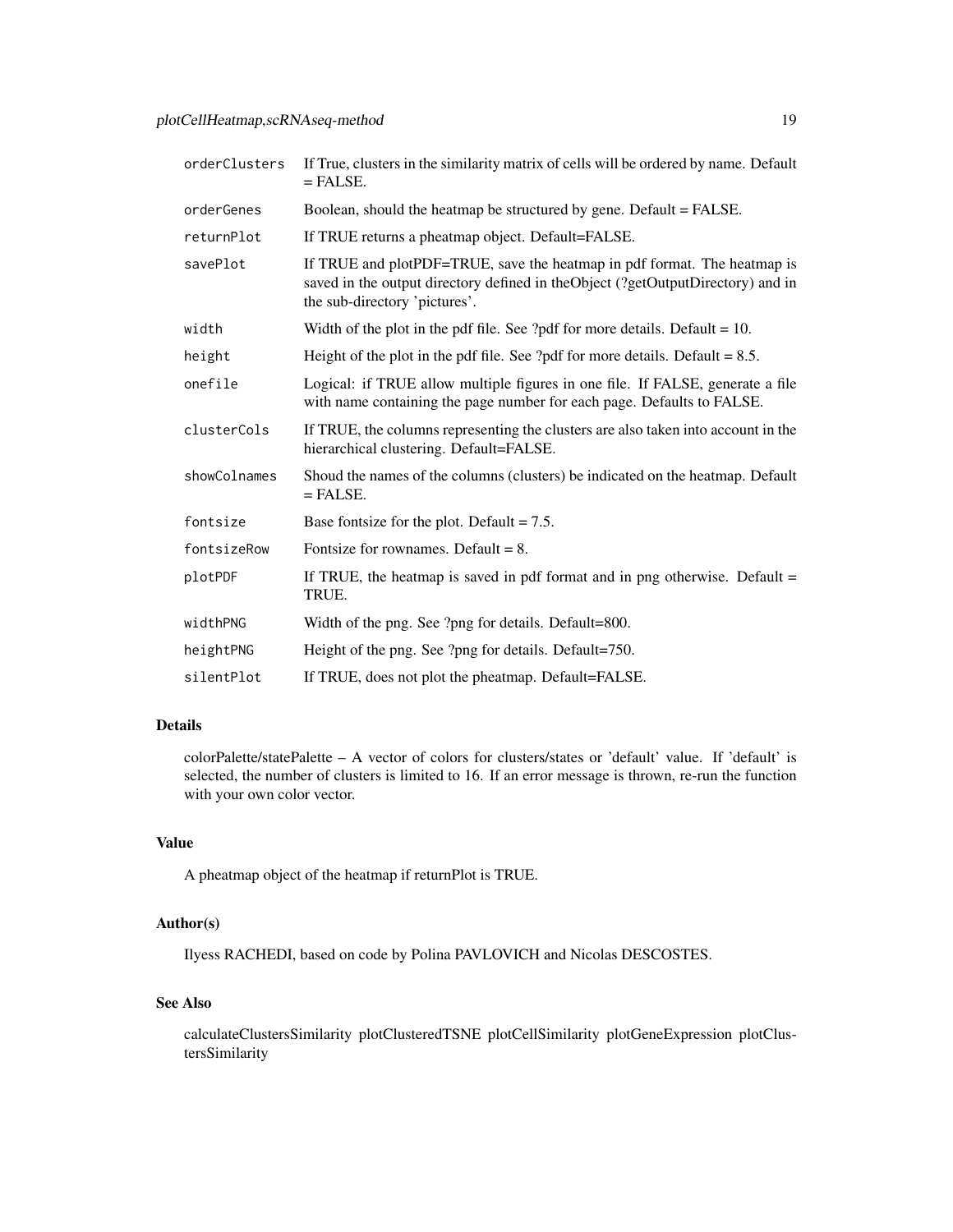# Examples

```
## Object scr containing the results of previous steps
load(system.file("extdata/scrFull.Rdat", package="conclus"))
```

```
## Plot the heatmap with marker genes
plotCellHeatmap(scr)
```
plotCellSimilarity,scRNAseq-method *plotCellSimilarity*

# Description

This function plots the similarity matrix as a heatmap.

## Usage

```
plotCellSimilarity(theObject, colorPalette="default",
            statePalette="default", clusteringMethod="ward.D2",
            orderClusters=FALSE, savePlot=FALSE, plotPDF=TRUE,
            returnPlot=FALSE, width=7, height=6, onefile=FALSE,
            showRowNames=FALSE, showColnames=FALSE, fontsize=7.5,
            fontsizeRow=0.03, widthPNG=800, heightPNG=750, silentPlot=FALSE)
```

| theObject                        | An Object of class scRNASeq for which the count matrix was normalized (see<br>?normaliseCountMatrix), tSNE were calculated (see ?generateTSNECoordinates),<br>dbScan was run (see ?runDBSCAN), cells were clustered (see ?clusterCellsIn-<br>ternal), as clusters themselves (see ?calculateClustersSimilarity). |
|----------------------------------|------------------------------------------------------------------------------------------------------------------------------------------------------------------------------------------------------------------------------------------------------------------------------------------------------------------|
| colorPalette                     | A vector of colors for clusters. Default = "default", see details.                                                                                                                                                                                                                                               |
| statePalette<br>clusteringMethod | A vector of colors for states or conditions. See details.                                                                                                                                                                                                                                                        |
|                                  | Clustering method passed to holust () function. See ?holust for a list of method.<br>Default = "ward. $D2$ "                                                                                                                                                                                                     |
| orderClusters                    | If TRUE, clusters in the similarity matrix of cells will be ordered by name.<br>$Default = FALSE.$                                                                                                                                                                                                               |
| savePlot                         | If TRUE, the heatmap is saved in the directory defined in the Object (?getOut-<br>putDirectory) and in the sub-directory "pictures".                                                                                                                                                                             |
| plotPDF                          | If TRUE export heatmap in pdf format, if FALSE export it in png format. De-<br>fault=TRUE.                                                                                                                                                                                                                       |
| returnPlot                       | Boolean indicating if the pHeatmap object should be returned by the function.<br>$Default = TRUE.$                                                                                                                                                                                                               |
| width                            | Width of the plot in the pdf file. See ?pdf for more details. Default $= 7$ .                                                                                                                                                                                                                                    |

<span id="page-19-0"></span>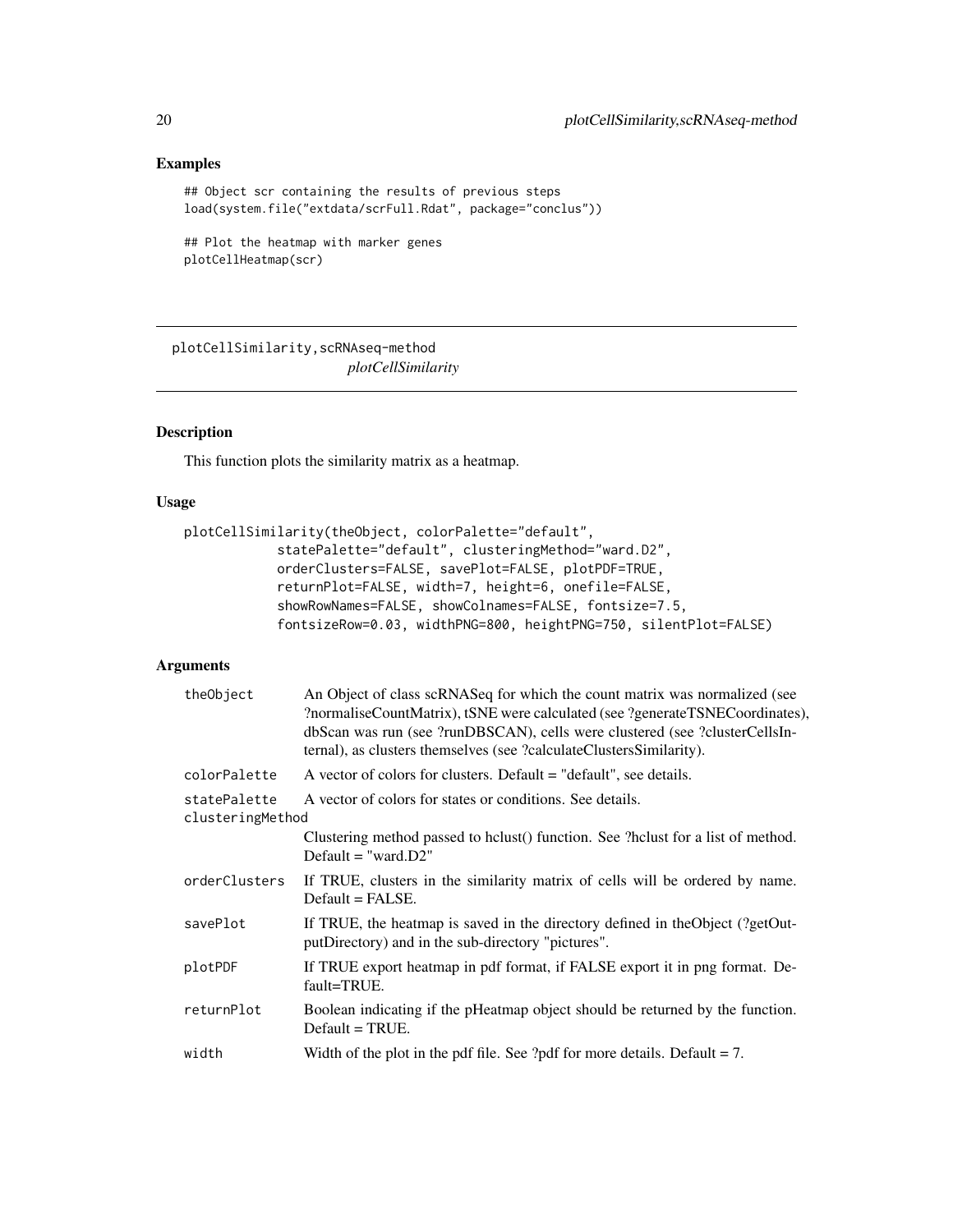# plotCellSimilarity,scRNAseq-method 21

| height       | Height of the plot in the pdf file. See ?pdf for more details. Default $= 6$ .                                                                           |
|--------------|----------------------------------------------------------------------------------------------------------------------------------------------------------|
| onefile      | Logical: if TRUE allow multiple figures in one file. If FALSE, generate a file<br>with name containing the page number for each page. Defaults to FALSE. |
| showRowNames | pheatmap parameter. Boolean specifying if row names are displayed. De-<br>fault=FALSE.                                                                   |
| showColnames | pheatmap parameter. Boolean specifying if column names are displayed. De-<br>fault=FALSE.                                                                |
| fontsize     | pheatmap parameter. Base fontsize for the plot. Default=7.5.                                                                                             |
| fontsizeRow  | pheatmap parameter. Fontsize for rownames. Default=0.03.                                                                                                 |
| widthPNG     | Width of the png. See ?png for details. Default=800.                                                                                                     |
| heightPNG    | Height of the png. See ?png for details. Default=750.                                                                                                    |
| silentPlot   | If TRUE, does not plot the heatmap. Default=FALSE.                                                                                                       |

# Details

colorPalette/statePalette – A vector of colors for clusters/states or 'default' value. If 'default' is selected, the number of clusters is limited to 16. If an error message is thrown, re-run the function with your own color vector.

# Value

A pheatmap object of the similarity heatmap if returnPlot is TRUE.

# Author(s)

Ilyess RACHEDI, based on code by Polina PAVLOVICH and Nicolas DESCOSTES.

# See Also

calculateClustersSimilarity plotClusteredTSNE plotCellHeatmap plotGeneExpression plotClustersSimilarity

# Examples

```
## Object scr containing the results of previous steps
load(system.file("extdata/scrFull.Rdat", package="conclus"))
```

```
## Plot the heatmap of the similarity matrix
plotCellSimilarity(scr)
```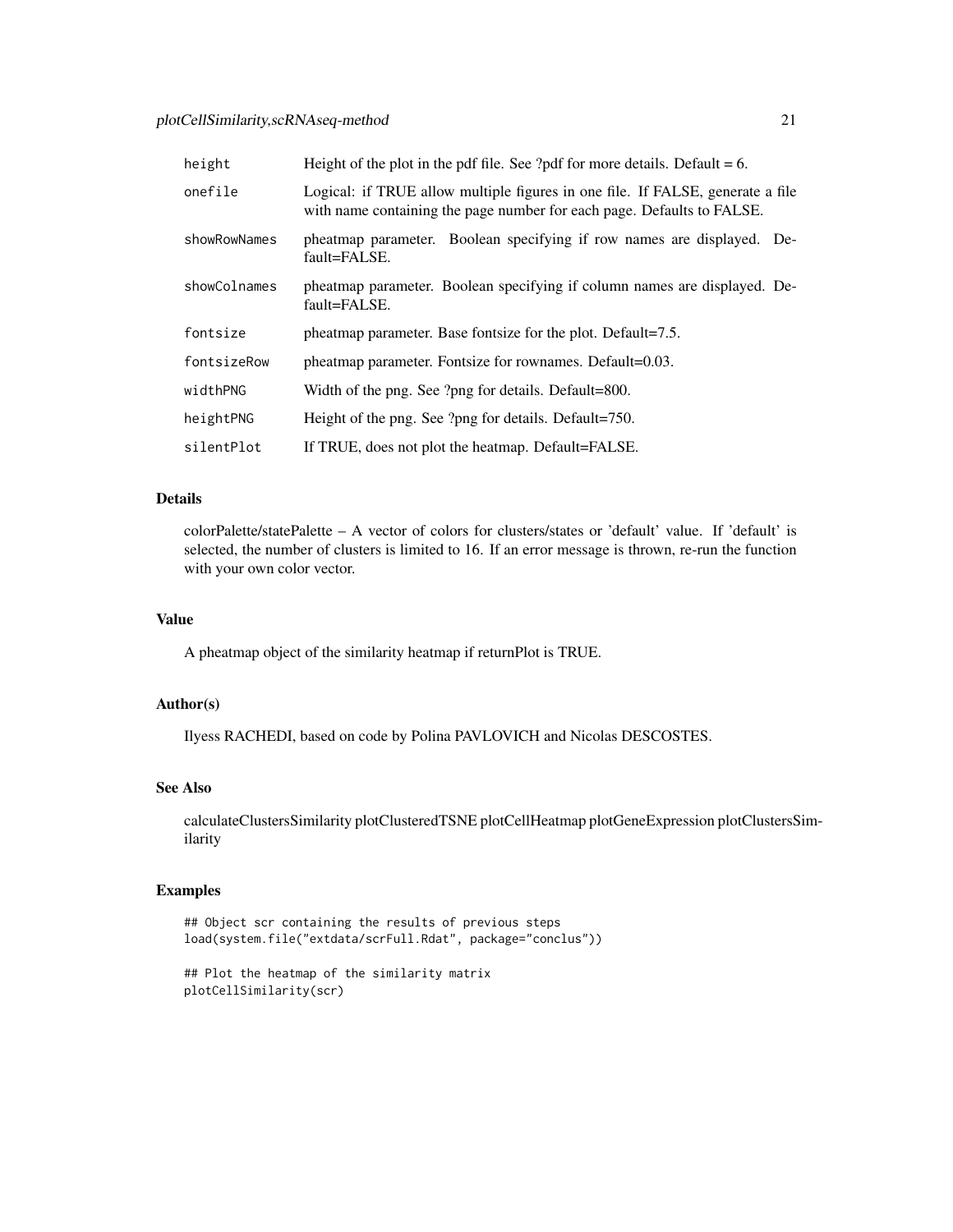<span id="page-21-0"></span>plotClusteredTSNE,scRNAseq-method *plotClusteredTSNE*

# Description

Plot t-SNE generated with different PCs and perplexities. It can also use a coloring scheme by clusters or states. The latter is possible if a 'state' column, representing conditions, is provided in the columns meta-data.

#### Usage

```
plotClusteredTSNE(theObject, colorPalette="default",
            PCs=c(4, 6, 8, 10, 20, 40, 50), perplexities=c(30, 40),
            columnName="clusters", savePlot=FALSE, plotPDF=TRUE,
            returnPlot=FALSE, width=6, height=5, onefile=FALSE, widthPNG=800,
            heightPNG=750, silentPlot=FALSE, tSNENb=NA)
```

| theObject    | An Object of class scRNASeq for which the count matrix was normalized (see<br>?normaliseCountMatrix), tSNE were calculated (see ?generateTSNECoordinates),<br>dbScan was run (see ?runDBSCAN), cells were clustered (see ?clusterCellsIn-<br>ternal), as clusters themselves (see ?calculateClustersSimilarity). |
|--------------|------------------------------------------------------------------------------------------------------------------------------------------------------------------------------------------------------------------------------------------------------------------------------------------------------------------|
| colorPalette | A vector of colors for clusters. Default = "default", see details.                                                                                                                                                                                                                                               |
| PCs          | A vector of first principal components. For example, to take ranges 1:5 and 1:10<br>write $c(5, 10)$ . Default = $c(4, 6, 8, 10, 20, 40, 50)$ . See ?generateTSNECoordi-<br>nates for details.                                                                                                                   |
| perplexities | Numeric scalar defining the perplexity parameter, see ?Rtsne and ?generateT-<br>SNECoordinates for more details. Default = $c(30, 40)$                                                                                                                                                                           |
| columnName   | Name of the column to color the t-SNE with. Possible values are clusters, no-<br>Color, or state.                                                                                                                                                                                                                |
| savePlot     | If TRUE, the heatmap is saved in the directory defined in the Object (?getOut-<br>putDirectory) and in the sub-directory "pictures/tSNE_pictures".                                                                                                                                                               |
| plotPDF      | If TRUE export heatmap in pdf format, if FALSE export it in png format. De-<br>fault=TRUE.                                                                                                                                                                                                                       |
| returnPlot   | Boolean indicating if the pHeatmap object should be returned by the function.<br>$Default = FALSE.$                                                                                                                                                                                                              |
| width        | Width of the plot in the pdf file. See ?pdf for more details. Default $= 6$ .                                                                                                                                                                                                                                    |
| height       | Height of the plot in the pdf file. See ?pdf for more details. Default $= 5$ .                                                                                                                                                                                                                                   |
| onefile      | Logical: if TRUE allow multiple figures in one file. If FALSE, generate a file<br>with name containing the page number for each page. Defaults to FALSE.                                                                                                                                                         |
| widthPNG     | Width of the png. See ?png for details. Default=800.                                                                                                                                                                                                                                                             |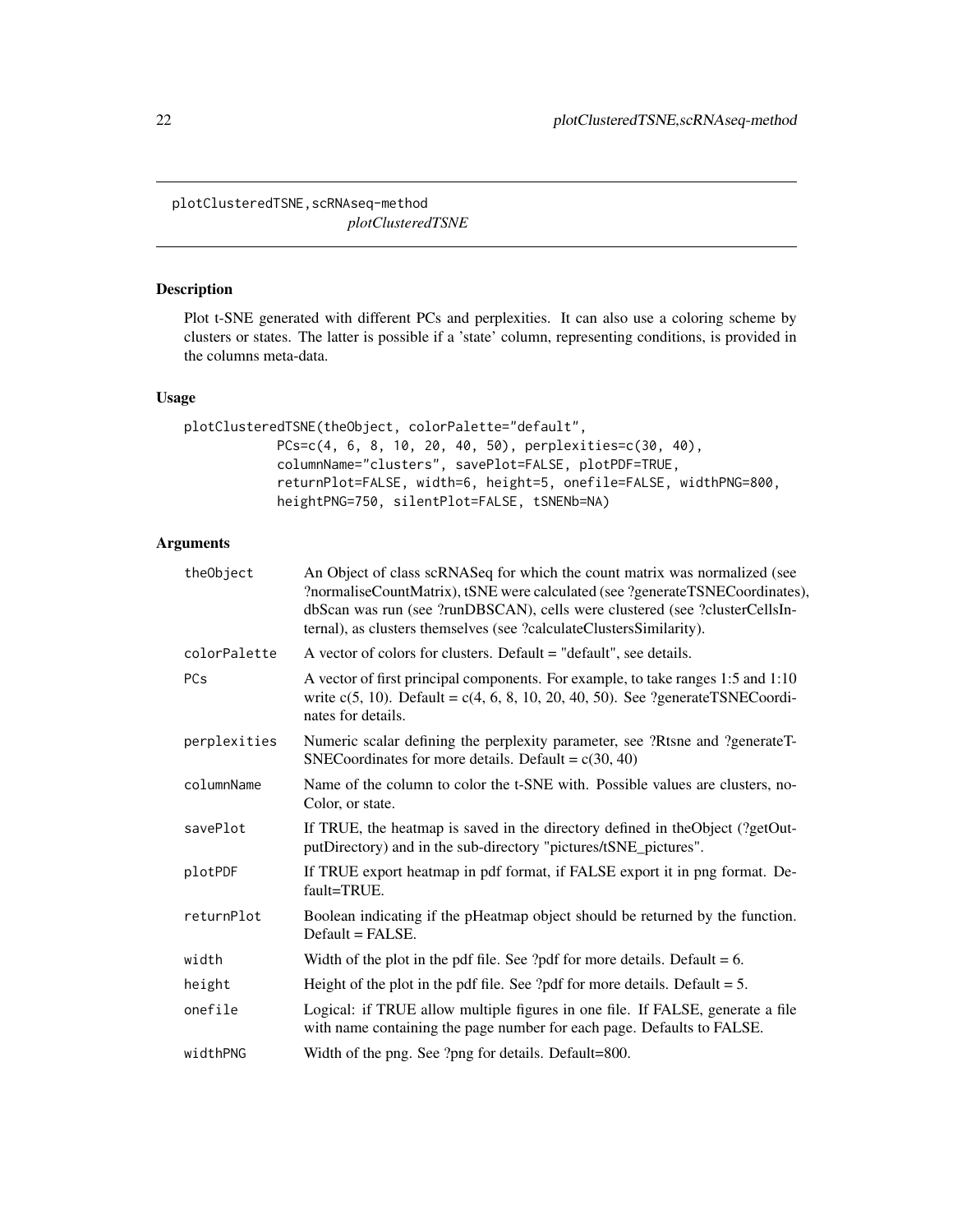<span id="page-22-0"></span>

| heightPNG  | Height of the png. See ?png for details. Default=750.                                                            |
|------------|------------------------------------------------------------------------------------------------------------------|
| silentPlot | If TRUE, the plots are not displayed on the current device. Default=FALSE.                                       |
| tSNENb     | Give the number of the tSNE to plot. If NA, all tSNE solutions are plotted (14)<br>tSNE by default). Default=NA. |

# Details

colorPalette – A vector of colors for clusters/states or 'default' value. If 'default' is selected, the number of clusters is limited to 16. If an error message is thrown, re-run the function with your own color vector.

# Value

A list of ggplot objects if returnPlot is TRUE.

# Author(s)

Ilyess RACHEDI, based on code by Polina PAVLOVICH and Nicolas DESCOSTES.

#### See Also

calculateClustersSimilarity plotCellSimilarity plotCellHeatmap plotGeneExpression plotClustersSimilarity

#### Examples

## Object scr containing the results of previous steps load(system.file("extdata/scrFull.Rdat", package="conclus"))

## Plot the heatmap of the similarity matrix plotClusteredTSNE(scr, tSNENb=1)

plotClustersSimilarity,scRNAseq-method *plotClustersSimilarity*

# Description

This function plots the clusters similarity matrix as a heatmap.

#### Usage

```
plotClustersSimilarity(theObject, colorPalette="default",
statePalette="default", clusteringMethod="ward.D2", returnPlot=FALSE,
savePlot=FALSE, plotPDF=TRUE, width=7, height=5.5, onefile=FALSE,
fontsize=7.5, widthPNG=800, heightPNG=750, silentPlot=FALSE)
```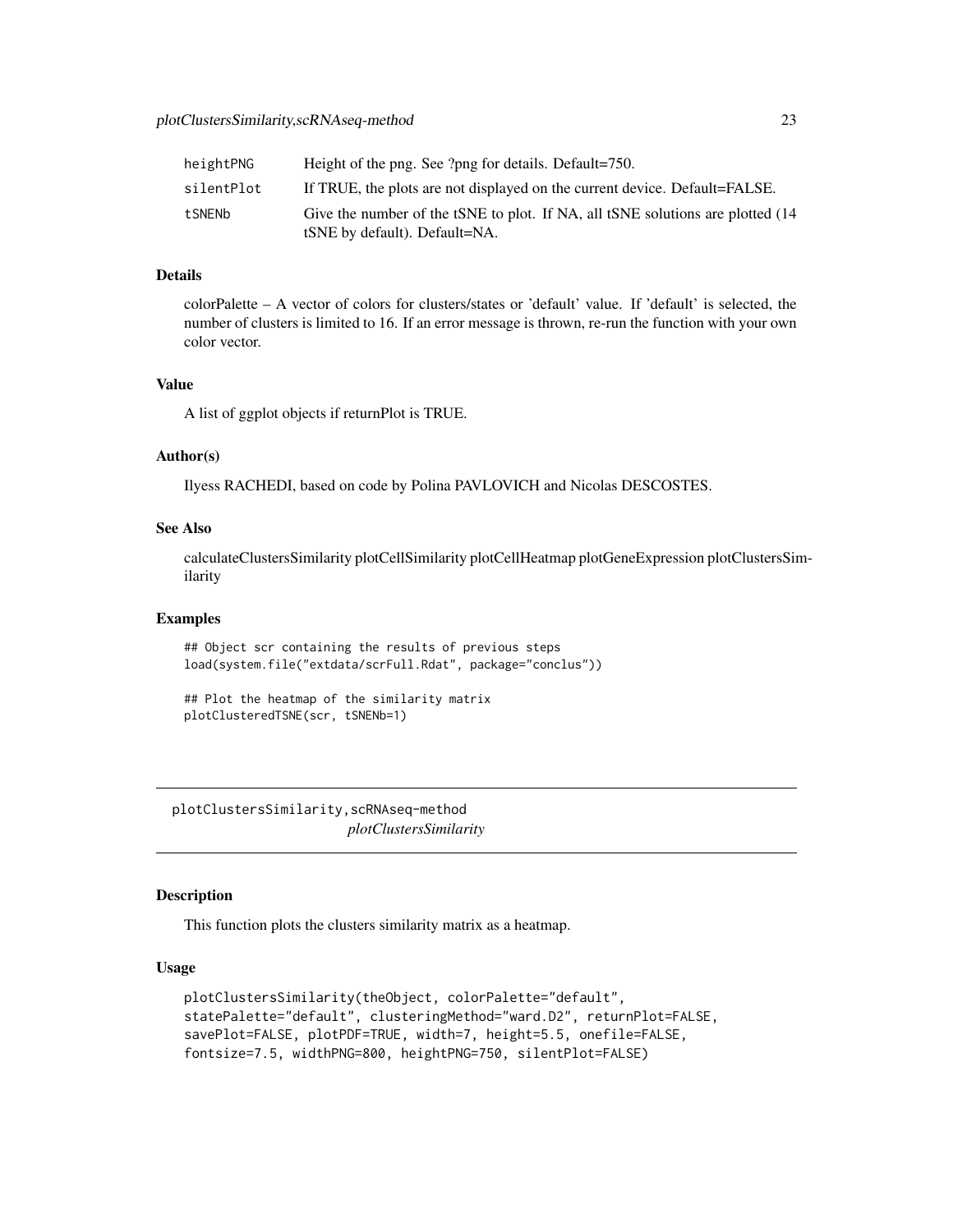# Arguments

| theObject        | A scRNAseq object with the cluster similarity matrix obtained with ?calculate-<br>ClustersSimilarity.                                                                                        |
|------------------|----------------------------------------------------------------------------------------------------------------------------------------------------------------------------------------------|
| colorPalette     | A vector of colors for clusters. Default = "default", see details.                                                                                                                           |
| statePalette     | A vector of colors for states or conditions. See details.                                                                                                                                    |
| clusteringMethod |                                                                                                                                                                                              |
|                  | Clustering method passed to holust () function. See ?holust for a list of method.<br>$Default = "ward.D2"$                                                                                   |
| returnPlot       | Boolean indicating if the pHeatmap object should be returned by the function.<br>$Default = FALSE.$                                                                                          |
| savePlot         | If TRUE and plotPDF=TRUE, save the heatmap in pdf format. The heatmap is<br>saved in the output directory defined in theObject (?getOutputDirectory) and in<br>the sub-directory 'pictures'. |
| plotPDF          | If TRUE, the heatmap is saved in pdf format and in png otherwise. Default $=$<br>TRUE.                                                                                                       |
| width            | Width of the plot in the pdf file. See ?pdf for more details. Default $= 7$ .                                                                                                                |
| height           | Height of the plot in the pdf file. See ?pdf for more details. Default $= 5.5$ .                                                                                                             |
| onefile          | Logical: if TRUE allow multiple figures in one file. If FALSE, generate a file<br>with name containing the page number for each page. Defaults to FALSE.                                     |
| fontsize         | pheatmap parameter. Base fontsize for the plot. Default=7.5.                                                                                                                                 |
| widthPNG         | Width of the png. See ?png for details. Default=800.                                                                                                                                         |
| heightPNG        | Height of the png. See ?png for details. Default=750.                                                                                                                                        |
| silentPlot       | If TRUE, does not plot the pheatmap. Default=FALSE. This is useful if one<br>wants to only retrieve the object to insert the figure in a grid for instance.                                  |

# Details

colorPalette/statePalette – A vector of colors for clusters/states or 'default' value. If 'default' is selected, the number of clusters is limited to 16. If an error message is thrown, re-run the function with your own color vector.

# Value

A pheatmap object of the clusters similarity matrix.

# Author(s)

Ilyess RACHEDI, based on code by Polina PAVLOVICH and Nicolas DESCOSTES.

# See Also

calculateClustersSimilarity plotClusteredTSNE plotCellHeatmap plotGeneExpression plotCellSimilarity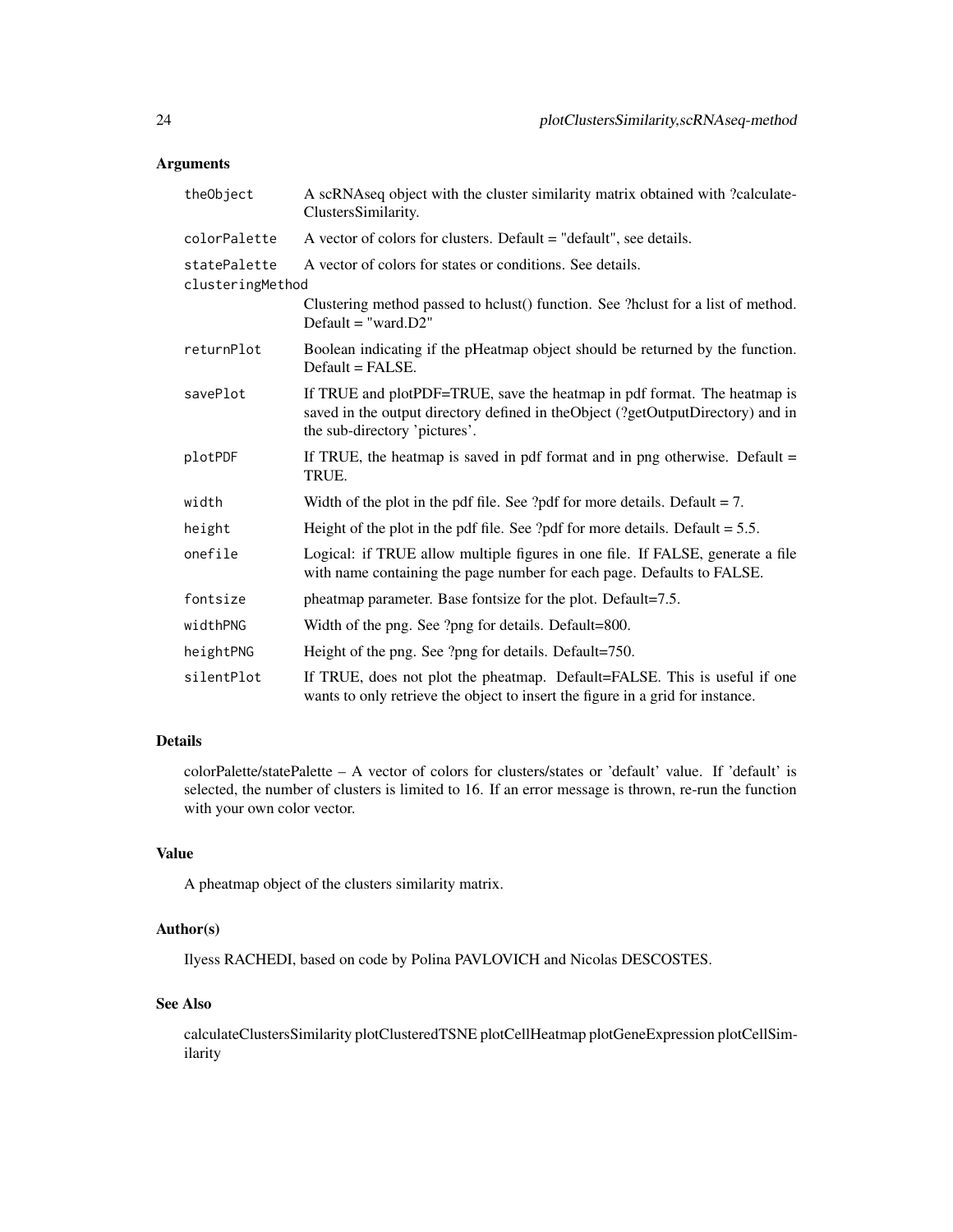# <span id="page-24-0"></span>Examples

```
## Object scr containing the results of previous steps
load(system.file("extdata/scrFull.Rdat", package="conclus"))
```

```
## Plot similarity matrix as a heatmap
plotClustersSimilarity(scr)
```
plotGeneExpression,scRNAseq-method *plotGeneExpression*

# Description

The function saves a t-SNE plot colored by expression of a given gene.

# Usage

```
plotGeneExpression(theObject, geneName,
palette=c("grey","red", "#7a0f09", "black"), returnPlot=FALSE,
            tSNEpicture=1, savePlot=FALSE, alpha=1, limits=NA,
            pointSize=1, width=6, height=5, plotPDF=TRUE, silentPlot=FALSE)
```

| theObject   | A scRNAseq object with the top markers retrieved. See ?retrieveTopClusters-<br>Markers.                                                                                               |
|-------------|---------------------------------------------------------------------------------------------------------------------------------------------------------------------------------------|
| geneName    | Name of the gene to highlight on the t-SNE plot.                                                                                                                                      |
| palette     | Color palette for the expression levels.                                                                                                                                              |
| returnPlot  | If TRUE, returns a ggplot object of the tSNE. Default = FALSE.                                                                                                                        |
| tSNEpicture | Number of the tSNE picture that you want to use for plotting the gene expres-<br>sion. Default $= 1$ .                                                                                |
| savePlot    | If TRUE, save the tSNE in pdf or png format. Default=FALSE.                                                                                                                           |
| alpha       | Opacity of the points of the plot. Default $= 1$ .                                                                                                                                    |
| limits      | Range of the gene expression shown in the legend. Default = NA. See details.                                                                                                          |
| pointSize   | Size of the points on the tSNE. Default $= 1$ .                                                                                                                                       |
| width       | Width of the plot. Default $= 6$ .                                                                                                                                                    |
| height      | Height of the plot. Default $= 5$ .                                                                                                                                                   |
| plotPDF     | If TRUE export tSNE in pdf format, if FALSE export it in png format. De-<br>fault=TRUE.                                                                                               |
| silentPlot  | If TRUE, the plots are not displayed on the current device. Default=FALSE.<br>This is useful if one wants to only retrieve the object to insert the figure in a grid<br>for instance. |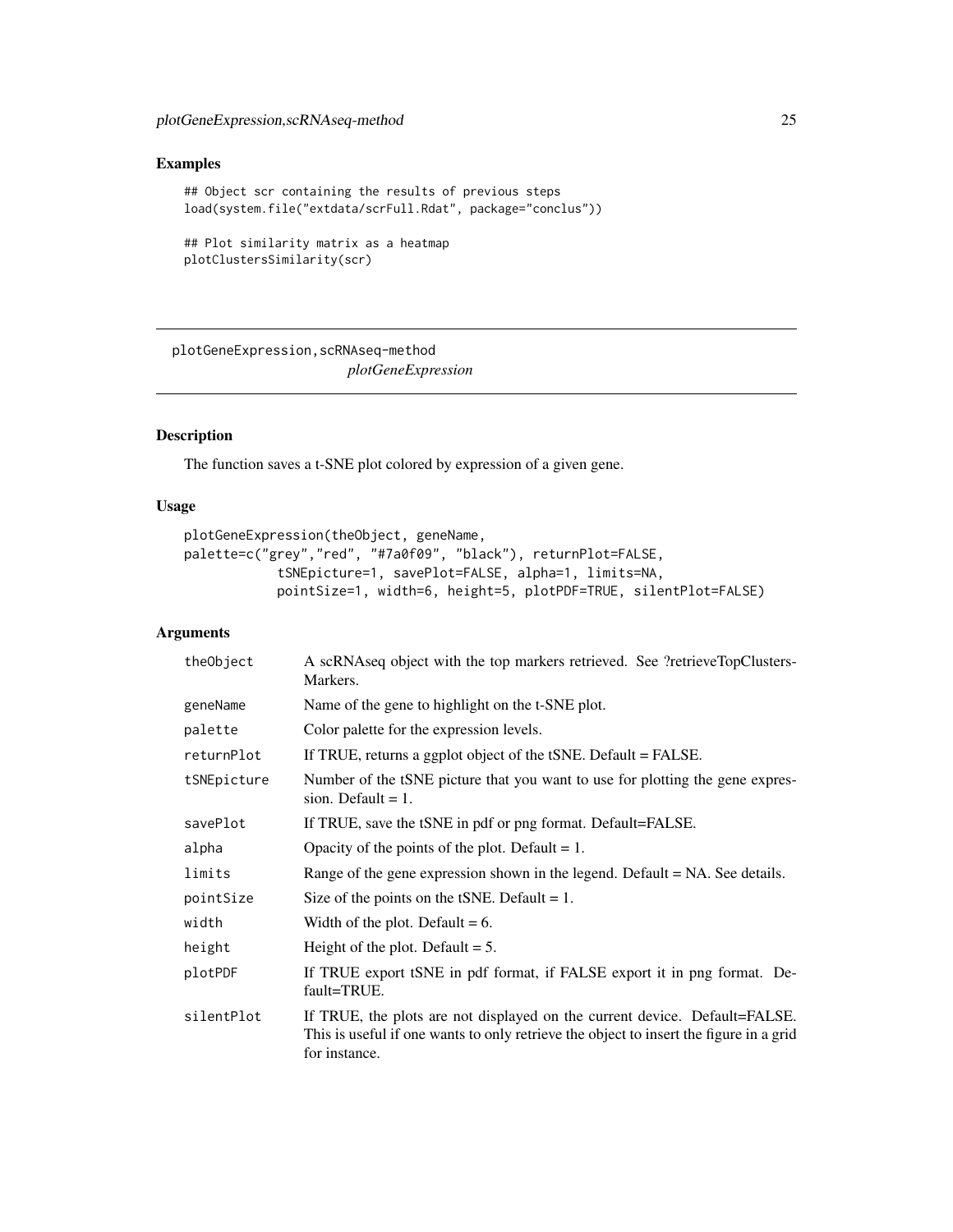# <span id="page-25-0"></span>Details

limits – This option allows generating t-SNE plots with equal color scale to compare the expression of different genes. By default, limits are the range of expression of a selected gene.

# Value

A ggplot object of the gene expression colored tSNE.

#### Author(s)

Ilyess RACHEDI, based on code by Polina PAVLOVICH and Nicolas DESCOSTES.

# See Also

retrieveTopClustersMarkers plotCellSimilarity plotCellHeatmap plotClusteredTSNE plotClustersSimilarity

# Examples

## Object scr containing the results of previous steps load(system.file("extdata/scrFull.Rdat", package="conclus"))

```
## t-SNE plot colored by expression of a given gene.
plotGeneExpression(scr, getTopMarkers(scr)[1,1])
```
rankGenes,scRNAseq-method

*rankGenes*

# Description

This function searches marker genes for each cluster.

#### Usage

```
rankGenes(theObject, column="clusters", writeMarkerGenes=FALSE)
```

| theObject        | An Object of class scRNASeq for which the count matrix was normalized (see    |  |
|------------------|-------------------------------------------------------------------------------|--|
|                  | ?normaliseCountMatrix), tSNE were calculated (see ?generateTSNECoordinates),  |  |
|                  | dbScan was run (see ?runDBSCAN), cells were clustered (see ?clusterCellsIn-   |  |
|                  | ternal), as clusters themselves (see ?calculateClustersSimilarity).           |  |
| column           | Name of the column with a clustering result. Default="clusters"               |  |
| writeMarkerGenes |                                                                               |  |
|                  | If TRUE, output one list of marker genes per cluster in the output directory  |  |
|                  | defined in the Object and in the sub-directory 'marker_genes'. Default=FALSE. |  |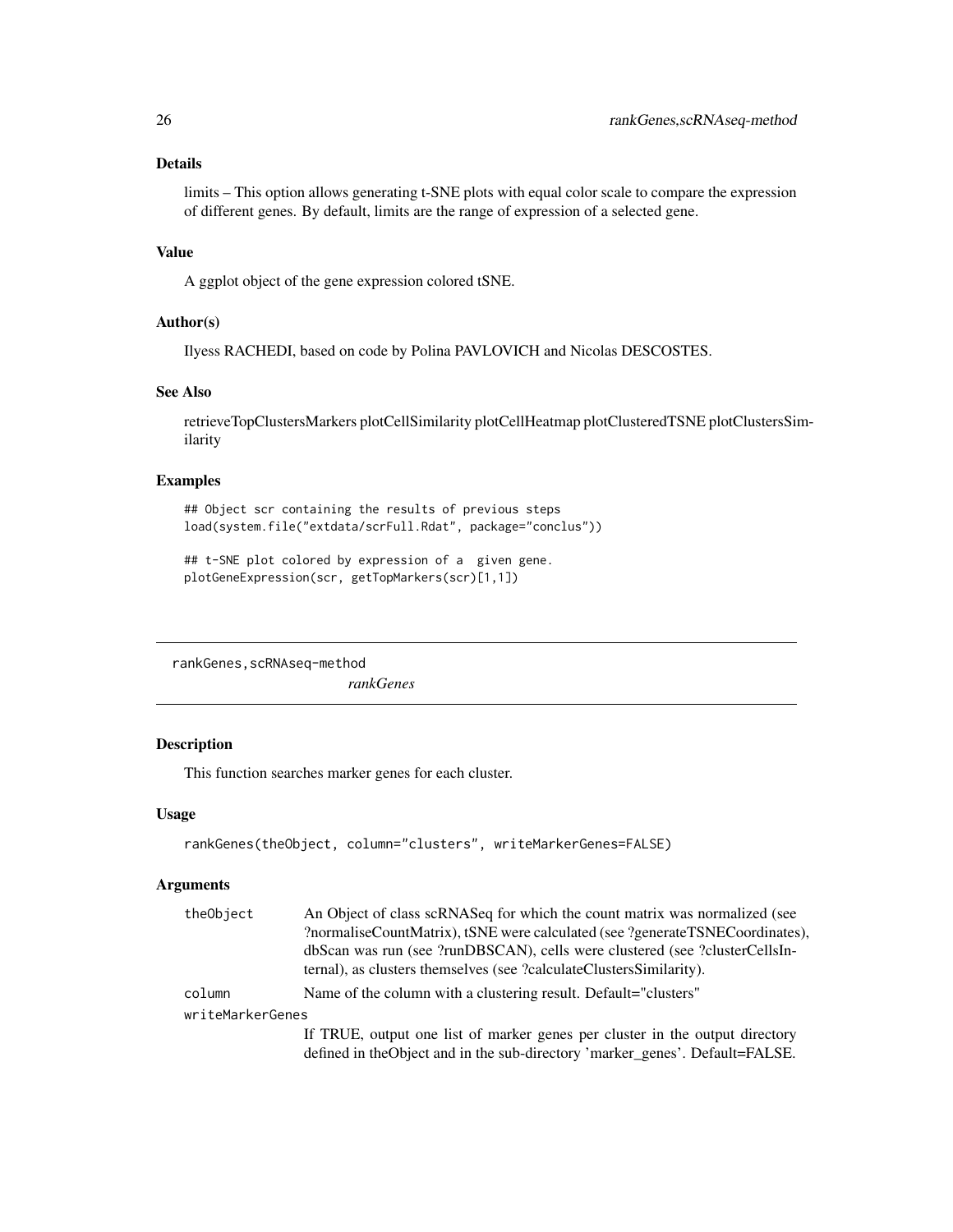#### Details

To understand the nature of the consensus clusters identified by CONCLUS, it is essential to identify genes which could be classified as marker genes for each cluster. To this aim, each gene should be "associated" to a particular cluster. This association is performed by looking at upregulated genes in a particular cluster compared to the others (multiple comparisons).

The function rankGenes performs multiple comparisons of all genes from theObject and rank them according to a score reflecting a FDR power.

For each table corresponding to a particular consensus cluster, the first column is a gene name. The following columns represent adjusted p-values (FDR) of a one-tailed T-test between the considered cluster and all others.

Top genes with significant FDR in most of the comparisons can be assumed as positive markers of a cluster. The column mean\_log10\_fdr is the mean power of FDR in all comparisons; the column n\_05 is the number of comparisons in which the gene was significantly upregulated. The score for marker genes is the average power of FDR among all comparisons for a cluster multiplied to weights taken from the clustersSimilarityMatrix + 0.05. Taking into account both FDRs of all comparisons and clustersSimilarityMatrix allows us to keep the balance between highlighting markers for individual clusters and their 'families' which makes the final heatmap as informative as possible.

Note: Adding 0.05 to the clustersSimilarityMatrix in calculating the score helps avoiding the following problem: in case you have a cluster very different from all others, it will have the value 1 on the diagonal and 0 similarities to all others groups in the clustersSimilarityMatrix. So all weights for that cluster will be zeros meaning that the score would also be zero and genes will be ordered in alphabetical order in the corresponding marker genes list file.

For a cluster k and a gene G, a scoreG was defined in the following way:

 $scoreG = sum((-log10(fdrk, i + epsilon)*weight(k, i) / nClusters-1))$ 

Where

1. fdrk,i is an adjusted p-value obtained by comparing expression of G in cluster k versus expression of G in cluster i.

2. weightk,i is a similarity between these two groups taken from the element in the clustersSimilarityMatrix.

3. nClusters is a number of consensus clusters given to the rankGenes().

4. epsilon = 10-300 is a small number which does not influence the ranking and added to avoid an error when fdr is equal to zero.

 $5. k = [1, \ldots, nClusters].$ 

6. I =  $([1, \ldots, n\text{Clusters}]$ exceptfor[k]).

#### Value

An object of class scRNASeq with its markerGenesList slot updated.

#### Author(s)

Ilyess RACHEDI, based on code by Polina PAVLOVICH and Nicolas DESCOSTES.

# See Also

retrieveTopClustersMarkers retrieveGenesInfo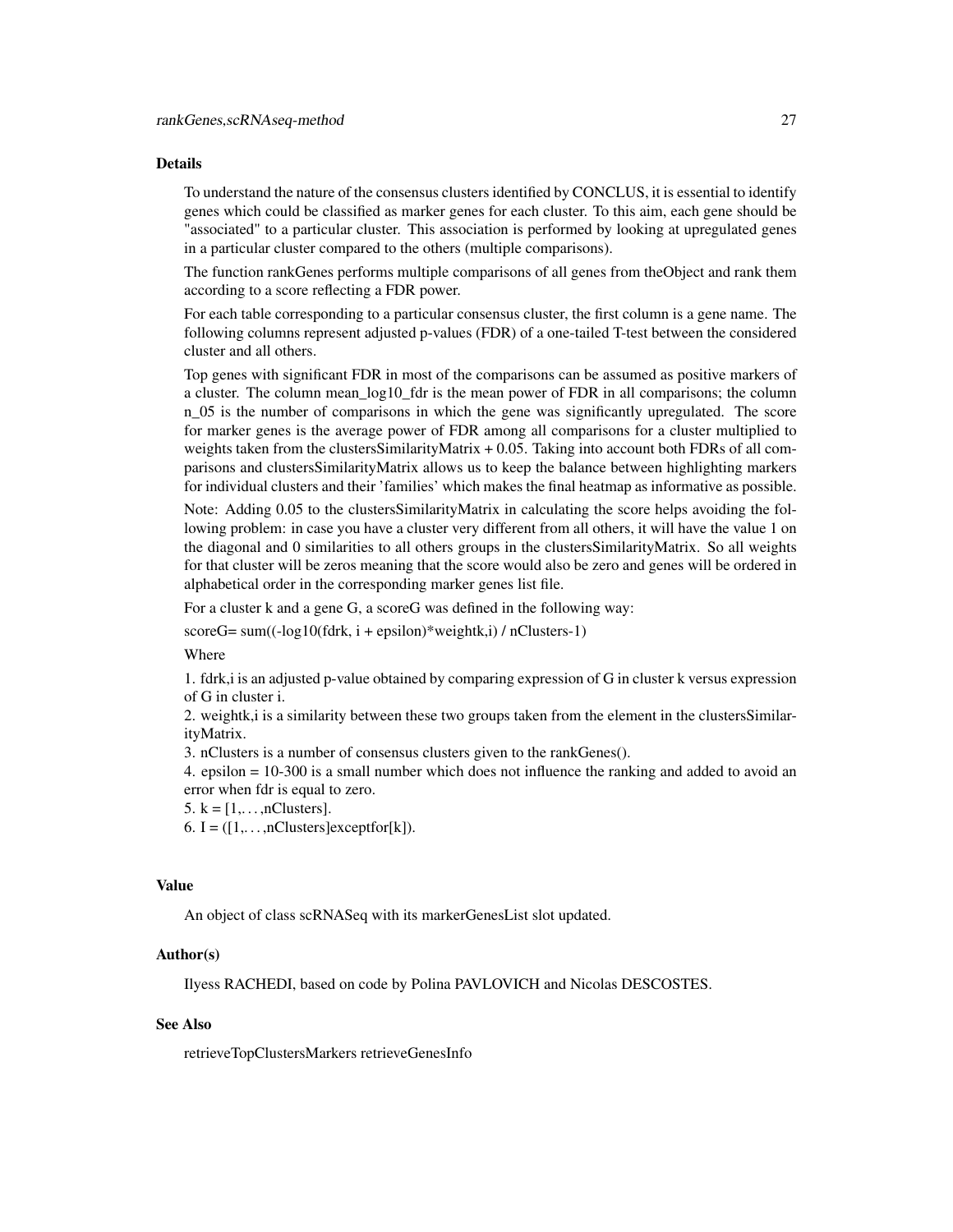# Examples

```
## Object scr containing the results of previous steps
load(system.file("extdata/scrFull.Rdat", package="conclus"))
## Ranking genes
```

```
scr <- rankGenes(scr)
```
retrieveFromGEO *retrieveFromGEO*

# Description

This function retrieves the count matrix and columns meta-data from GEO. They are formatted to be suitable inputs for conclus.

# Usage

```
retrieveFromGEO(matrixURL, countMatrixPath, species,
seriesMatrixName=NA, metaDataPath=NA, colMetaDataURL=NA,
convertToSymbols=TRUE, annoType="ENSEMBL")
```

| matrixURL<br>countMatrixPath | URL of the count matrix. The matrix must be un-normalized.                                                                                                                                                                                            |  |
|------------------------------|-------------------------------------------------------------------------------------------------------------------------------------------------------------------------------------------------------------------------------------------------------|--|
|                              | Path to the file to which the downloaded count matrix will be saved.                                                                                                                                                                                  |  |
| species                      | Values should be 'mouse' or 'human'. Other organisms can be added on de-<br>mand.                                                                                                                                                                     |  |
| seriesMatrixName             |                                                                                                                                                                                                                                                       |  |
|                              | Name of the columns meta-data file hosted on GEO. This name can usually be<br>found in the 'Series Matrix File(s)' section. Should not be used if colMeta-<br>DataURL is defined. Default=NA.                                                         |  |
| metaDataPath                 | If colMetaDataURL is used, defines the path to the file to which the downloaded<br>meta-data will be saved.                                                                                                                                           |  |
|                              | colMetaDataURL URL of the columns meta-data file hosted on GEO. This file can be found in<br>'supplementary file'. Should not be used if seriesMatrixName is defined. De-<br>fault=NA.                                                                |  |
| convertToSymbols             |                                                                                                                                                                                                                                                       |  |
|                              | Boolean indicating if the genes IDs contained in the row names of the matrix<br>should be converted to official genes symbols. Default: TRUE. To choose the<br>type of IDs contained in the count matrix, see the annoType parameter just be-<br>low. |  |
| annoType                     | Type of the genes annotations contained in the row names of the count Matrix.<br>Default: "ENSEMBL". See details.                                                                                                                                     |  |

<span id="page-27-0"></span>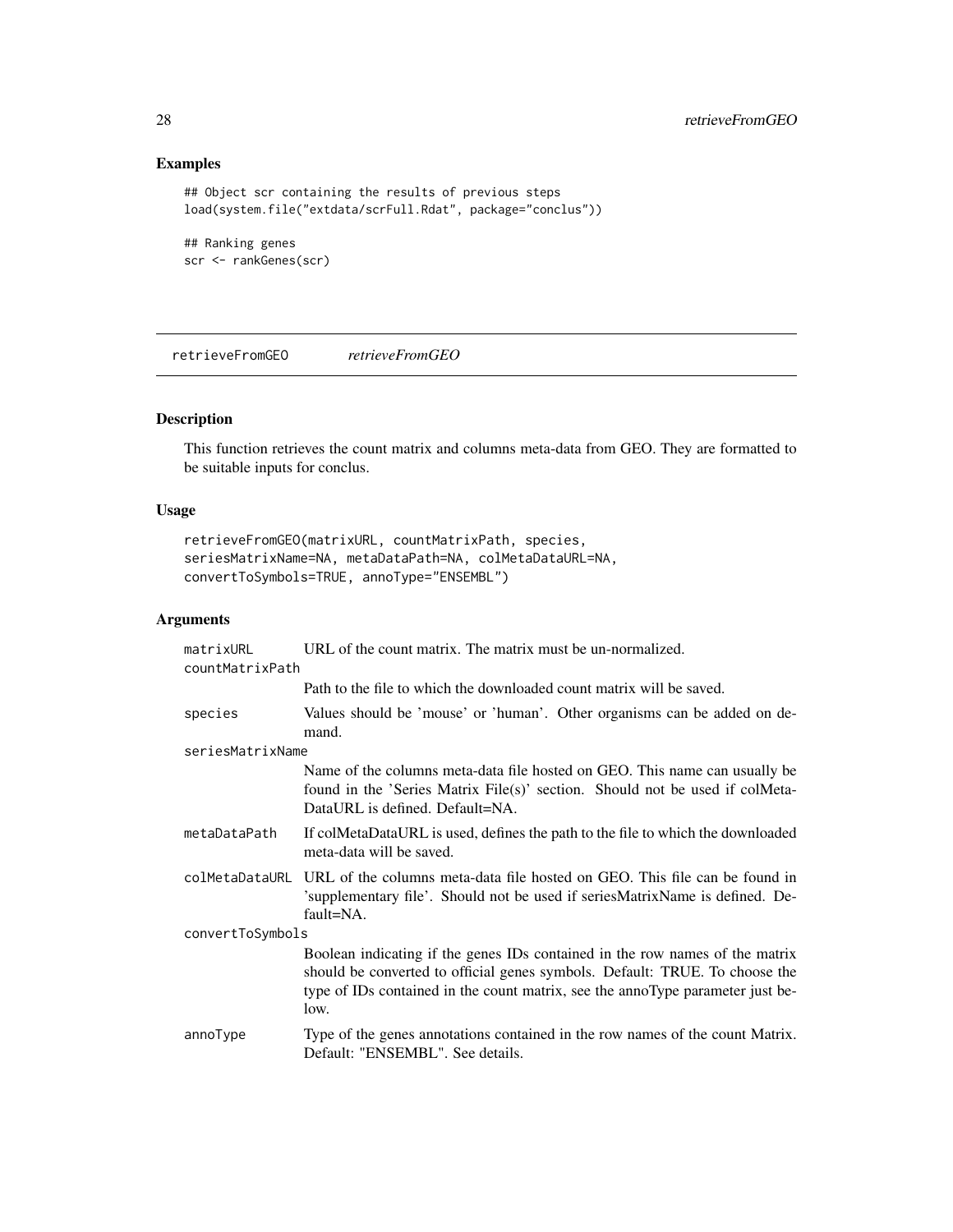# <span id="page-28-0"></span>Details

The conversion (TRUE by default) of the row genes IDs (ENSEMBL by default) to official genes symbols is done with the function 'bitr' of the 'clusterProfiler' package. To see a list of all possible values to pass to the annoType parameter use 'keytypes' method on "org.Mm.eg.db" (for mouse) or "org.Hs.eg.db" (for human). For example, copy/paste in a R terminal: library(org.Mm.eg.db);keytypes(org.Mm.eg.db)

# Value

A list. The first element contains the count matrix and the second element contains the columns meta-data.

#### Author(s)

Nicolas DESCOSTES & Ilyess RACHEDI

#### Examples

```
outputDirectory <- "./YourOutputDirectory"
dir.create(outputDirectory, showWarnings=FALSE)
species <- "mouse"
countMatrixPath <- file.path(outputDirectory, "countmatrix.txt")
matrixURL <- paste0("https://www.ncbi.nlm.nih.gov/geo/download/?acc=",
"GSE96982&format=file&file=GSE96982%5FcountMatrix%2Etxt%2Egz")
seriesMatrix <- "GSE96982-GPL19057_series_matrix.txt.gz"
result <- retrieveFromGEO(matrixURL, countMatrixPath, species,
seriesMatrixName=seriesMatrix)
countMatrix <- result[[1]]
columnsMetaData <- result[[2]]
```
retrieveGenesInfo,scRNAseq-method *retrieveGenesInfo*

#### Description

This method retrieve information about the marker genes of each cluster querying the Ensembl database with biomaRt and display the result.

#### Usage

```
retrieveGenesInfo(theObject, groupBy="clusters",
                orderGenes="initial", getUniprot=TRUE, cores=2,
                saveInfos=FALSE)
```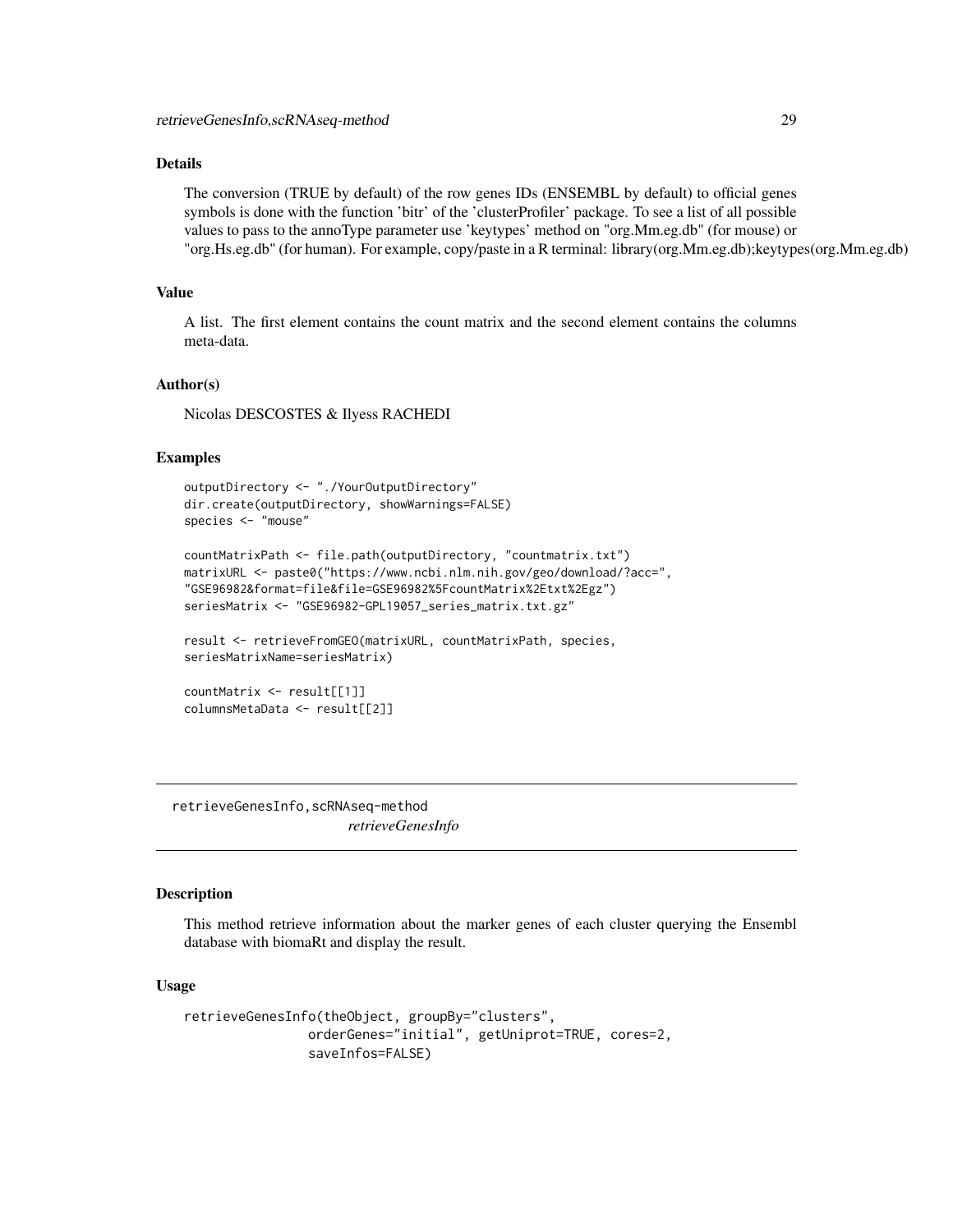#### Arguments

| theObject  | An Object of class scRNASeq for which the count matrix was normalized (see<br>?normaliseCountMatrix), tSNE were calculated (see ?generateTSNECoordinates),<br>dbScan was run (see ?runDBSCAN), cells were clustered (see ?clusterCellsIn-<br>ternal), as clusters themselves (see ?calculateClustersSimilarity), and ?rankGenes<br>as ?retrieveTopMarkers. |
|------------|------------------------------------------------------------------------------------------------------------------------------------------------------------------------------------------------------------------------------------------------------------------------------------------------------------------------------------------------------------|
| groupBy    | A column in the input table used for grouping the genes in the output tables.<br>This option is useful if a table contains genes from different clusters. Default =<br>"clusters".                                                                                                                                                                         |
| orderGenes | If "initial" then the order of genes will not be changed. The other option is<br>"alphabetical". Default = "initial".                                                                                                                                                                                                                                      |
| getUniprot | Boolean, whether to get information from UniProt or not. Default = TRUE.                                                                                                                                                                                                                                                                                   |
| cores      | Maximum number of jobs that CONCLUS can run in parallel. Default is 1.                                                                                                                                                                                                                                                                                     |
| saveInfos  | If TRUE, save the genes infos table in the directory defined in the Object (?getOut-<br>putDirectory), in the sub-directory 'marker_genes/saveGenesInfo'.                                                                                                                                                                                                  |

# Details

The output dataframe is composed of the following columns:

- uniprot\_gn\_symbol: Uniprot gene symbol.
- clusters: The cluster to which the gene is associated.
- external\_gene\_name: The complete gene name.
- go\_id: Gene Ontology (GO) identification number.
- mgi\_description: If the species is mouse, description of the gene on MGI.
- entrezgene\_description: Description of the gene by Entrez database.

- gene\_biotype: protein coding gene, lincRNA gene, miRNA gene, unclassified non-coding RNA gene, or pseudogene.

- chromosome\_name: The chromosome on which the gene is located.
- Symbol: Official gene symbol.
- ensembl\_gene\_id: ID of the gene on the ensembl database.
- mgi\_id: If the species is mouse, ID of the gene on the MGI database.
- entrezgene\_id: ID of the gene on the entrez database.
- uniprot\_gn\_id: ID of the gene on the uniprot database.

# Value

Display a table with the info retrieved.

# Author(s)

Ilyess RACHEDI, based on code by Polina PAVLOVICH and Nicolas DESCOSTES.

# See Also

rankGenes retrieveTopClustersMarkers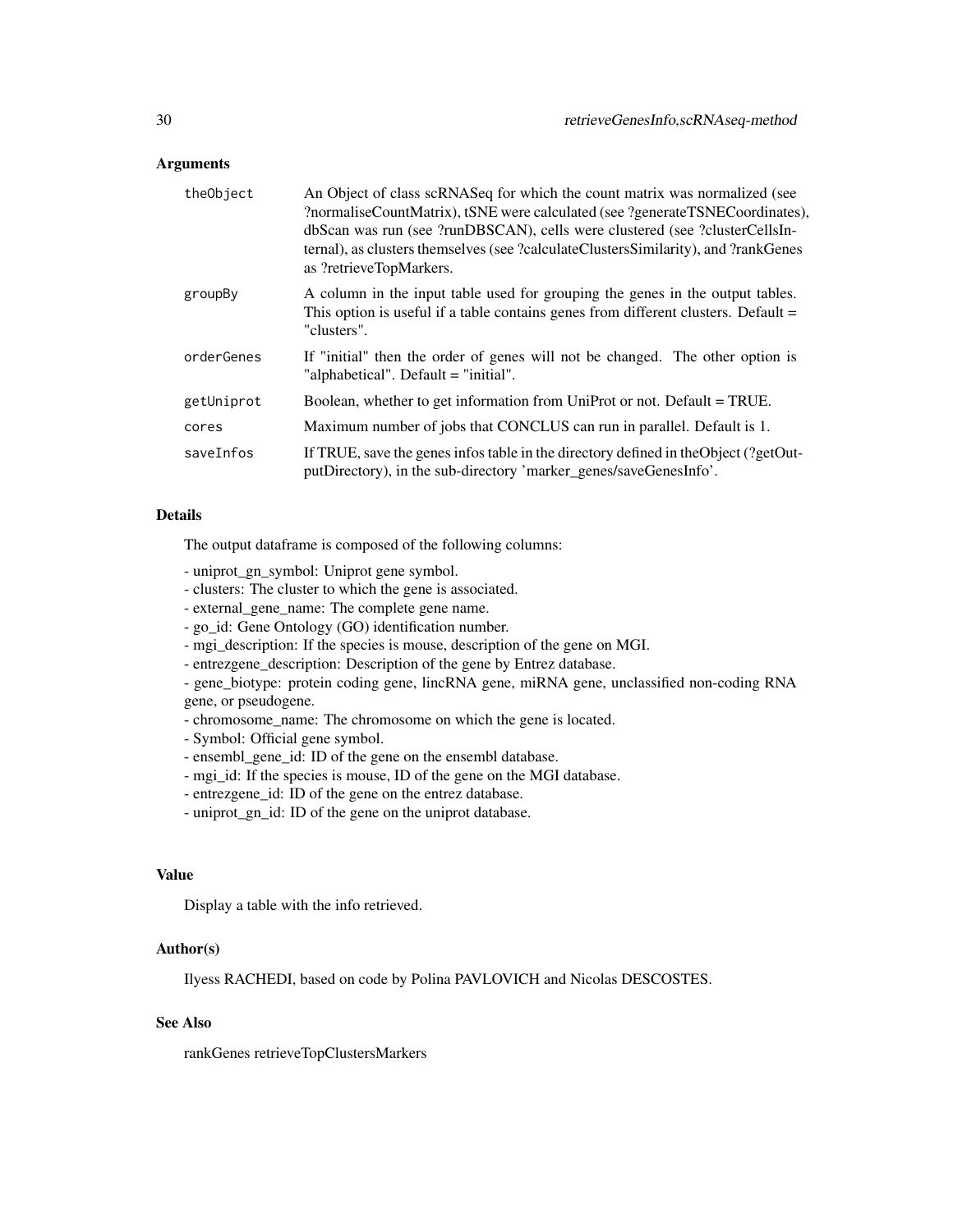#### <span id="page-30-0"></span>Examples

```
## Object scr containing the results of previous steps
load(system.file("extdata/scrFull.Rdat", package="conclus"))
## Getting genes info
```

```
scr <- retrieveGenesInfo(scr, cores=2)
```
retrieveTableClustersCells,scRNAseq-method *retrieveTableClustersCells*

# Description

Having computed clusterCellsInternal, retrieve to what cluster each cell belongs. The output data.frame can be passed to the method ?addClustering.

# Usage

```
retrieveTableClustersCells(theObject)
```
#### Arguments

| theObject | An Object of class scRNASeq for which the cells were clustered internally. See |
|-----------|--------------------------------------------------------------------------------|
|           | ?clusterCellsInternal.                                                         |

# Value

A data frame containing two columns 'clusters' and 'cells' indicating the result of the consensus clustering at the cellular level.

#### Author(s)

Nicolas DESCOSTES.

# See Also

addClustering

# Examples

```
## Object scr containing the results of previous steps
load(system.file("extdata/scrFull.Rdat", package="conclus"))
```

```
## Retrieving the table clusters-cells.
cellClustDf <- retrieveTableClustersCells(scr)
```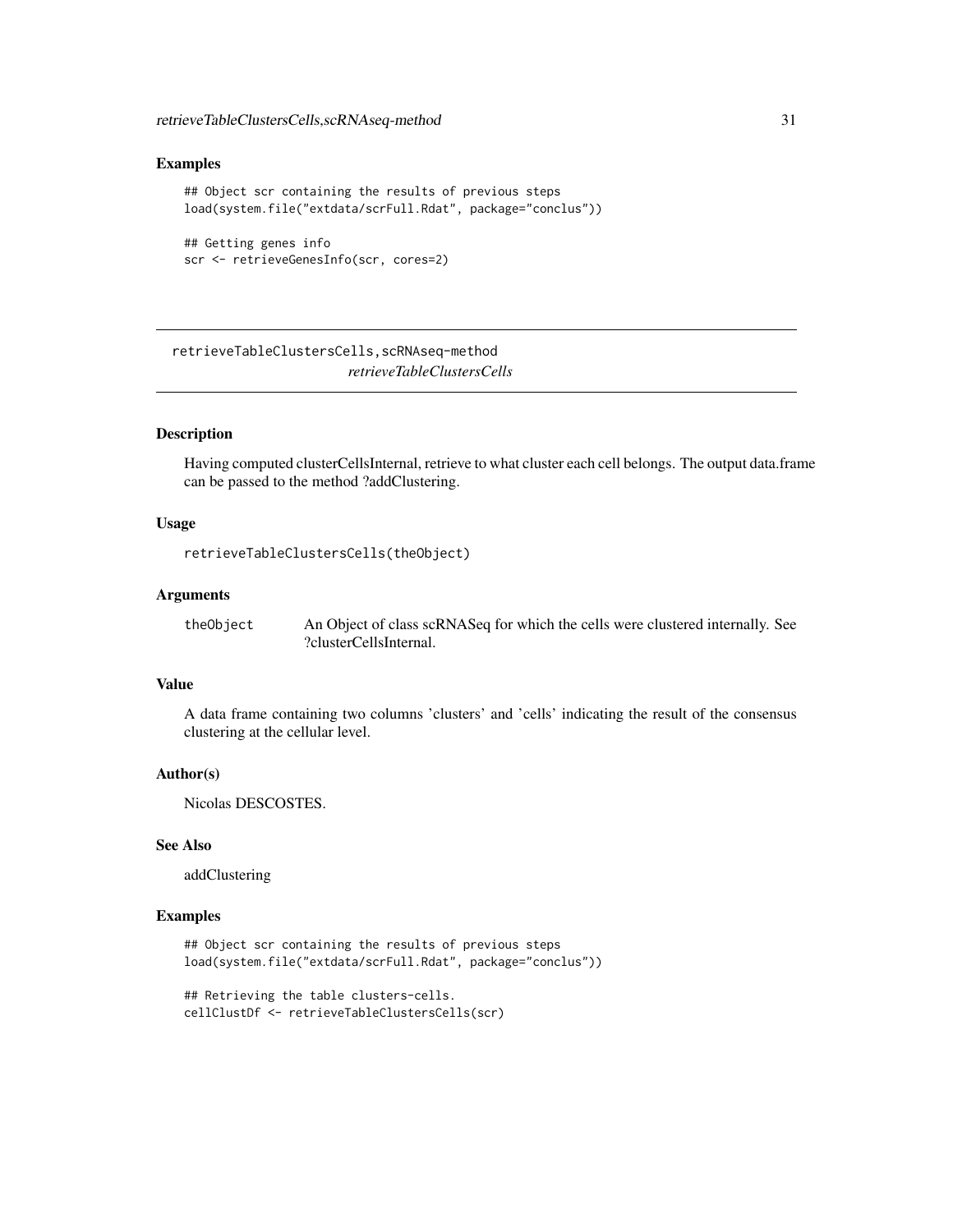<span id="page-31-0"></span>retrieveTopClustersMarkers,scRNAseq-method *retrieveTopClustersMarkers*

# Description

This function retrieves the top N marker genes for each cluster.

# Usage

```
retrieveTopClustersMarkers(theObject, nTop=10, removeDuplicates = TRUE,
                writeMarkerGenes = FALSE)
```
# Arguments

| theObject        | An Object of class scRNASeq for which rankGenes was run. See ?rankGenes.                                                                                |
|------------------|---------------------------------------------------------------------------------------------------------------------------------------------------------|
| nTop             | Number of marker genes to retrieve per cluster. Default=10.                                                                                             |
| removeDuplicates |                                                                                                                                                         |
|                  | If TRUE, duplicated markers are removed from the lists. Default=TRUE.                                                                                   |
| writeMarkerGenes |                                                                                                                                                         |
|                  | If TRUE, writes one list per cluster in the output folder defined in the Object, and<br>in the sub-directory marker_genes/markers_lists. Default=FALSE. |

# Value

Output the list of markers to marker\_genes/markers\_lists if writeMarkersGenes is TRUE and return a scRNASeq object with its clustersMarkers slot updated.

# Author(s)

Ilyess RACHEDI, based on code by Polina PAVLOVICH and Nicolas DESCOSTES.

# See Also

retrieveGenesInfo

# Examples

```
## Object scr containing the results of previous steps
load(system.file("extdata/scrFull.Rdat", package="conclus"))
```

```
## Retrieve the top 10 markers per cluster
scr <- retrieveTopClustersMarkers(scr)
```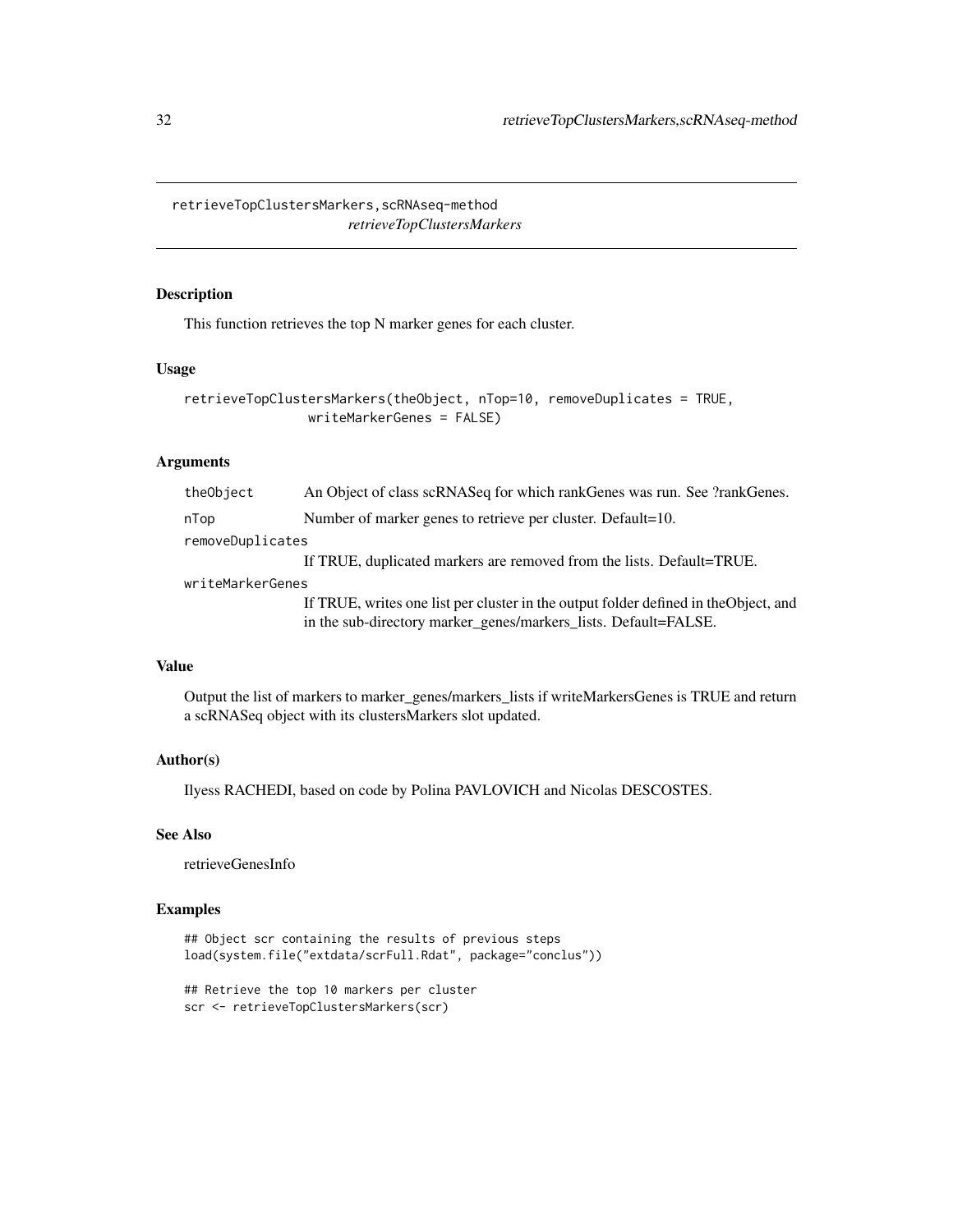<span id="page-32-0"></span>

#### Description

This function is a wrapper to run the whole CONCLUS workflow. See details.

#### Usage

```
runCONCLUS(
       ## General parameters
       outputDirectory, experimentName, countMatrix, species, cores=2,
       clusteringMethod="ward.D2", exportAllResults=TRUE,
       orderClusters=FALSE, clusToAdd=NA, silentPlot=TRUE,
       ## Normalisation parameters
       sizes=c(20,40,60,80,100), rowMetaData=NULL, columnsMetaData = NULL,
       alreadyCellFiltered=FALSE, runQuickCluster=TRUE, info=TRUE,
       ## tSNE parameters
       randomSeed = 42, PCs=c(4, 6, 8, 10, 20, 40, 50),
       perplexities=c(30,40), writeOutputTSne = FALSE,
       ## Dbscan parameters
       epsilon=c(1.3, 1.4, 1.5), minPoints=c(3, 4), writeOutputDbScan=FALSE,
       ## Cell Similarity matrix parameters
       clusterNumber=10, deepSplit=4,
       ## Rank genes parameters
       columnRankGenes="clusters", writeOutputRankGenes=FALSE,
       ## Retrieving top markers parameters
       nTopMarkers=10, removeDuplicates = TRUE, writeTopMarkers=FALSE,
       ## Retrieving genes infos parameters
       groupBy="clusters", orderGenes="initial", getUniprot=TRUE,
       saveInfos=FALSE,
       ## plotCellSimilarity parameters
       colorPalette="default", statePalette="default", writeCSM=FALSE,
       widthCSM=7, heightCSM=6,
       ## plotClusteredTSNE parameters
       savePlotCTSNE=FALSE, widthPlotClustTSNE=6, heightPlotClustTSNE=5,
       tSNENb=NA,
```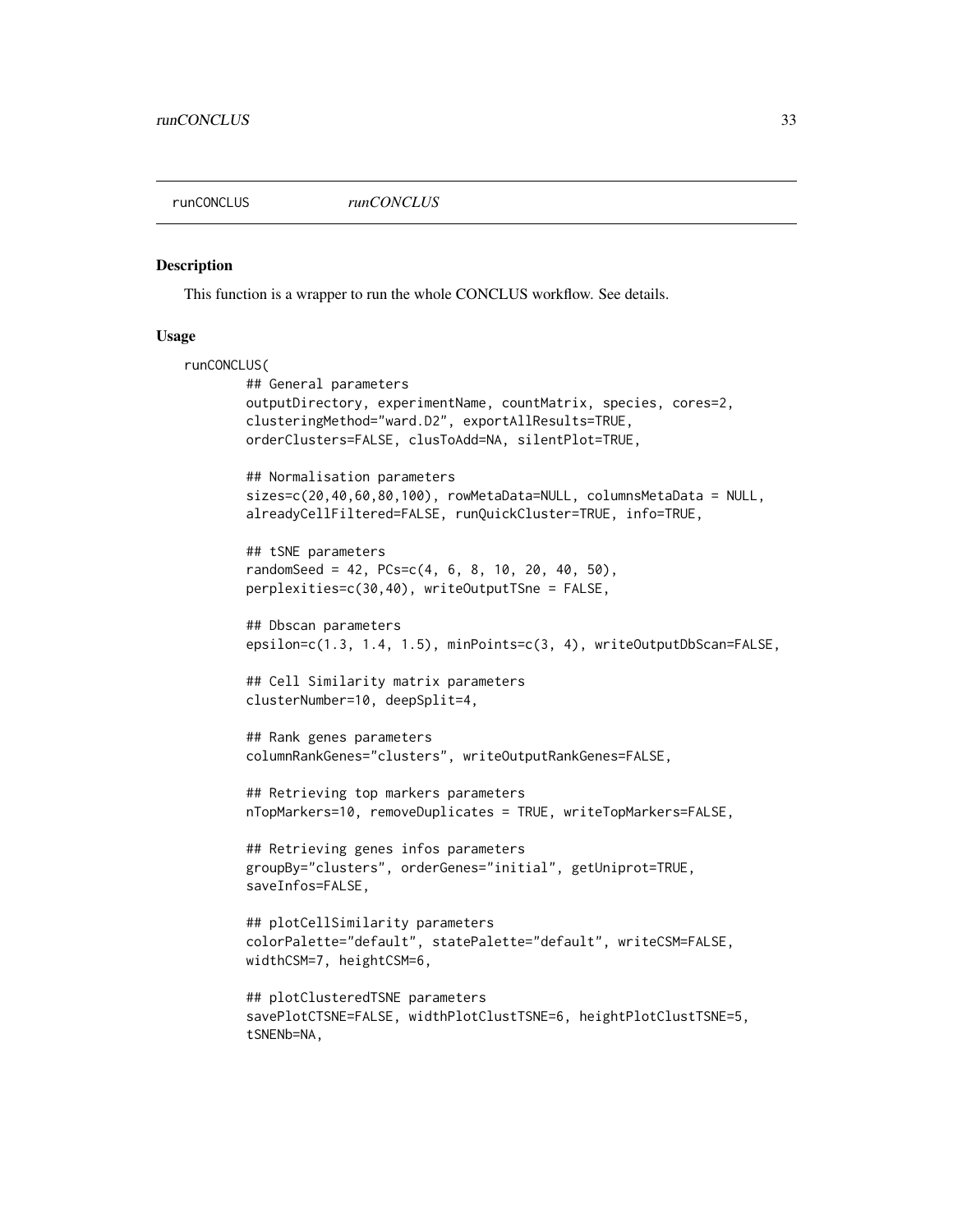```
## plotCellHeatmap parameters
meanCentered=TRUE, orderGenesCH=FALSE, savePlotCH=FALSE, widthCH=10,
heightCH=8.5, clusterCols=FALSE,
```

```
## plotClustersSimilarity parameters
savePlotClustSM=FALSE, widthPlotClustSM=7, heightPlotClustSM=5.5)
```

| outputDirectory     |                                                                                                                                                                                                                                                                                             |  |
|---------------------|---------------------------------------------------------------------------------------------------------------------------------------------------------------------------------------------------------------------------------------------------------------------------------------------|--|
|                     | Directory to which results should be written. This needs to be defined even if<br>you choose to not output any results.                                                                                                                                                                     |  |
| experimentName      | String of the name of the experiment.                                                                                                                                                                                                                                                       |  |
| countMatrix         | Matrix containing the raw counts.                                                                                                                                                                                                                                                           |  |
| species             | Character string of the species of interest. Shoud be mouse or human. Other<br>organisms can be added on demand.                                                                                                                                                                            |  |
| cores               | Maximum number of jobs that CONCLUS can run in parallel. This parameter is<br>used by ?generateTSNECoordinates, ?runDBSCAN, ?clusterCellsInternal, and<br>?retrieveGenesInfo. Default=1.                                                                                                    |  |
| clusteringMethod    |                                                                                                                                                                                                                                                                                             |  |
|                     | Clustering method passed to hclust() function. See ?hclust for a list of method.<br>This parameter is used by ?clusterCellsInternal, ?calculateClustersSimilarity,<br>?plotCellSimilarity, ?plotClusteredTSNE, ?plotCellHeatmap, and ?plotClustersSim-<br>ilarity. Default = "ward. $D2$ ". |  |
| exportAllResults    |                                                                                                                                                                                                                                                                                             |  |
|                     | If TRUE, Save all results of CONCLUS. See ?exportResults for details. De-<br>fault=TRUE.                                                                                                                                                                                                    |  |
| orderClusters       | If TRUE, clusters in the cells and clusters similarity matrix of cells will be or-<br>dered by name. Default = FALSE.                                                                                                                                                                       |  |
| clusToAdd           | If not NA, defines the clustering to be used in the Object. This is particularly<br>useful when one wants to compare the clustering performance of different tools.<br>It should be a data frame having two columns 'clusters' and 'cells'. Default=NA.                                     |  |
| silentPlot          | Boolean indicating if the figures should not be output on the R graphics. De-<br>fault=TRUE.                                                                                                                                                                                                |  |
| sizes               | Vector of size factors from scran::computeSumFactors() function used by ?nor-<br>maliseCountMatrix.                                                                                                                                                                                         |  |
| rowMetaData         | Data frame containing genes informations. Default is NULL. See ?normaliseC-<br>ountMatrix.                                                                                                                                                                                                  |  |
| columnsMetaData     |                                                                                                                                                                                                                                                                                             |  |
|                     | Data frame containing cells informations. Default is NULL. See ?normaliseC-<br>ountMatrix.                                                                                                                                                                                                  |  |
| alreadyCellFiltered |                                                                                                                                                                                                                                                                                             |  |
|                     | If TRUE, quality check and filtering will not be applied during the normalization<br>of the count matrix. See ?normaliseCountMatrix.                                                                                                                                                        |  |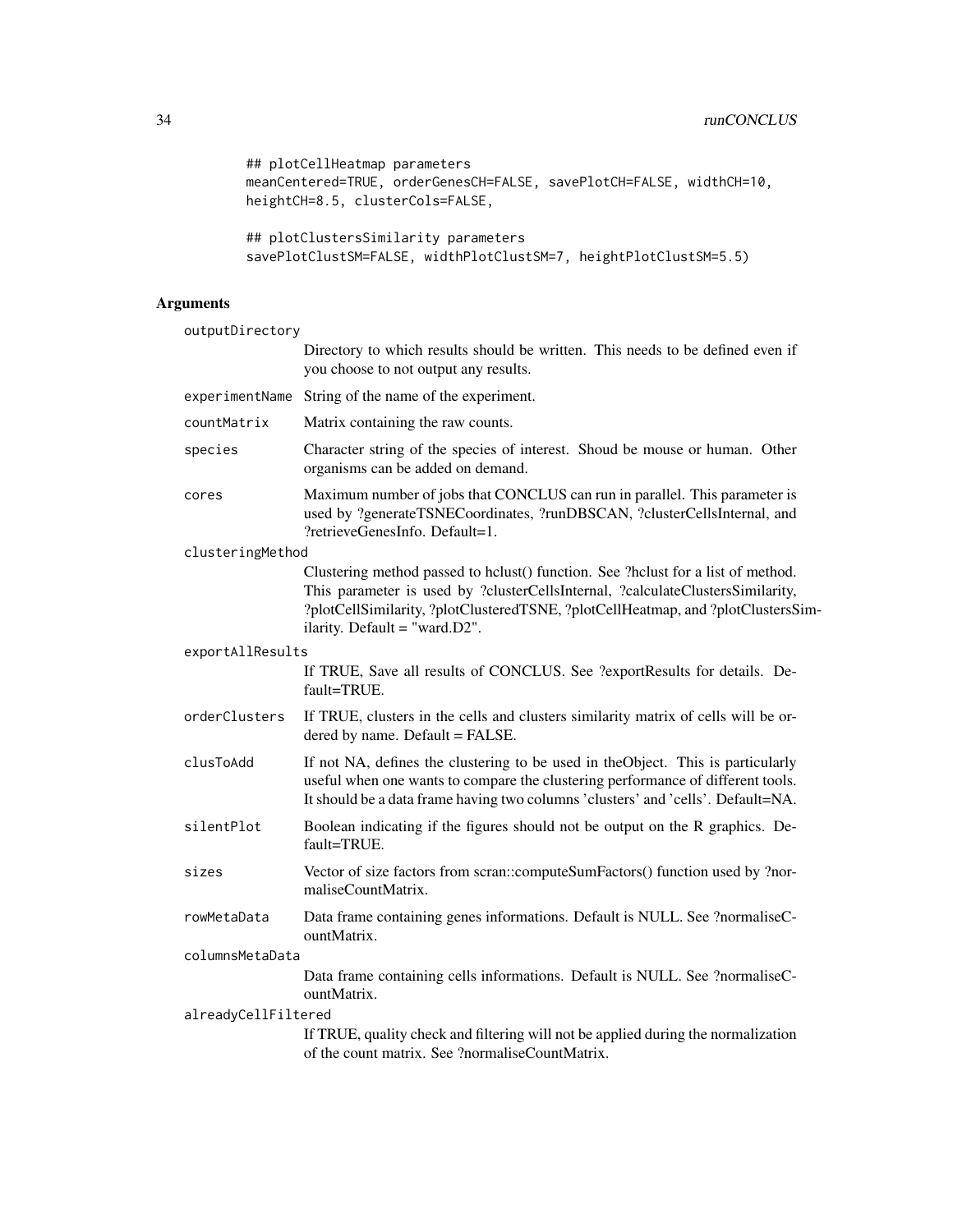|                 | runQuickCluster      |                                                                                                                                                                                                                                                                                                                     |  |
|-----------------|----------------------|---------------------------------------------------------------------------------------------------------------------------------------------------------------------------------------------------------------------------------------------------------------------------------------------------------------------|--|
|                 |                      | If TRUE scran::quickCluster() function will be applied. It usually improves the<br>normalization for medium-size count matrices. However, it is not recommended<br>for datasets with less than 200 cells and may take too long for datasets with more<br>than 10000 cells. Default=TRUE. See ?normaliseCountMatrix. |  |
|                 | info                 | Logical. If TRUE, additional annotations like ensembl_gene_id, go_id, name_1006,<br>chromosome_name and gene_biotype are added to the row data, for all the genes<br>from the count matrix with ENSEMBL IDs or SYMBOL ID. Default: TRUE.                                                                            |  |
|                 | randomSeed           | Default is 42. Seeds used to generate the tSNE. See ?generateTSNECoordinates.                                                                                                                                                                                                                                       |  |
|                 | <b>PCs</b>           | Vector of first principal components. For example, to take ranges 1:5 and 1:10<br>write $c(5, 10)$ . Default = $c(4, 6, 8, 10, 20, 40, 50)$ . See ?generateTSNECoordi-<br>nates.                                                                                                                                    |  |
|                 | perplexities         | A vector of perplexity (t-SNE parameter). See ?generateTSNECoordinates for<br>details. Default = $c(30, 40)$ .                                                                                                                                                                                                      |  |
|                 | writeOutputTSne      |                                                                                                                                                                                                                                                                                                                     |  |
|                 |                      | If TRUE, write the tsne parameters to the output directory defined in theObject.<br>Default = FALSE. Ignored if exportAllResults=TRUE.                                                                                                                                                                              |  |
|                 | epsilon              | Reachability distance parameter of fpc::dbscan() function. See Ester et al. (1996)<br>for more details. Default = $c(1.3, 1.4, 1.5)$ .                                                                                                                                                                              |  |
|                 | minPoints            | Reachability minimum no. of points parameter of fpc::dbscan() function. See<br>Ester et al. (1996) for more details. Default = $c(3, 4)$ .                                                                                                                                                                          |  |
|                 | writeOutputDbScan    |                                                                                                                                                                                                                                                                                                                     |  |
|                 |                      | If TRUE, write the results of the dbScan clustering to the output directory de-<br>fined in theObject, in the sub-directory output_tables. Default = FALSE. Ignored<br>if exportAllResults=TRUE.                                                                                                                    |  |
|                 | clusterNumber        | Exact number of cluster. Default = NULL that will determine the number of<br>clusters automatically. See ?clusterCellsInternal.                                                                                                                                                                                     |  |
|                 | deepSplit            | Intuitive level of clustering depth. Options are 1, 2, 3, 4. See ?clusterCellsInter-<br>nal. Default = $4$ .                                                                                                                                                                                                        |  |
|                 | columnRankGenes      |                                                                                                                                                                                                                                                                                                                     |  |
|                 |                      | Name of the column with a clustering result. See ?rankGenes. Default="clusters".                                                                                                                                                                                                                                    |  |
|                 | writeOutputRankGenes | If TRUE, output one list of marker genes per cluster in the output directory<br>defined in theObject and in the sub-directory 'marker_genes'. Default=FALSE.<br>Ignored if exportAllResults=TRUE.                                                                                                                   |  |
|                 | nTopMarkers          | Number of marker genes to retrieve per cluster. See ?retrieveTopClustersMark-<br>ers. Default=10.                                                                                                                                                                                                                   |  |
|                 | removeDuplicates     |                                                                                                                                                                                                                                                                                                                     |  |
|                 |                      | If TRUE, duplicated markers are removed from the lists. See ?retrieveTopClus-<br>tersMarkers. Default=TRUE.                                                                                                                                                                                                         |  |
| writeTopMarkers |                      |                                                                                                                                                                                                                                                                                                                     |  |
|                 |                      | If TRUE, writes one list per cluster in the output folder defined in theObject,<br>and in the sub-directory marker_genes/markers_lists. Default=FALSE. Ignored<br>if exportAllResults=TRUE.                                                                                                                         |  |
|                 |                      |                                                                                                                                                                                                                                                                                                                     |  |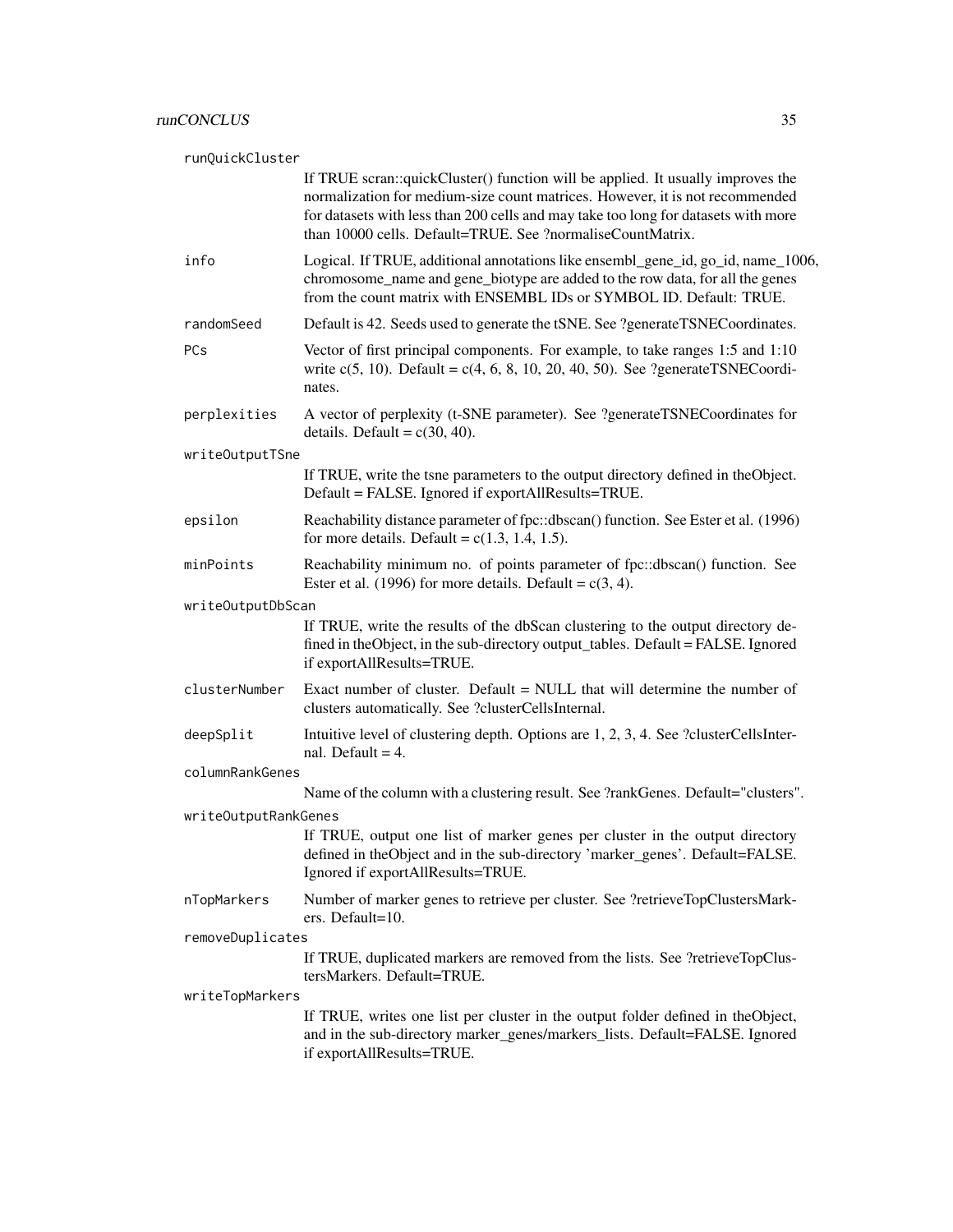| groupBy             | A column in the input table used for grouping the genes in the output tables.<br>This option is useful if a table contains genes from different clusters. See ?re-<br>trieveGenesInfo. Default = "clusters".                                    |
|---------------------|-------------------------------------------------------------------------------------------------------------------------------------------------------------------------------------------------------------------------------------------------|
| orderGenes          | If "initial" then the order of genes will not be changed. The other option is<br>"alphabetical". See ?retrieveGenesInfo. Default="initial".                                                                                                     |
| getUniprot          | Boolean, whether to get information from UniProt or not. See ?retrieveGen-<br>esInfo. Default $=$ TRUE.                                                                                                                                         |
| saveInfos           | If TRUE, save the genes infos table in the directory defined in the Object (?getOut-<br>putDirectory) and in the sub-directory 'marker_genes/saveGenesInfo'. Default=FALSE.<br>Ignored if exportAllResults=TRUE.                                |
| colorPalette        | A vector of colors for clusters. This parameter is used by all plotting methods.<br>Default = "default". See ?plotClustersSimilarity for details.                                                                                               |
| statePalette        | A vector of colors for states or conditions. This parameter is used by all plotting<br>functions except ?plotClusteredTSNE. See ?plotClustersSimilarity for details.                                                                            |
| writeCSM            | If TRUE, the cells similarity heatmap is saved in the directory defined in the Ob-<br>ject (?getOutputDirectory) and in the sub-directory "pictures". Default=FALSE.<br>Ignored if exportAllResults=TRUE.                                       |
| widthCSM            | Width of the plot in the pdf file. See ?pdf for more details. Default $= 7$ .                                                                                                                                                                   |
| heightCSM           | Height of the plot in the pdf file. See ?pdf for more details. Default = $6$ .                                                                                                                                                                  |
| savePlotCTSNE       | If TRUE, the heatmap of the clustered tSNE is saved in the directory defined in<br>theObject (?getOutputDirectory) and in the sub-directory "pictures/tSNE_pictures".<br>Default=FALSE. Ignored if exportAllResults=TRUE.                       |
| widthPlotClustTSNE  |                                                                                                                                                                                                                                                 |
|                     | Width of the clustered tSNE plot in the pdf file. See ?pdf for more details.<br>Default = $6$ .                                                                                                                                                 |
| heightPlotClustTSNE |                                                                                                                                                                                                                                                 |
|                     | Height of the clustered tSNE plot in the pdf file. See ?pdf for more details.<br>Default $= 5$ .                                                                                                                                                |
| tSNENb              | Give the number of the tSNE to plot. If NA, all tSNE solutions are plotted (14<br>tSNE by default). Default=NA.                                                                                                                                 |
| meanCentered        | Boolean indicating if mean centering should be applied to the expression matrix.<br>See ?plotCellHeatmap. Default = TRUE.                                                                                                                       |
| orderGenesCH        | Boolean, should the heatmap be structured by gene. See ?plotCellHeatmap.<br>Default=FALSE.                                                                                                                                                      |
| savePlotCH          | If TRUE save the cell heatmap in pdf format. The heatmap is saved in the output<br>directory defined in theObject (?getOutputDirectory) and in the sub-directory<br>'pictures'. Default=FALSE. Ignored if exportAllResults=TRUE.                |
| widthCH             | Width of the cell heatmap saved in ?pdf. Default = $10$ .                                                                                                                                                                                       |
| heightCH            | Height of the cell heatmap saved in ?pdf. Default = $8.5$ .                                                                                                                                                                                     |
| clusterCols         | If TRUE, the columns representing the clusters are also taken into account in the<br>hierarchical clustering of the cell heatmap. Default=FALSE.                                                                                                |
| savePlotClustSM     |                                                                                                                                                                                                                                                 |
|                     | If TRUE, save the cluster similarity heatmap in pdf format. The heatmap is saved<br>in the output directory defined in theObject (?getOutputDirectory) and in the<br>sub-directory 'pictures'. Default=FALSE. Ignored if exportAllResults=TRUE. |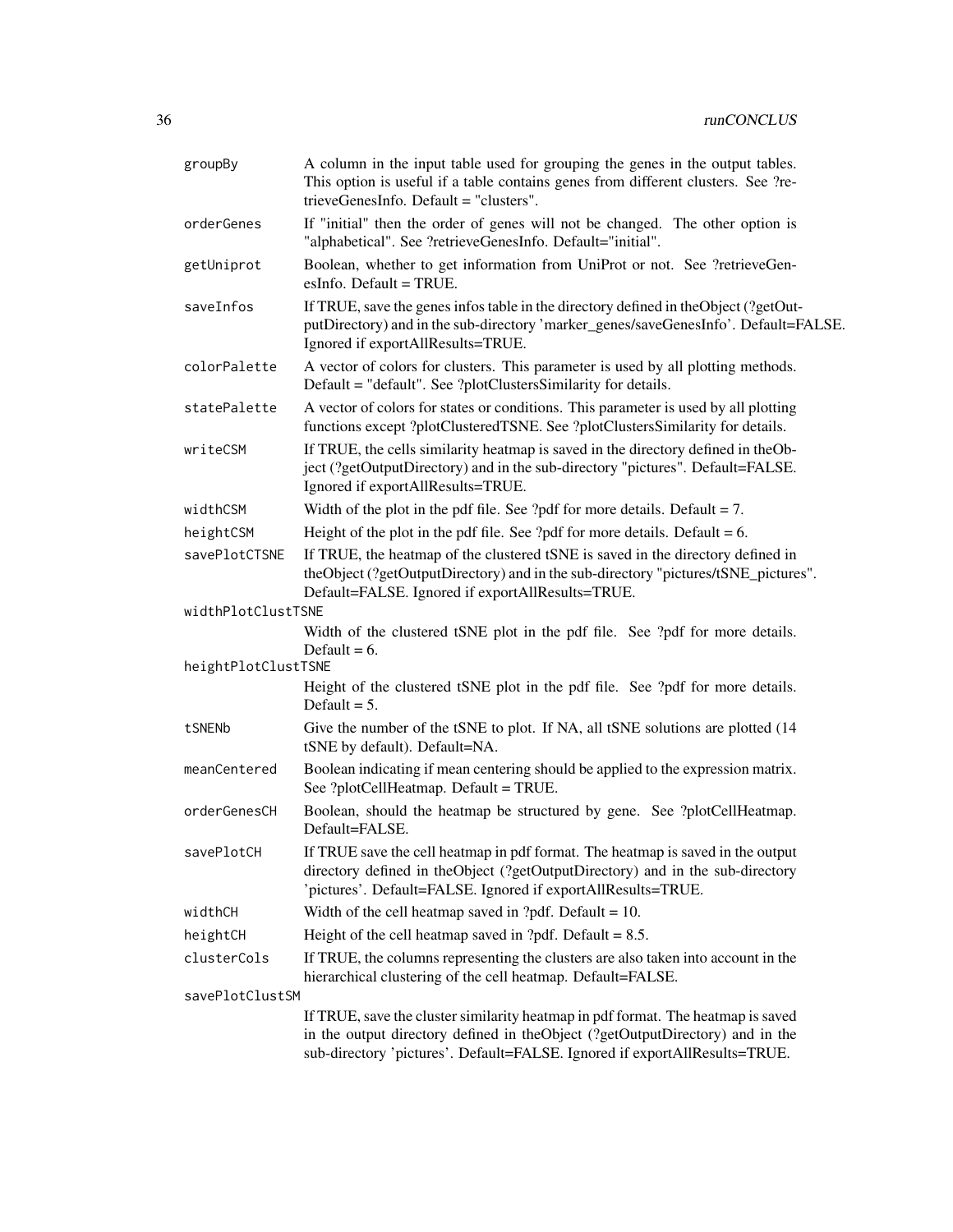widthPlotClustSM

Width of the clusters similarity heatmap in the pdf file. See ?pdf for more details. Default  $= 7$ .

heightPlotClustSM

Height of the clusters similarity heatmap in the pdf file. See ?pdf for more details. Default  $= 5.5$ .

#### Details

CONCLUS is a tool for robust clustering and positive marker features selection of single-cell RNAseq (sc-RNA-seq) datasets. Of note, CONCLUS does not cover the preprocessing steps of sequencing files obtained following next-generation sequencing.

CONCLUS is organized into the following steps:

1) Generation of multiple t-SNE plots with a range of parameters including different selection of genes extracted from PCA.

2) Use the Density-based spatial clustering of applications with noise (DBSCAN) algorithm for idenfication of clusters in each generated t-SNE plot. 3) All DBSCAN results are combined into a cell similarity matrix.

4) The cell similarity matrix is used to define "CONSENSUS" clusters conserved accross the previously defined clustering solutions.

5) Identify marker genes for each concensus cluster. cr

This wrapper function performs the following steps:

1) Building the single-cell RNA-Seq object. See ?scRNAseq-class.

2) Performing the normalization. See ?normaliseCountMatrix.

3) Calculating all tSNEs. See ?generateTSNECoordinates.

4) Clustering with DbScan. See ?runDBSCAN.

5) Computing the cells similarity matrix. See ?clusterCellsInternal.

6) Computing the clusters similarity matrix. If clusToAdd is not NA, add the provided clustering.

See ?calculateClustersSimilarity and ?addClustering.

7) Ranking genes. See ?rankGenes.

8) Getting marker genes. See ?retrieveTopClustersMarkers.

9) Getting genes info. See ?retrieveGenesInfo.

10) Plot the cell similarity matrix. See ?plotCellSimilarity.

11) Plot clustered tSNE. See ?plotClusteredTSNE.

12) Plot the cell heatmap. See ?plotCellHeatmap.

13) Plot the clusters similarity heatmap. See ?plotClustersSimilarity.

14) Exporting all results to outputDirectory if exportAllResults=TRUE. See ?exportAllResults.

15) Return an object containing all the results provided by CONCLUS.

If exportAllResults=TRUE, in your "outputDirectory", the sub-folder pictures contains all tSNE with dbscan coloration (sub-folder tSNE pictures), the cell similarity matrix (Test cells correlation  $X$  clusters.pdf), the cell heatmap (Test\_clustersX\_meanCenteredTRUE\_orderClustersFALSE\_orderGenesFALSE markrsPer-Cluster.pdf'), and the cluster similarity matrix ('Test\_clusters\_similarity\_10\_clusters.pdf'). You will also find in the sub-folder 'Results':

+ '1\_MatrixInfo': The normalized count matrix and its meta-data for both rows and columns.

+ '2\_TSNECoordinates': The tSNE coordinates for each parameter of principal components (PCs) and perplexities.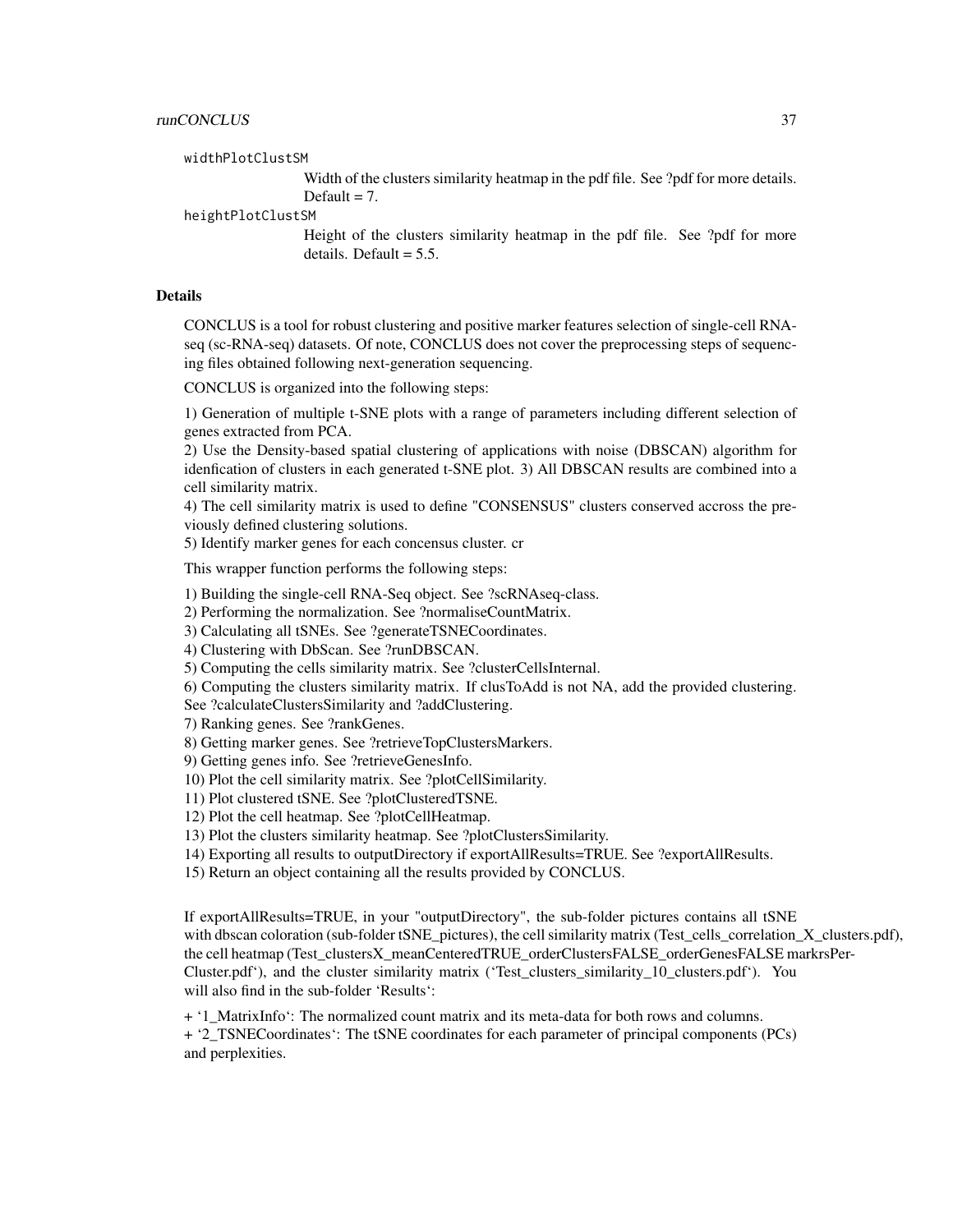+ '3\_dbScan': The different clusters given by DBscan according to different parameters. Each file gives a cluster number for each cell.

+ '4\_CellSimilarityMatrix': The matrix underlying the cells similarity heatmap.

+ '5\_ClusterSimilarityMatrix': The matrix underlying the clusters similarity heatmap.

+ '6\_ConclusResult': A table containing the result of the consensus clustering. This table contains two columns: clusters-cells.

+ '7\_fullMarkers': Files containing markers for each cluster, defined by the consensus clustering.

+ '8\_TopMarkers': Files containing the top 10 markers for each cluster.

+ '9\_genesInfos': Files containing gene information for the top markers defined in the previous folder.

#### Value

A scRNAseq object containing the similarity matrices and the marker genes.

# Author(s)

Nicolas Descostes

#### Examples

```
experimentName <- "Bergiers"
outputDirectory <- "YourOutputDirectory"
species <- "mouse"
```

```
## Load the count matrix
countmatrixPath <- system.file("extdata/countMatrix.tsv", package="conclus")
countMatrix <- loadDataOrMatrix(file=countmatrixPath, type="countMatrix",
                                ignoreCellNumber=TRUE)
```

```
## Load the coldata
coldataPath <- system.file("extdata/colData.tsv", package="conclus")
columnsMetaData <- loadDataOrMatrix(file=coldataPath, type="coldata",
columnID="cell_ID")
```

```
## Use runCONCLUS
## These parameters are tweaked to fit our example data and reduce
## computing time, please consider using the default parameters or
## adjusted to your dataset.
scr <- runCONCLUS(outputDirectory, experimentName, countMatrix, species,
       columnsMetaData=columnsMetaData, perplexities=c(2,3), tSNENb=1,
       PCs=c(4,5,6,7,8,9,10), epsilon=c(380, 390, 400), minPoints=c(2,3),
       clusterNumber=2)
```
## Remove the results unlink(outputDirectory, recursive=TRUE)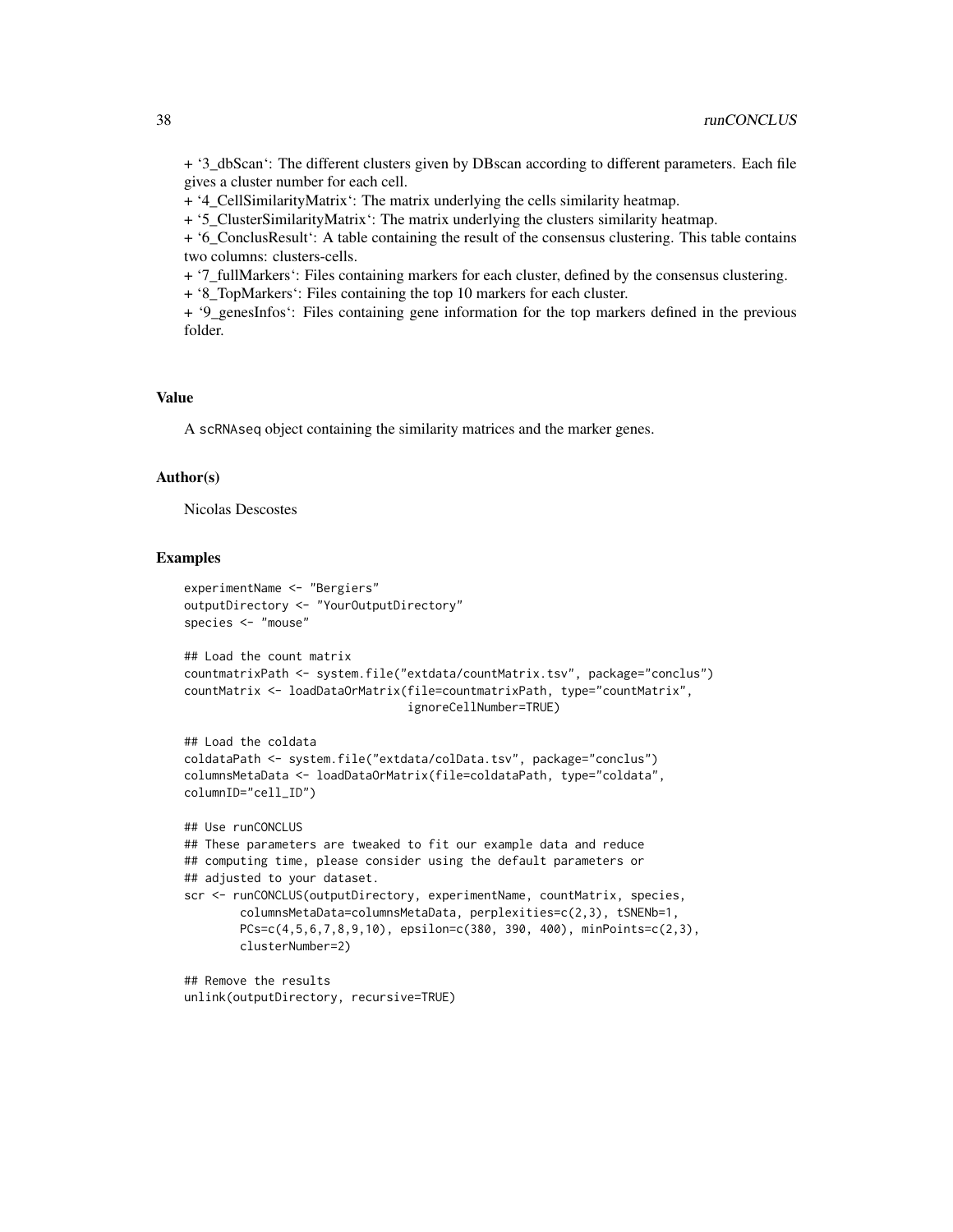<span id="page-38-0"></span>runDBSCAN, scRNAseq-method

*runDBSCAN*

# **Description**

Run clustering iterations with selected parameters using DBSCAN.

# Usage

```
runDBSCAN(theObject, cores=2, epsilon=c(1.3, 1.4, 1.5), minPoints=c(3, 4),
writeOutput=FALSE)
```
# Arguments

| theObject   | An Object of class scRNASeq for which the count matrix was normalized and<br>the tSNE coordinates were calculated. See ?normaliseCountMatrix and ?gener-<br>ateTSNECoordinates. |
|-------------|---------------------------------------------------------------------------------------------------------------------------------------------------------------------------------|
| cores       | Maximum number of jobs that CONCLUS can run in parallel. Default is 1.                                                                                                          |
| epsilon     | Reachability distance parameter of fpc::dbscan() function. See Ester et al. (1996)<br>for more details. Default = $c(1.3, 1.4, 1.5)$                                            |
| minPoints   | Reachability minimum no. of points parameter of fpc::dbscan() function. See<br>Ester et al. (1996) for more details. Default = $c(3, 4)$                                        |
| writeOutput | If TRUE, write the results of the dbScan clustering to the output directory de-<br>fined in the Object, in the sub-directory output_tables. Default = FALSE.                    |

# Details

Following the calculation of t-SNE coordinates, DBSCAN is run with a range of epsilon and MinPoints values which will yield a total of 84 clustering solutions (PCs x perplexities x Min-Points x epsilon). minPoints is the minimum cluster size which you assume to be meaningful for your experiment and epsilon is the radius around the cell where the algorithm will try to find minPoints dots. Optimal epsilon must lay one the knee of the k-NN function as shown in the "test\_clustering/distance\_graph.pdf".

# Value

An object of class scRNASeq with its dbscanList slot updated. Also writes the clustering results in "dataDirectory/output\_tables" subfolder if the parameter writeOutput is TRUE.

### Author(s)

Ilyess RACHEDI, based on code by Polina PAVLOVICH and Nicolas DESCOSTES.

# See Also

normaliseCountMatrix generateTSNECoordinates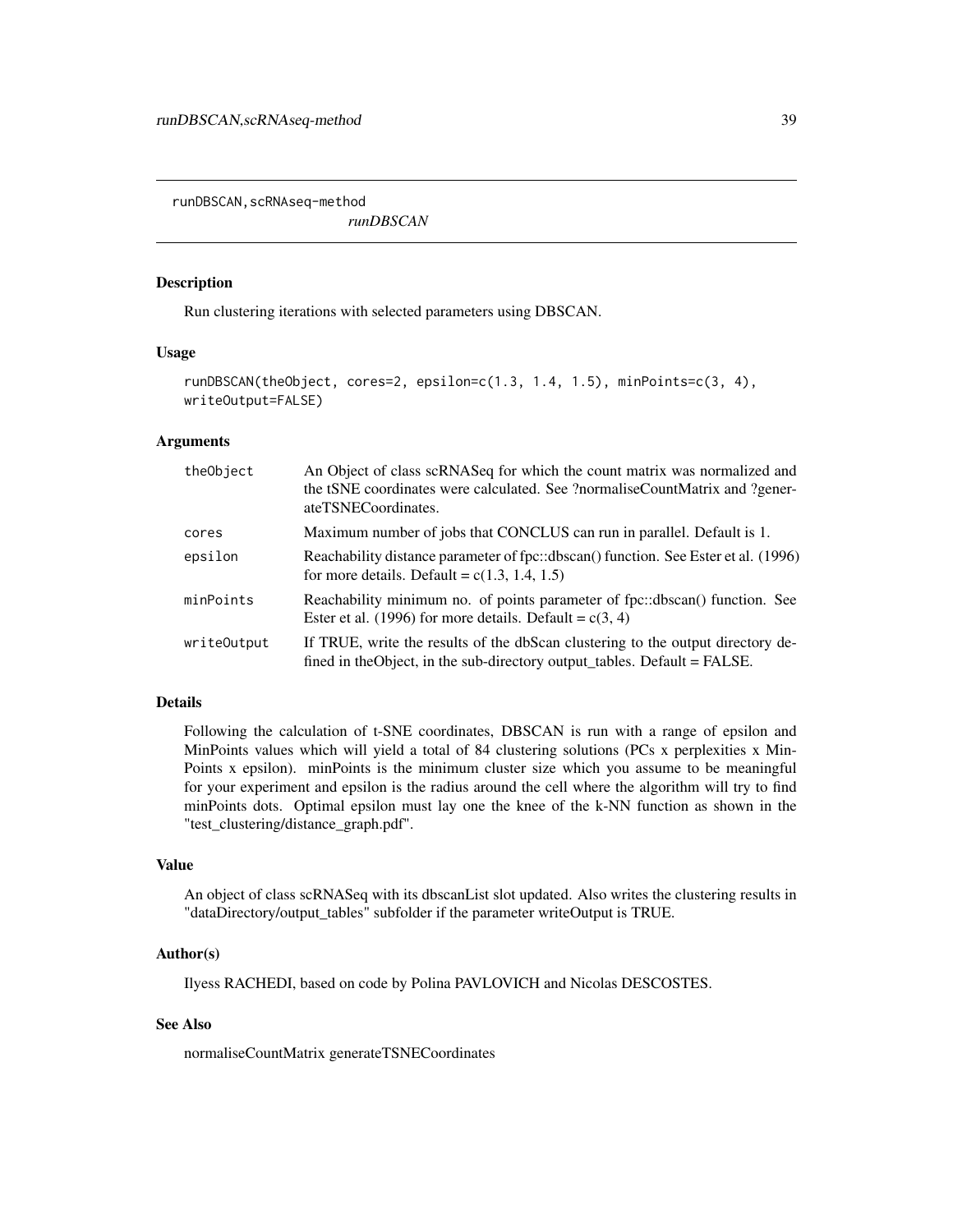# <span id="page-39-0"></span>Examples

```
## Object scr containing the results of previous steps
load(system.file("extdata/scrFull.Rdat", package="conclus"))
## Perform the clustering with dbScan
## These parameters are tweaked to fit our example data and reduce
## computing time, please consider using the default parameters or
## adjusted to your dataset.
scr <- runDBSCAN(scr, epsilon=c(380, 390, 400), minPoints=c(2,3), cores=2)
```
scRNAseq-class *The scRNAseq class*

#### Description

S4 class and the main class used by CONCLUS containing the results of the different steps to analyse rare cell populations.

#### **Slots**

experimentName 'character' string representing the name of the experiment.

- countMatrix An 'integer matrix' representing the raw count matrix with reads or unique molecular identifiers (UMIs).
- sceNorm Object of class SingleCellExperiment that contains the colData giving informations about cells and the rowData giving informations about genes. It also contains the normalized count matrix.
- species 'character' string representing the species of interest. Currently limited to "mouse" and "human". Other organisms can be added on demand.
- outputDirectory A 'character' string of the path to the root output folder.
- tSNEList List of 'Tsne' objects representing the different tSNE coordinates generated by CON-CLUS.
- dbscanList List of 'Dbscan' objects representing the different Dbscan clustering generated by CONCLUS.
- suggestedClustersNumber A number got from the dbscan list representing a suggested clusters number to use in clusterCellsInternal().
- cellsSimilarityMatrix A numeric Matrix defining how many times two cells have been associated to the same cluster across the 84 solutions (by default) of clustering.
- clustersSimilarityMatrix A numeric matrix comparing the robustness of the consensus clusters.
- clustersSimiliratyOrdered A factor representing the clusters ordered by similarity.

markerGenesList List of data.frames. Each data frame contains the ranked genes of one cluster.

topMarkers A data frame containing the top 10 (by default) marker genes of each clusters.

genesInfos A data frame containing informations of the markers genes for each clusters.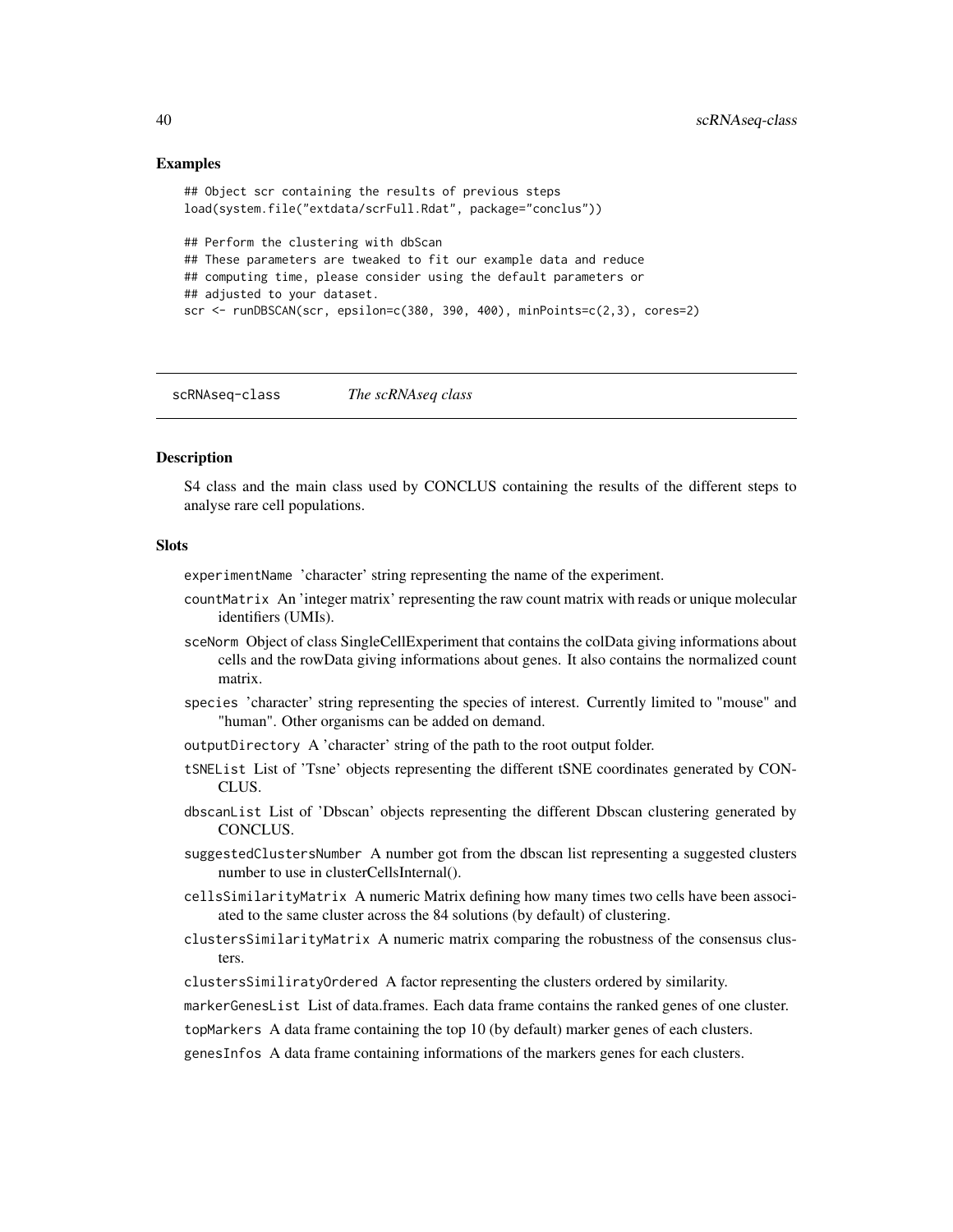## scRNAseq-class 41

#### **Constructor**

singlecellRNAseq(experimentName = "character", countMatrix = "matrix", species = "character", outputDirectory = "character")

experimentName: String of the name of the experiment.

countMatrix: Matrix containing the raw counts.

species: 'character' string representing the species of interest. Shoud be mouse or human. Other organisms can be added on demand.

outputDirectory: 'character' string representing the path to the output directory.

#### **Accessors**

In the following snippets, x is a scRNAseq object.

getExperimentName(x): Get the name of the experiment. getCountMatrix(x): Get the count matrix. getSceNorm(x): Get the SingleCellExperiment object used getSpecies(x): Get the species.  $getOutputDirectory(x): Get the path of the output directory.$ getTSNEList(x): Get the list of Tsne objects. getDbscanList(x): Get the list of Dbscan objects. getSuggestedClustersNumber $(x)$ : Get the suggested clusters number. getCellsSimilarityMatrix(x): Get the cell similarity matrix. getClustersSimilarityMatrix(x): Get the cluster similarity matrix. getClustersSimilarityOrdered(x): Get the clusters ordered by similarity. getMarkerGenesList(x): Get the list of marker genes by clusters. getTopMarkers(x): Get the most significant markers by clusters into a data.frame.  $getGenesInfos(x)$ : Get a data frame containing informations about marker genes.

# Subsetting

In the following snippets, x is a scRNAseq object.

setExperimentName(x): Set the name of the experiment. setCountMatrix(x): Set the count matrix. setSceNorm(x): Set the SingleCellExperiment object used. setSpecies(x): Set the species.  $setOutputDirectory(x)$ : Set the path of the output directory. setTSNEList(x): Set the list of Tsne objects. setDbscanList(x): Set the list of Dbscan objects. setCellsSimilarityMatrix(x): Set the cell similarity matrix. setClustersSimilarityMatrix(x): Set the cluster similarity matrix. setClustersSimiliratyOrdered(x): Set the clusters ordered by similarity. setMarkerGenesList $(x)$ : Set the list of marker genes by clusters  $setTopMarkers(x)$ : Set the most significant markers by clusters. setGenesInfos(x): Set a data.frame containing informations about the marker genes.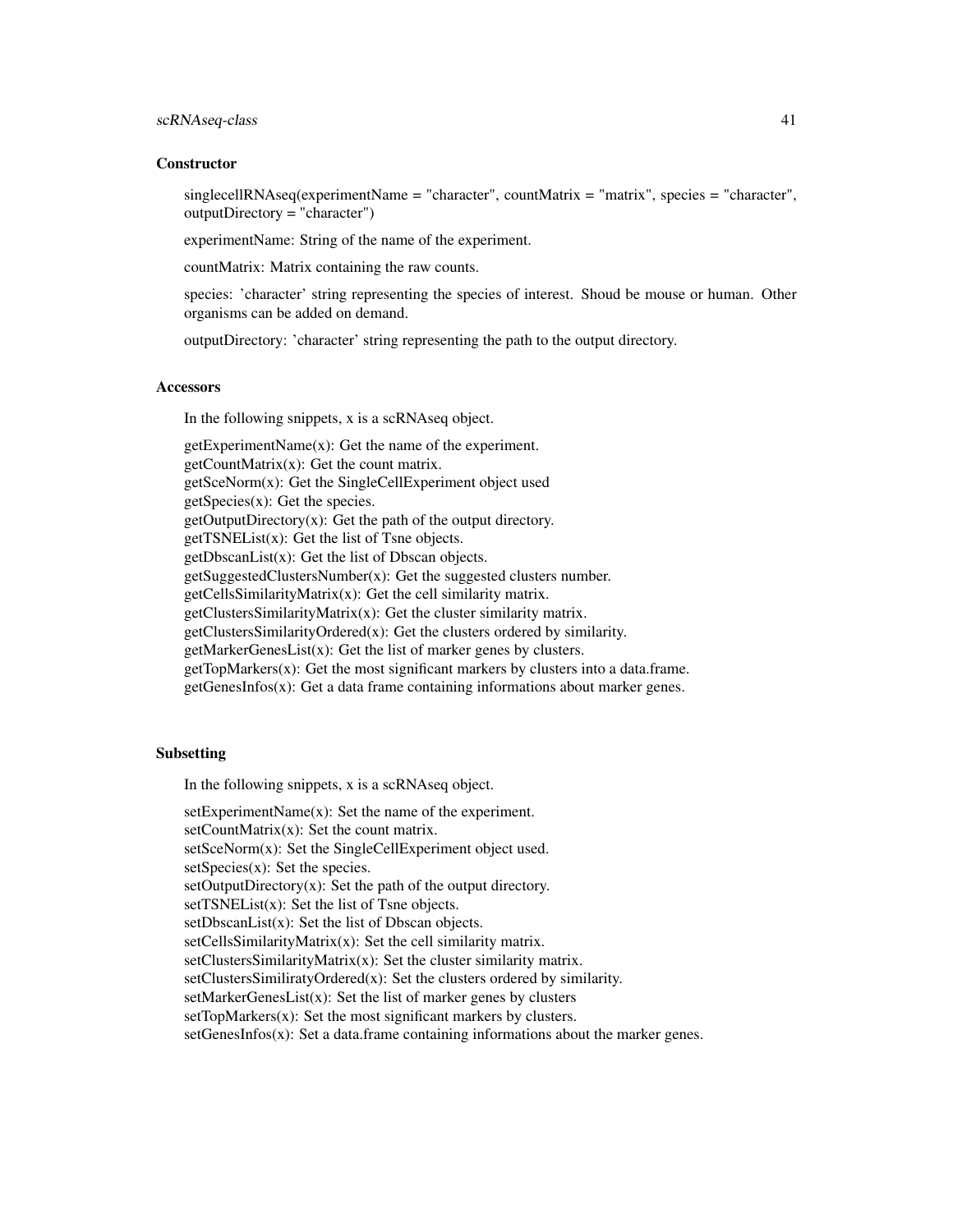<span id="page-41-0"></span>42 setters and the setters of the setters of the setters of the setters of the setters of the setters of the setters of the setters of the setters of the setters of the setters of the setters of the setters of the setters

#### Author(s)

Ilyess Rachedi and Nicolas Descostes

#### See Also

singlecellRNAseq

setters *setters*

# Description

Update a slot of a scRNA-seq, Tsne or Dbscan object.

#### Usage

setExperimentName(theObject) <- value setCountMatrix(theObject) <- value setSceNorm(theObject) <- value setSpecies(theObject) <- value setOutputDirectory(theObject) <- value setTSNEList(theObject) <- value setDbscanList(theObject) <- value setSuggestedClustersNumber(theObject) <- value setCellsSimilarityMatrix(theObject) <- value setClustersSimilarityMatrix(theObject) <- value setClustersSimiliratyOrdered(theObject) <- value setMarkerGenesList(theObject) <- value setTopMarkers(theObject) <- value setGenesInfos(theObject) <- value ## S4 replacement method for signature 'Tsne'

setName(theObject) <- value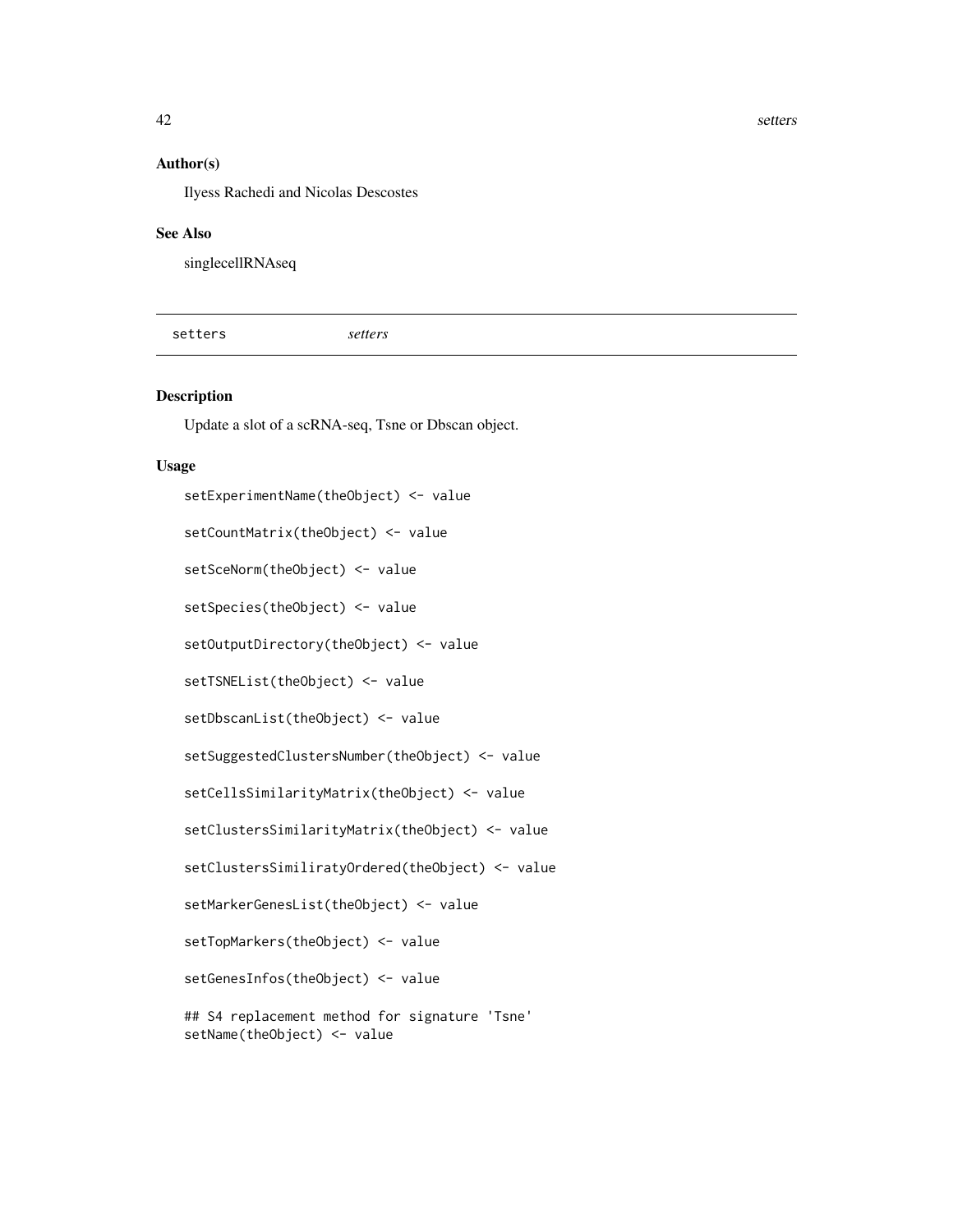#### setters and the setters of the setters and the setters of the setters of the setters of the setters of the set

```
setPC(theObject) <- value
setPerplexity(theObject) <- value
setCoordinates(theObject) <- value
setName(theObject) <- value
setEpsilon(theObject) <- value
setMinPoints(theObject) <- value
setClustering(theObject) <- value
```
# Arguments

| theObject | A scRNA-seq, Tsne or Dbscan object to update. See description or ?scRNAseq,<br>?Tsne or ?Dbscan. |
|-----------|--------------------------------------------------------------------------------------------------|
| value     | The value to update the slot with. See ?scRNAseq, ?Tsne or ?Dbscan.                              |

## Value

setExperimentName: Update the experiment name slot with a character string (scRNA-seq).

setCountMatrix: Update the countMatrix slot with a matrix of numeric (scRNA-seq).

setSceNorm: Update the normalized countMatrix slot with SingleCellExperiment object (scRNAseq).

setSpecies: Update the species slot with a character string. Value should be mouse or human. Other organisms can be added on demand (scRNA-seq).

setOutputDirectory: Update the outputDirectory slot with a character string. Value should be a valid path (scRNA-seq).

setTSNEList: Update the tSNEList slot with a list of tSNE objects. See ?Tsne-class (scRNA-seq).

setDbscanList: Update the dbscanList slot with a list of dbscan objects. See ?Dbscan-class (scRNAseq).

setSuggestedClustersNumber: Update the suggestedClustersNumber slot.

setCellsSimilarityMatrix: Update the cellsSimilarityMatrix slot with a numeric matrix (scRNAseq).

setClustersSimilarityMatrix: Update the clustersSimilarityMatrix slot with a numeric matrix (scRNAseq).

setClustersSimiliratyOrdered: Update the clustersSimilarityOrdered slot with a numeric factor (scRNAseq).

setMarkerGenesList: Update the markerGenesList slot with a list of data frame. The data frame structure should be: data.frame(Gene =  $c$ ("gene1"), mean\_log10\_fdr =  $c(NA)$ , n\_05 =  $c(NA)$ , score  $= c(NA))$  (scRNA-seq).

setTopMarkers: Update the topMarkers slot with a data frame. The data frame structure should be: data.frame(geneName="gene1", clusters=NA). (scRNA-seq)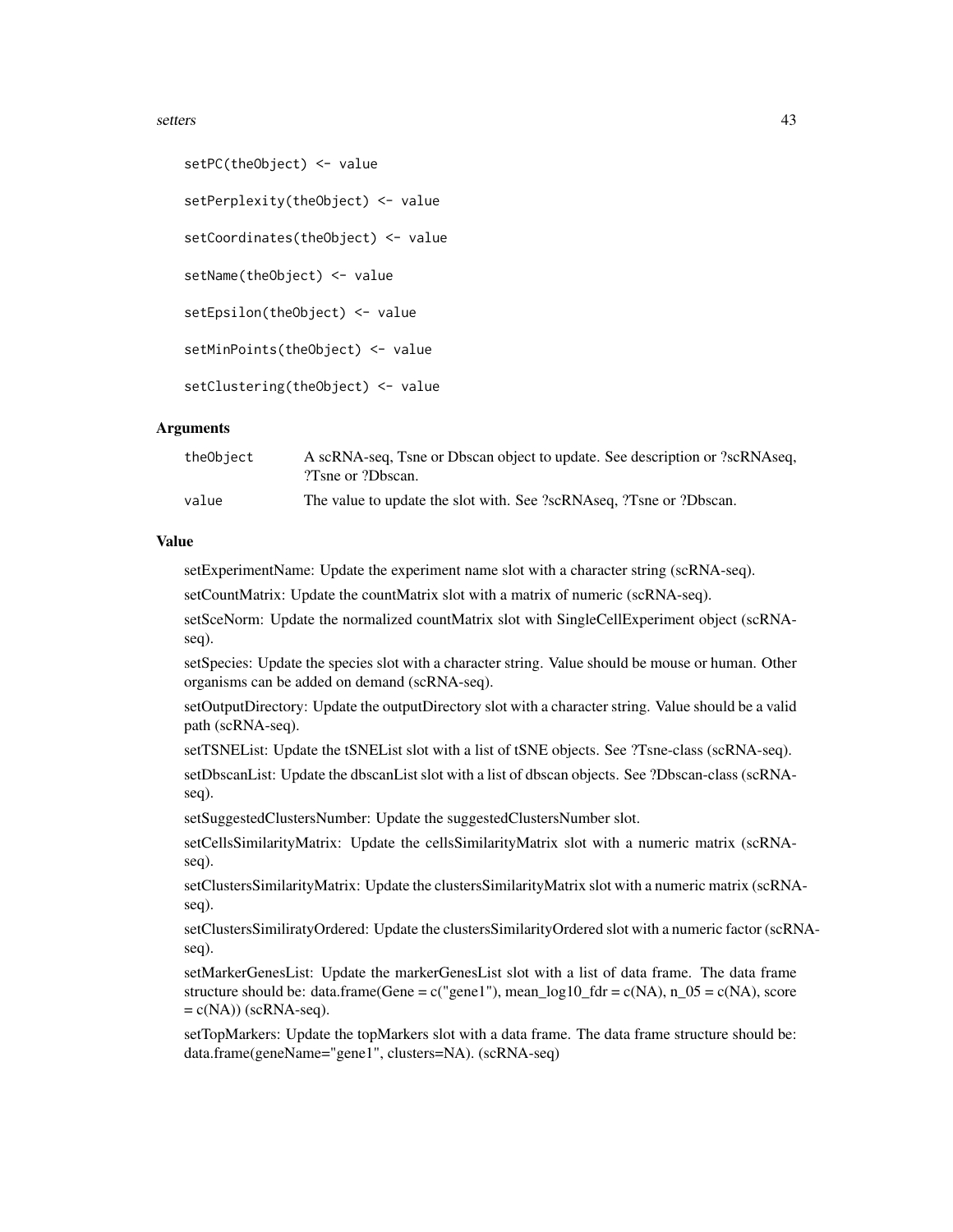<span id="page-43-0"></span>setGenesInfos: Update the genesInfos slot with a data frame. The data frame structure should be: data.frame(uniprot\_gn\_symbol=c("symbol"), clusters="1", external\_gene\_name="gene", go\_id="GO1,GO2", mgi\_description="description", entrezgene\_description="descr", gene\_biotype="gene", chromosome\_name="1", Symbol="symbol", ensembl\_gene\_id="ENS", mgi\_id="MGI", entrezgene\_id="1", uniprot\_gn\_id="ID"). (scRNA-seq)

setPC: Update the pc slot with a vector of numeric (Tsne).

setPerplexity: Update the perplexity slot with a vector of numeric (Tsne).

setCoordinates: Update the coordinates slot with a matrix of numeric (Tsne).

setName: Update the Tsne or Dbscan name slot with a character string (Dbscan).

setEpsilon: Update the epsilon slot with a vector of numeric (Dbscan).

setMinPoints: Update the minPoints slot with a vector of numeric (Dbscan).

setClustering: Update the clustering slot with a matrix of numeric (Dbscan).

#### Author(s)

Ilyess RACHEDI

# Examples

```
## Load the count matrix
countmatrixPath <- system.file("extdata/countMatrix.tsv", package="conclus")
countMatrix <- loadDataOrMatrix(file=countmatrixPath, type="countMatrix",
                               ignoreCellNumber=TRUE)
## Load the coldata
coldataPath <- system.file("extdata/colData.tsv", package="conclus")
columnsMetaData <- loadDataOrMatrix(file=coldataPath, type="coldata",
                                   columnID="cell_ID")
## Create the initial object
scr <- singlecellRNAseq(experimentName = "Bergiers",
               countMatrix = countMatrix,
                species = "mouse",outputDirectory = "YourOutputDirectory")
setExperimentName(scr) <- "newName"
setCountMatrix(scr) <- countMatrix[seq_len(10), seq_len(10)]
setSpecies(scr) <- "human"
setOutputDirectory(scr) <- "newPath"
```
testClustering,scRNAseq-method *testClustering*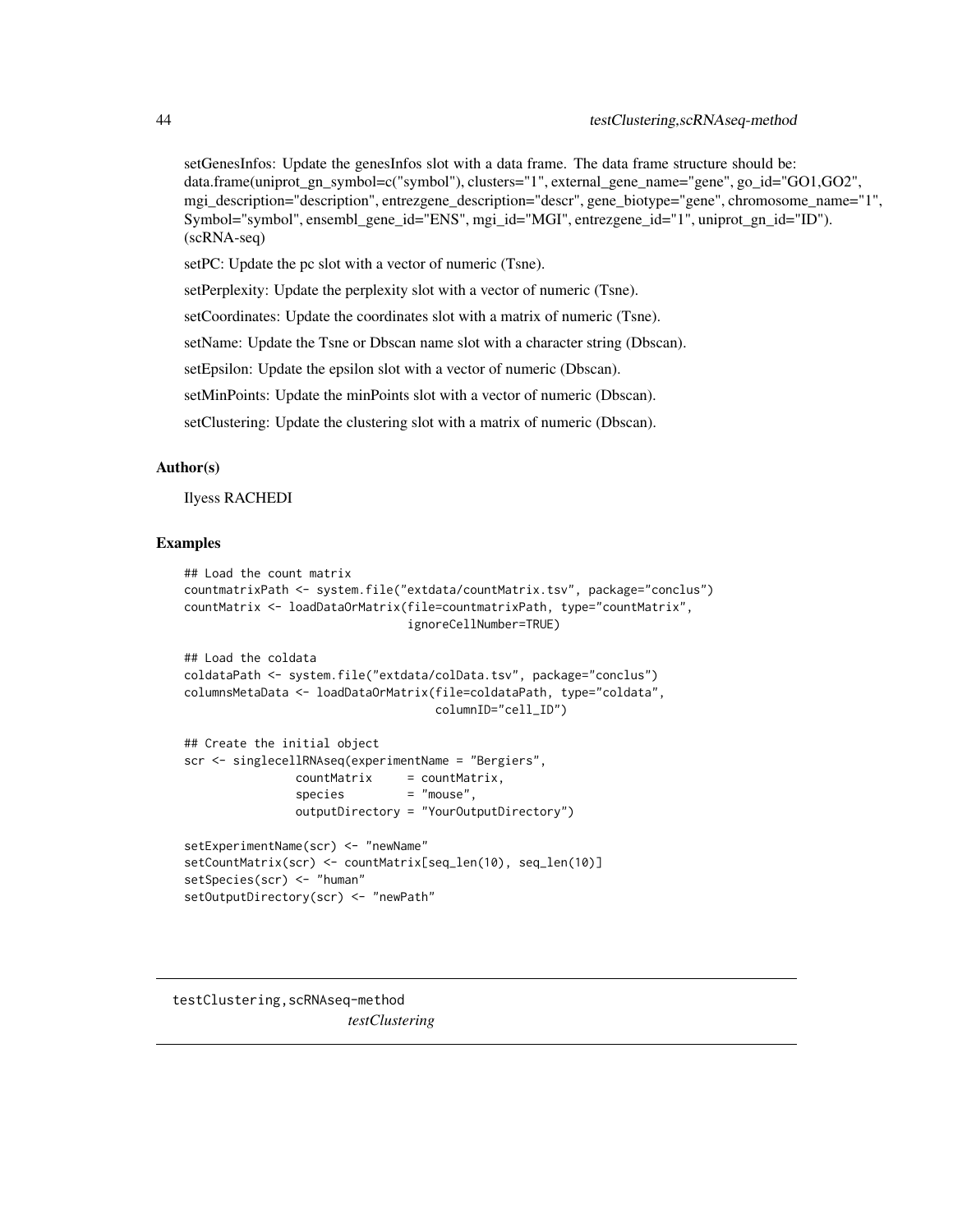# Description

This function generates a single clustering iteration of CONCLUS to check whether the chosen parameters of tSNE and dbscan are suitable for your data.

#### Usage

```
testClustering(theObject, dbscanEpsilon=1.4, minPts=5,
                perplexities=30, PCs=4, randomSeed=42, width=7, height=7,
                cores=2, writeOutput=FALSE, fileTSNE="test_tSNE.pdf",
                fileDist="distance_graph.pdf",
                fileClust="test_clustering.pdf", silent=FALSE, plotKNN=TRUE,
                ...)
```
# Arguments

| theObject     | An Object of class scRNASeq for which the count matrix was normalized. See<br>?normaliseCountMatrix.                                             |
|---------------|--------------------------------------------------------------------------------------------------------------------------------------------------|
| dbscanEpsilon | Single value for the distance parameter of dbscan. Default $= 1.4$ . See ?runDB-<br>SCAN for more details.                                       |
| minPts        | Single value for the minimum no. of points parameter of dbscan. Default $= 5$ .<br>See ?runDBSCAN for more details.                              |
| perplexities  | A single value of perplexity (t-SNE parameter). Default = $30$ . See ?generateT-<br>SNECoordinates for details.                                  |
| PCs           | Single value of first principal components. Default=4. See ?generateTSNECo-<br>ordinates for details.                                            |
| randomSeed    | Default is 42. Seeds used to generate the tSNE.                                                                                                  |
| width         | Width of the pdf file. Default=7. See ?pdf for details.                                                                                          |
| height        | Height of the pdf file. Default=7. See ?pdf for details.                                                                                         |
| cores         | Maximum number of jobs that CONCLUS can run in parallel. Default is 1.                                                                           |
| writeOutput   | If TRUE, write the results of the test to the output directory defined in the Object<br>in the sub-directory 'test_clustering'. Default = FALSE. |
| fileTSNE      | Name of the pdf file for tSNE. Default="test_tSNE.pdf".                                                                                          |
| fileDist      | Name of the pdf file for NN distance. Default="distance_graph.pdf"                                                                               |
| fileClust     | Name of the pdf file for dbscan. Default="test_clustering.pdf"                                                                                   |
| silent        | If TRUE, do not plot graphics. Default=FALSE.                                                                                                    |
| plotKNN       | If TRUE, output the kNN plot on graphics. Default=TRUE.                                                                                          |
| $\cdots$      | Options for generating the pdf files. See ?pdf for a list.                                                                                       |

#### Details

The TestClustering function runs one clustering round out of the 84 (default) rounds that CONCLUS normally performs. This step can be useful to determine if the default DBSCAN parameters are suitable for your dataset. By default, they are dbscanEpsilon =  $c(1.3, 1.4, 1.5)$  and minPts =  $c(3.4)$ . If the dashed horizontal line in the k-NN distance plot lays on the "knee" of the curve, it means that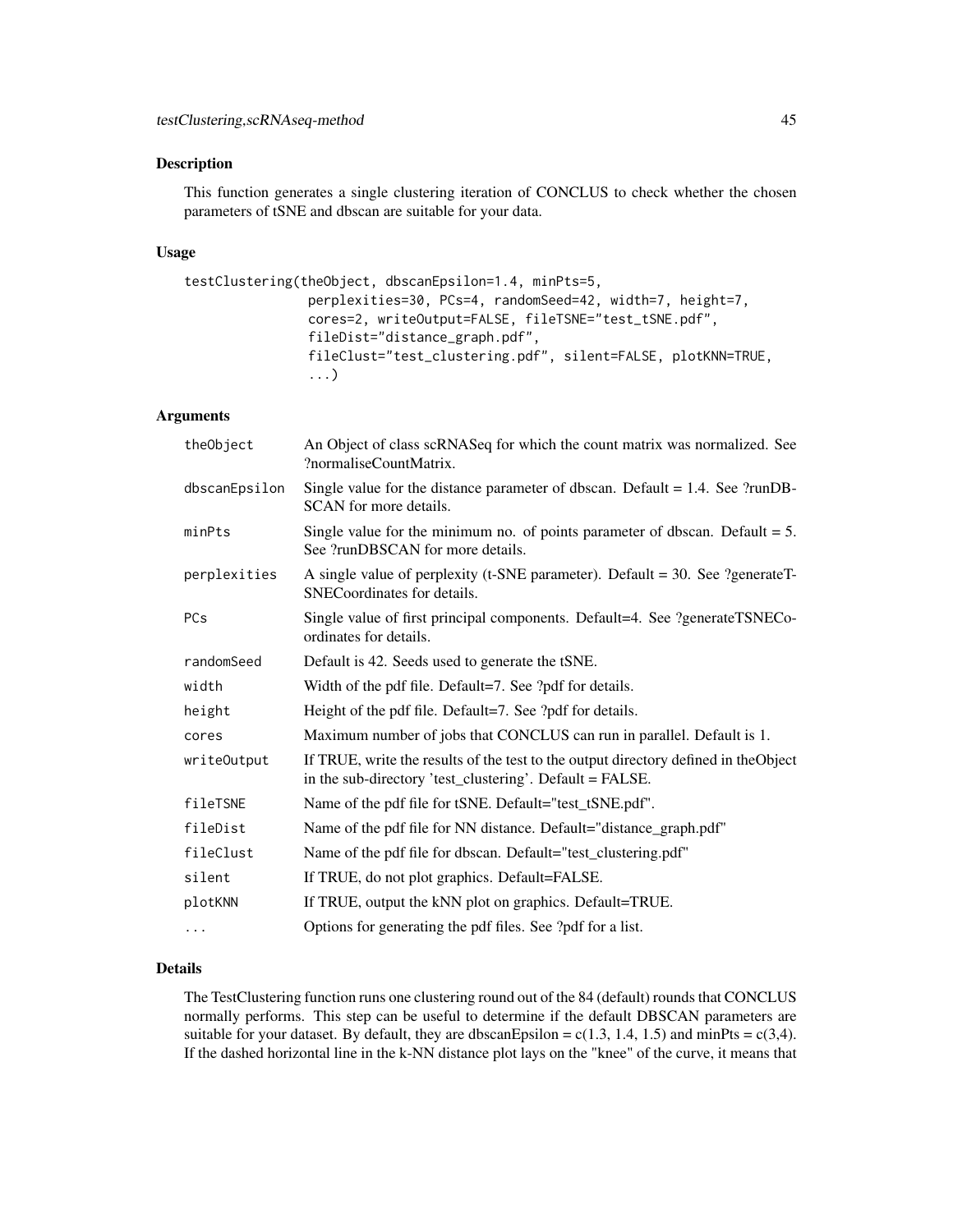optimal epsilon is equal to the intersection of the line to the y-axis. In our example, optimal epsilon is 1.4 for 5-NN distance where 5 corresponds to MinPts.

In the "test\_clustering" folder under outputDirectory, the three plots will be saved where one corresponds to the "distance\_graph.pdf", another one to "test\_tSNE.pdf", and the last one will be saved as "test\_clustering.pdf".

#### Value

A ggplot object of the tSNE and the dbscan clustering.

#### Author(s)

Ilyess RACHEDI, based on code by Konstantin CHUKREV and Nicolas DESCOSTES.

# See Also

normaliseCountMatrix runDBSCAN pdf

#### Examples

```
## Object containing the results of previous steps
load(system.file("extdata/scrFull.Rdat", package="conclus"))
```

```
## Test the clustering writing pdfs to test_clustering folder
## These parameters are tweaked to fit our example data and reduce
## computing time, please consider using the default parameters or
## adjusted to your dataset.
testClustering(scr, dbscanEpsilon=380, minPts=2, perplexities=2, PCs=4,
                silent=TRUE, writeOutput=TRUE)
```
## Removing the written results unlink("YourOutputDirectory/", recursive = TRUE)

Tsne-class *The Tsne class*

#### **Description**

S4 class containing the features to plot tSNEs. This constructor is internal and is used by the method generateTSNECoordinates.

#### Details

Tsne is a vector of principal components (PC) and perplexity that are the parameters necessary to reduce the dimensionality of the data in the the form of a t-distributed stochastic neighbor embedding (t-SNE). For details about perplexities parameter see '?Rtsne'.

<span id="page-45-0"></span>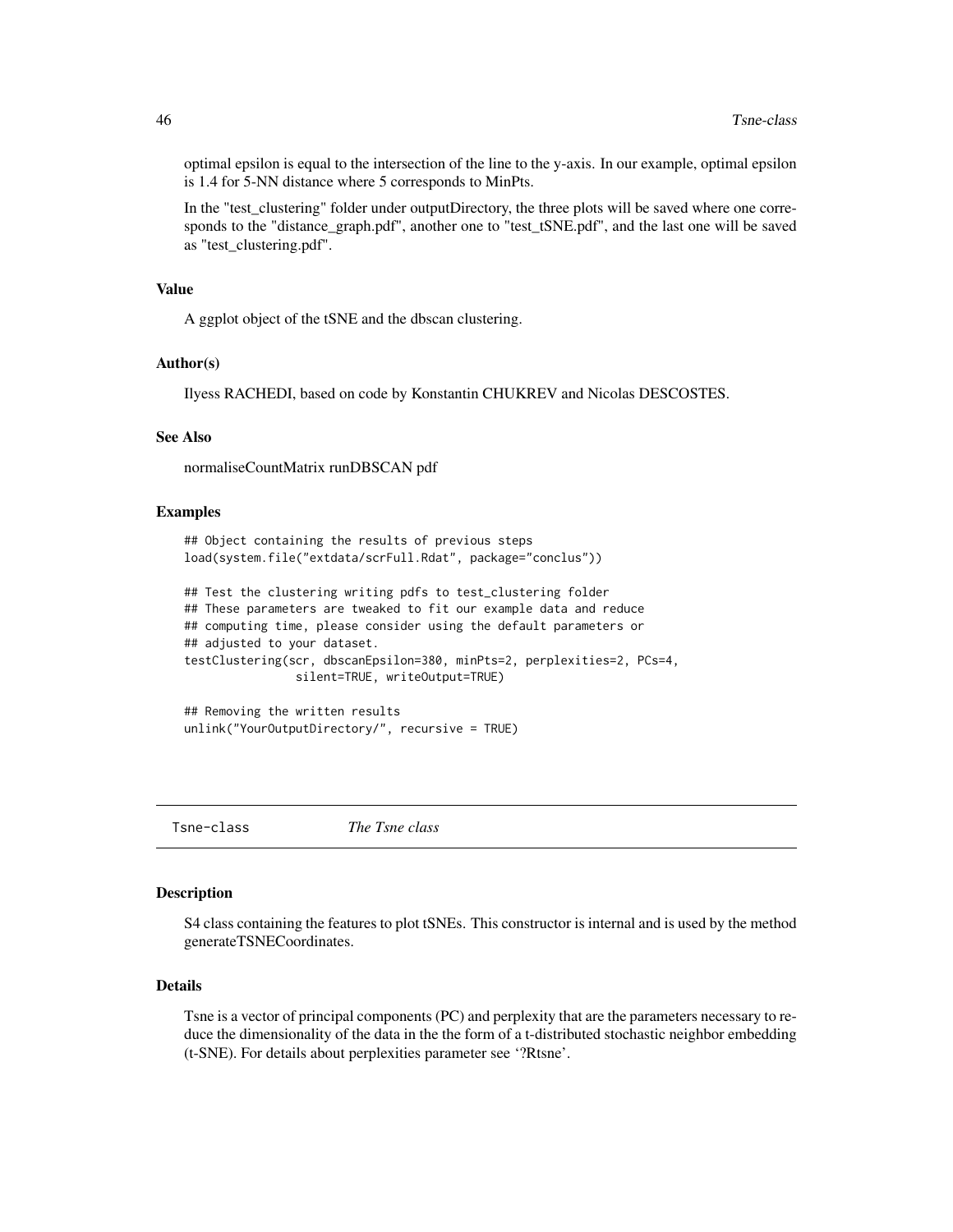#### Tsne-class 47

# **Slots**

name A 'character' string representing the name of the tSNE coordinates.

pc A 'numeric' value representing the number of principal components used by CONCLUS to perfom a PCA before calculating the tSNE.

perplexity A 'numeric' vector. Default: c(30, 40)

coordinates A 'numeric' matrix that contains the coordinates of one tSNE solution.

# **Constructor**

 $T\text{sne}$ (name = "character", pc = "numeric", perplexity = "numeric", coordinates = "matrix")

name: Empty character string or the name of the tSNE. pc: Empty 'numeric' number of PCs. perplexity: Empty 'numeric' perplexity values. coordinates: Empty 'numeric' "matrix" or matrix of coordinates.

#### Accessors

In the following snippets, x is a Tsne object.

getName(x): Get the name of the tSNE.  $getPC(x)$ : Get the PC used.  $getPerplexity(x)$ : Get the perplexity used. getCoordinates(x): Get the matrix of tSNE coordinates.

# **Subsetting**

In the following snippets, x is a Tsne object.

 $setName(x) < value$ : Set the name of the tSNE.  $setPC(x)$  <- value: Set the PC parameter.  $setPerplexity(x) \leq value$ : Set the perplexity parameter.  $setCoordinates(x) \leq value$ : Set the matrix of tSNE coordinates.

# Author(s)

Ilyess Rachedi and Nicolas Descostes

#### See Also

generateTSNECoordinates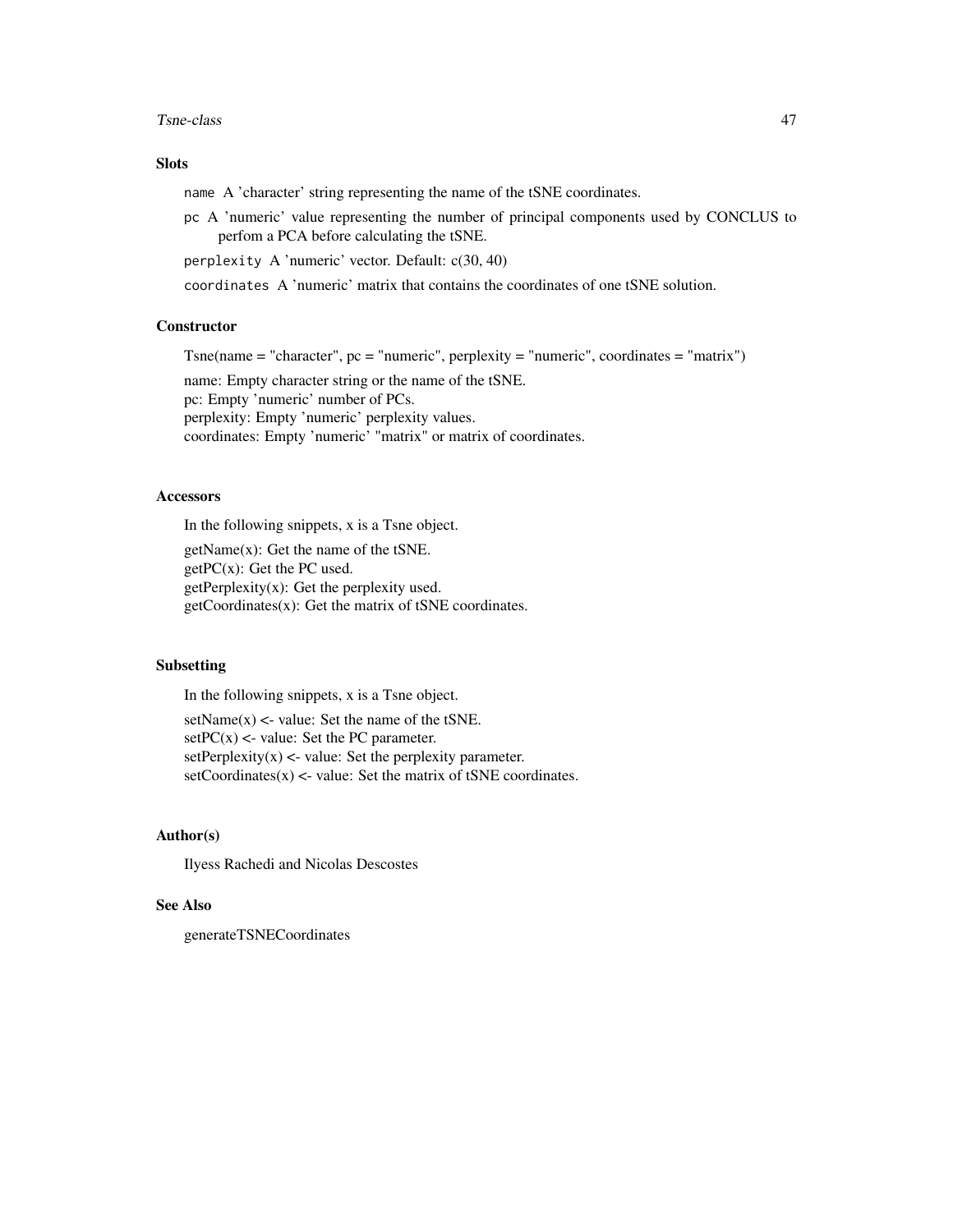# <span id="page-47-0"></span>**Index**

```
addClustering
        (addClustering,scRNAseq-method),
        3
addClustering,scRNAseq-method, 3
calculateClustersSimilarity
        (calculateClustersSimilarity,scRNAseq-method),
getCoordinates (getters), 13
        4
calculateClustersSimilarity,scRNAseq-method,
        4
clusterCellsInternal
        (clusterCellsInternal,scRNAseq-method),
getDbscanList (getters), 13
        5
clusterCellsInternal,scRNAseq-method,
        5
conclusCacheClear, 6
constructors, 6
Dbscan (Dbscan-class), 8
Dbscan-class, 8
DbscanCluster (constructors), 6
exportResults
        (exportResults,scRNAseq-method),
        9
exportResults,scRNAseq-method, 9
generateTSNECoordinates
        (generateTSNECoordinates,scRNAseq-metß&d),ame (getters),13
        11
generateTSNECoordinates,scRNAseq-method,
        11
getCellsSimilarityMatrix (getters), 13
getCellsSimilarityMatrix,scRNAseq-method
        (getters), 13
getClustering (getters), 13
getClustering,Dbscan-method (getters),
        13
getClustersSimilarityMatrix (getters),
        13
                                               getClustersSimilarityMatrix,scRNAseq-method
                                                        (getters), 13
                                                getClustersSimilarityOrdered (getters),
                                                        13
                                                getClustersSimilarityOrdered,scRNAseq-method
                                                        (getters), 13
                                                getCoordinates,Tsne-method (getters), 13
                                               getCountMatrix (getters), 13
                                                getCountMatrix,scRNAseq-method
                                                        (getters), 13
                                                getDbscanList,scRNAseq-method
                                                        (getters), 13
                                               getEpsilon (getters), 13
                                               getEpsilon,Dbscan-method (getters), 13
                                                getExperimentName (getters), 13
                                               getExperimentName,scRNAseq-method
                                                        (getters), 13
                                                getGenesInfos (getters), 13
                                                getGenesInfos,scRNAseq-method
                                                        (getters), 13
                                                getMarkerGenesList (getters), 13
                                                getMarkerGenesList,scRNAseq-method
                                                        (getters), 13
                                                getMinPoints (getters), 13
                                                getMinPoints,Dbscan-method (getters), 13
                                                getName,Dbscan-method (getters), 13
                                                getName,Tsne-method (getters), 13
                                               getOutputDirectory (getters), 13
                                                getOutputDirectory,scRNAseq-method
                                                        (getters), 13
                                               getPC (getters), 13
                                               getPC,Tsne-method (getters), 13
                                                getPerplexity (getters), 13
                                               getPerplexity,Tsne-method (getters), 13
                                               getSceNorm (getters), 13
                                               getSceNorm,scRNAseq-method (getters), 13
```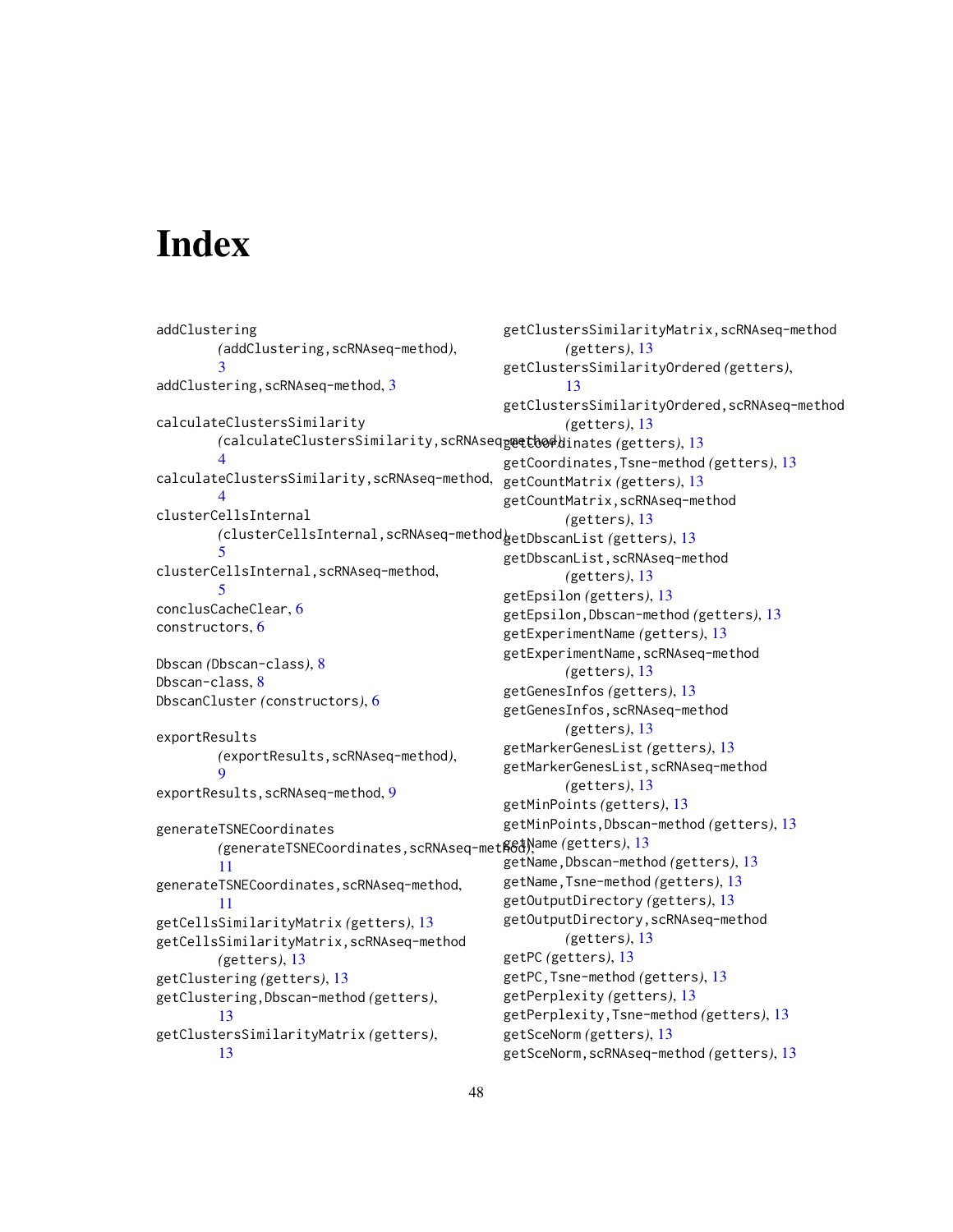# INDEX 49

```
getSpecies (getters), 13
getSpecies,scRNAseq-method (getters), 13
getSuggestedClustersNumber (getters), 13
getSuggestedClustersNumber,scRNAseq-method
        (getters), 13
getters, 13
getTopMarkers (getters), 13
getTopMarkers,scRNAseq-method
        (getters), 13
getTSNEList (getters), 13
getTSNEList,scRNAseq-method (getters),
        13
loadDataOrMatrix, 15
normaliseCountMatrix
        (normaliseCountMatrix,scRNAseq-method),
        16
normaliseCountMatrix,scRNAseq-method,
        16
plotCellHeatmap
        (plotCellHeatmap,scRNAseq-method),
        18
plotCellHeatmap,scRNAseq-method, 18
plotCellSimilarity
        (plotCellSimilarity,scRNAseq-method),
        20
plotCellSimilarity,scRNAseq-method, 20
plotClusteredTSNE
        (plotClusteredTSNE,scRNAseq-method),
        22
plotClusteredTSNE,scRNAseq-method, 22
plotClustersSimilarity
        (plotClustersSimilarity,scRNAseq-method),
setClustersSimiliratyOrdered (setters),
        23
plotClustersSimilarity,scRNAseq-method,
        23plotGeneExpression
        (plotGeneExpression,scRNAseq-method),
        25
plotGeneExpression,scRNAseq-method, 25
rankGenes (rankGenes,scRNAseq-method),
        26
rankGenes,scRNAseq-method, 26
retrieveFromGEO, 28
retrieveGenesInfo
        (retrieveGenesInfo,scRNAseq-method),
        29
                                                        31
                                                        31
                                                        32
                                                        32
                                               runCONCLUS, 33
                                                        39
                                                       42
                                                        42
                                                       42
                                               setDbscanList (setters), 42
                                               setDbscanList<- (setters), 42
```
retrieveGenesInfo,scRNAseq-method, [29](#page-28-0) retrieveTableClustersCells *(*retrieveTableClustersCells,scRNAseq-method*)*, retrieveTableClustersCells,scRNAseq-method, retrieveTopClustersMarkers *(*retrieveTopClustersMarkers,scRNAseq-method*)*, retrieveTopClustersMarkers,scRNAseq-method, runDBSCAN *(*runDBSCAN,scRNAseq-method*)*, runDBSCAN, scRNAseq-method, [39](#page-38-0) scRNAseq *(*scRNAseq-class*)*, [40](#page-39-0) scRNAseq-class, [40](#page-39-0) setCellsSimilarityMatrix *(*setters*)*, [42](#page-41-0) setCellsSimilarityMatrix<- *(*setters*)*, [42](#page-41-0) setCellsSimilarityMatrix<-,scRNAseq-method *(*setters*)*, [42](#page-41-0) setClustering *(*setters*)*, [42](#page-41-0) setClustering<- *(*setters*)*, [42](#page-41-0) setClustering<-,Dbscan-method *(*setters*)*, [42](#page-41-0) setClustersSimilarityMatrix *(*setters*)*, setClustersSimilarityMatrix<- *(*setters*)*, [42](#page-41-0) setClustersSimilarityMatrix<-,scRNAseq-method *(*setters*)*, [42](#page-41-0) setClustersSimiliratyOrdered<- *(*setters*)*, [42](#page-41-0) setClustersSimiliratyOrdered<-,scRNAseq-method *(*setters*)*, [42](#page-41-0) setCoordinates *(*setters*)*, [42](#page-41-0) setCoordinates<- *(*setters*)*, [42](#page-41-0) setCoordinates<-,Tsne-method *(*setters*)*, setCountMatrix *(*setters*)*, [42](#page-41-0) setCountMatrix<- *(*setters*)*, [42](#page-41-0) setCountMatrix<-,scRNAseq-method *(*setters*)*, [42](#page-41-0)